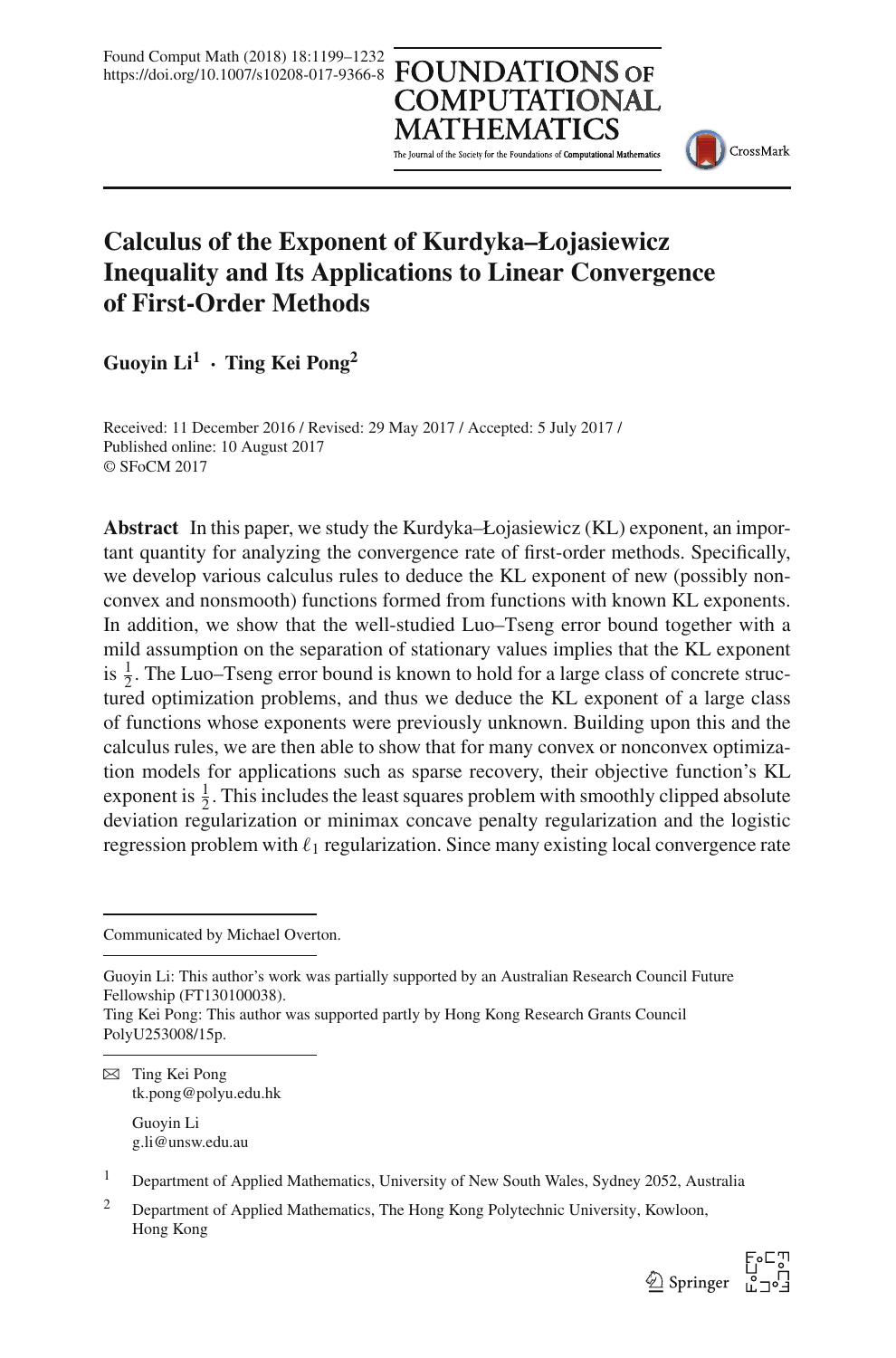analysis for first-order methods in the nonconvex scenario relies on the KL exponent, our results enable us to obtain explicit convergence rate for various first-order methods when they are applied to a large variety of practical optimization models. Finally, we further illustrate how our results can be applied to establishing local linear convergence of the proximal gradient algorithm and the inertial proximal algorithm with constant step sizes for some specific models that arise in sparse recovery.

**Keywords** First-order methods · Convergence rate · Kurdyka–Łojasiewicz inequality · Linear convergence · Luo–Tseng error bound · Sparse optimization

**Mathematics Subject Classification** 90C05 · 90C25 · 90C26

# **1 Introduction**

Large-scale nonsmooth and nonconvex optimization problems are ubiquitous in machine learning and data analysis. Tremendous efforts have thus been directed at designing efficient algorithms for solving these problems. One popular class of algorithms is the class of first-order methods. These methods are noted for their simplicity, ease-of-implementation and relatively (often surprisingly) good performance; some notable examples include the proximal gradient algorithm, the inertial proximal algorithms and the alternating direction method of multipliers. Due to the excellent performance and wide applicability of first-order methods, their convergence behaviors have been extensively studied in recent years, see, for example, [\[1](#page-31-0)[–3](#page-31-1),[10,](#page-31-2)[19](#page-32-0)[,20](#page-32-1)[,24](#page-32-2),[26,](#page-32-3)[35\]](#page-32-4) and references therein. Analyzing the convergence rate of first-order methods is an important step toward a better understanding of existing algorithms and is also crucial for developing new optimization models and numerical schemes.

As demonstrated in [\[2,](#page-31-3) Theorem 3.4], the convergence behavior of many first-order methods can be understood using the celebrated Kurdyka–Łojasiewicz (KL) property and its associated KL exponent, see Definitions [2.2](#page-5-0) and [2.3.](#page-5-1) The KL property and its associated KL exponent have their roots in algebraic geometry, and they describe a qualitative relationship between the value of a suitable potential function (depending on the optimization model and the algorithm being considered) and some first-order information (gradient or subgradient) of the potential function. The KL property has been applied to analyzing local convergence rate of various first-order methods for a wide variety of problems by many researchers, see, for example, [\[2](#page-31-3)[,16](#page-32-5),[24,](#page-32-2)[43\]](#page-33-0). In these studies, a prototypical theorem on convergence rate takes the following form:

**Prototypical result on convergence rate.** *For a certain algorithm of interest, consider a suitable potential function. Suppose that the potential function satisfies the KL property with an exponent of*  $\alpha \in [0, 1)$  *and that*  $\{x^k\}$  *is a bounded sequence generated by the algorithm. Then the following results hold*.

- (i) *If*  $\alpha = 0$ , *then*  $\{x^k\}$  *converges finitely.*
- (ii) If  $\alpha \in (0, \frac{1}{2}]$ , then  $\{x^k\}$  *converges locally linearly*.
- (iii) *If*  $\alpha \in (\frac{1}{2}, 1)$ , *then*  $\{x^k\}$  *converges locally sublinearly*.

While this kind of convergence results is prominent and theoretically powerful, for the results to be fully informative, one has to be able to estimate the KL exponent.

$$
\textcircled{\textcolor{red}{\sum}} \text{Springer} \begin{array}{c} \text{F}_0 \sqsubset \text{I} \\ \sqcup \\ \sqcap \\ \sqcup \end{array}
$$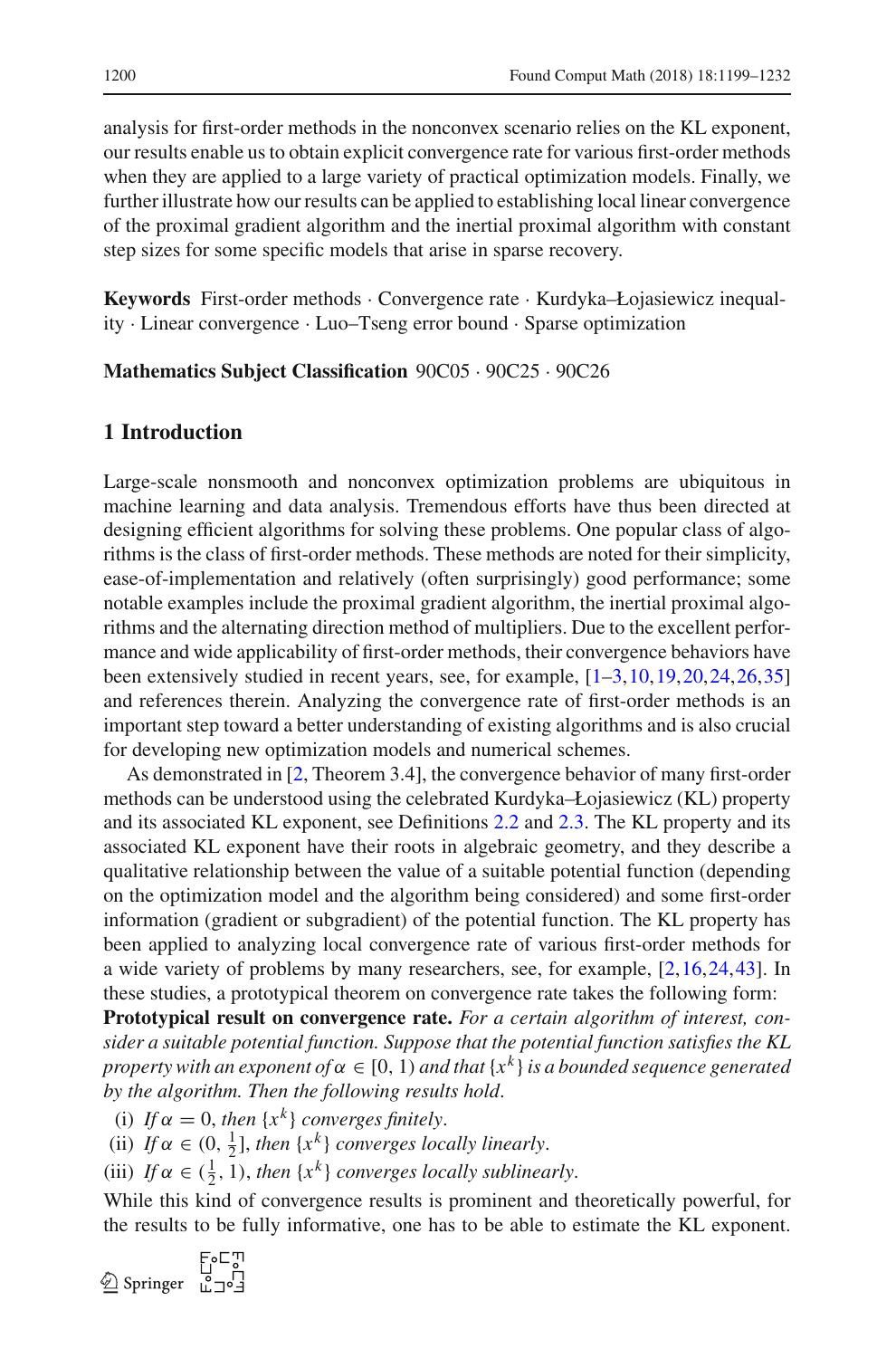Moreover, in order to guarantee a local linear convergence rate, it is desirable to be able to determine whether a given model has a KL exponent of at most  $\frac{1}{2}$ , or be able to construct a new model whose KL exponent is at most  $\frac{1}{2}$  if the old one does not have the desired KL exponent.

However, as noted in [\[31](#page-32-6), Page 63, Section 2.1], the KL exponent of a given function is often extremely hard to determine or estimate. There are only few results available in the literature concerning explicit KL exponent of a function. One scenario where an explicit estimate of the KL exponent is known is when the function can be expressed as the maximum of finitely many polynomials. In this case, it has been shown in [\[23,](#page-32-7) Theorem 3.3] that the KL exponent can be estimated explicitly in terms of the dimension of the underlying space and the maximum degree of the involved polynomials. However, the derived estimate grows rapidly with the dimension of the problem and so leads to rather weak sublinear convergence rate. It is only until recently that a dimension-independent KL exponent of convex piecewise linearquadratic functions is known, thanks to [\[7](#page-31-4), Theorem 5] that connects the KL property and the concept of error bound<sup>1</sup> for convex functions. In addition, a KL exponent of  $\frac{1}{2}$  is only established in [\[27\]](#page-32-8) very recently for a class of quadratic optimization problems with matrix variables satisfying orthogonality constraints. Nevertheless, the KL exponent of many common optimization models, such as the least squares problem with smoothly clipped absolute deviation (SCAD) regularization [\[14](#page-31-5)] or minimax concave penalty (MCP) regularization [\[45\]](#page-33-1) and the logistic regression problem with  $\ell_1$  regularization [\[39\]](#page-32-9), is still unknown to the best of our knowledge. In this paper, we attempt to further address the problem of determining the explicit KL exponents of optimization models, especially for those that arise in practical applications.

The main contributions of this paper are the rules for computing *explicitly* the KL exponent of many (convex or nonconvex) optimization models that arise in applications such as statistical machine learning. We accomplish this via two different means: studying calculus rules and building connections with the concept of Luo-Tseng error bound, see Definition [2.1.](#page-4-0) The Luo-Tseng error bound was used for establishing local linear convergence for various first-order methods, and was shown to hold for a wide range of problems, see, for example, [\[28](#page-32-10)[–30](#page-32-11),[40,](#page-32-12)[41](#page-32-13)[,46](#page-33-2)] for details. This concept is different from the error bound studied in [\[7\]](#page-31-4) because the Luo-Tseng error bound is defined for specially structured optimization problems and involves first-order information, while the error bound studied in [\[7\]](#page-31-4) does not explicitly involve any first-order information. The different nature of these two concepts was also noted in [\[7](#page-31-4), Section 1], in which the Luo-Tseng error bound was referred as "first-order error bound."

In this paper, we first study various calculus rules for the KL exponent. For example, we deduce the KL exponent of the minimum of finitely many KL functions, the KL exponent of the Moreau envelope of a convex KL function and the KL exponent of a convex objective from its Lagrangian relaxation, under suitable assumptions. This is the context of Sect. [3.](#page-6-0) These rules are useful in our subsequent analysis of the KL exponent of concrete optimization models that arise in applications. Next, we show that if the Luo-Tseng error bound holds and a mild assumption on the separation of

<span id="page-2-0"></span><sup>1</sup> This notion is different from the Luo-Tseng error bound to be discussed in Definition [2.1.](#page-4-0)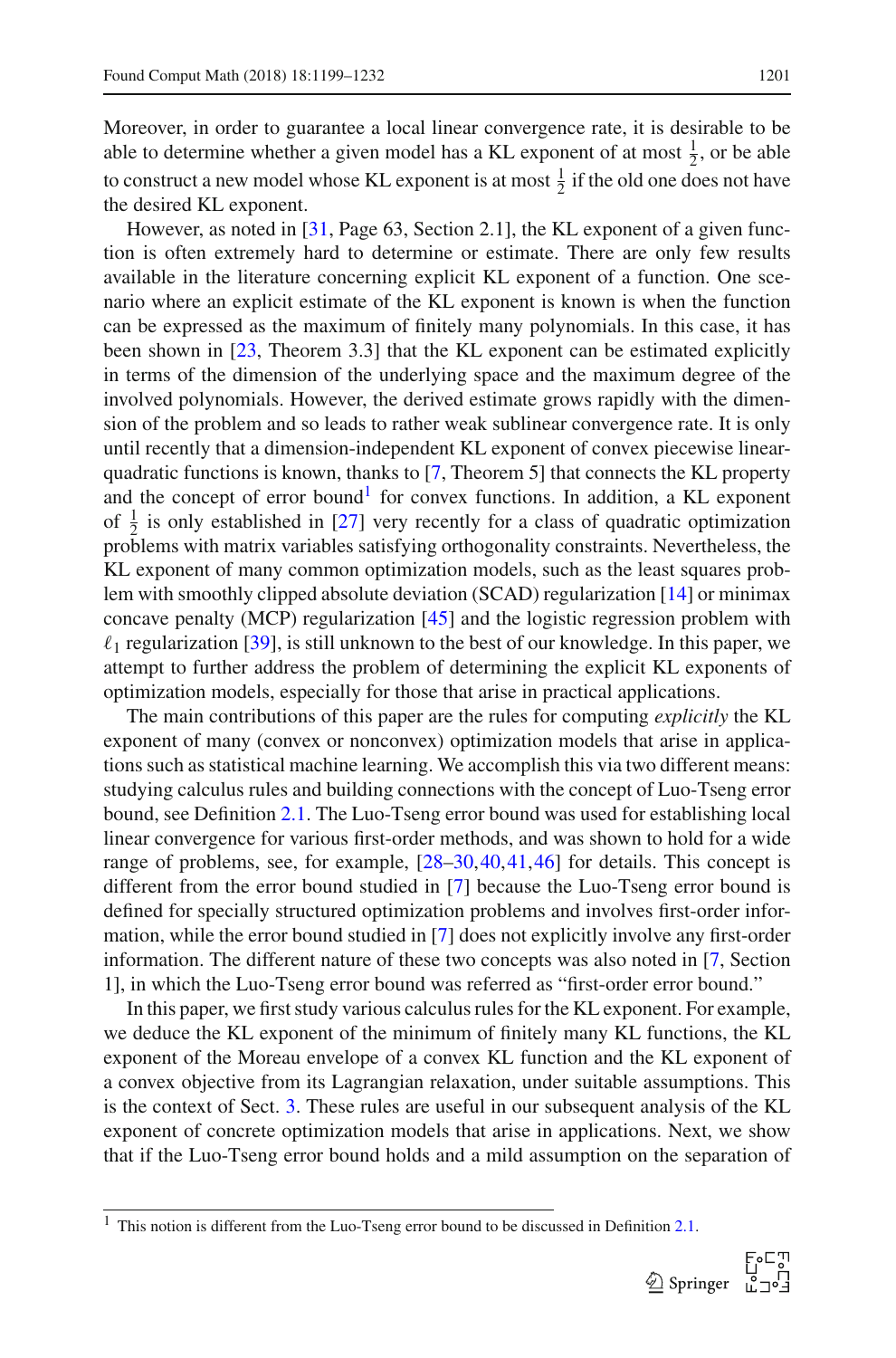stationary values is satisfied, then the function is a KL function with an exponent of  $\frac{1}{2}$ . This is done in Sect. [4.](#page-17-0) Upon making this connection, we can now take advantage of the relatively better studied concept of Luo-Tseng error bound, which is known to hold for a wide range of concrete optimization problems, see, for example, [\[28](#page-32-10)– [30,](#page-32-11)[40](#page-32-12)[,41](#page-32-13)[,46](#page-33-2)]. Hence, in Sect. [5,](#page-21-0) building upon the calculus rules and the connection with Luo-Tseng error bound, we show that many optimization models that arise in applications such as sparse recovery have objectives whose KL exponent is  $\frac{1}{2}$ ; this covers the least squares problem with smoothly clipped absolute deviation (SCAD) [\[14](#page-31-5)] or minimax concave penalty (MCP) [\[45\]](#page-33-1) regularization, and the logistic regression problem with  $\ell_1$  regularization [\[39\]](#page-32-9). In addition, we also illustrate how our result can be used for establishing linear convergence of some first-order methods, such as the proximal gradient algorithm and the inertial proximal algorithm [\[35](#page-32-4)] with constant step sizes. Finally, we present some concluding remarks in Sect. [6.](#page-29-0)

# **2 Notation and Preliminaries**

In this paper, we use  $\mathbb{R}^n$  to denote the *n*-dimensional Euclidean space, equipped with the standard inner product  $\langle \cdot, \cdot \rangle$  and the induced norm  $\|\cdot\|$ . The closed ball centered at  $x \in \mathbb{R}^n$  with radius *r* is denoted by  $B(x, r)$ . We denote the nonnegative orthant by  $\mathbb{R}^n_+$ and the set of  $n \times n$  symmetric matrices by  $S^n$ . For a vector  $x \in \mathbb{R}^n$ , we use  $||x||_1$  to denote the  $\ell_1$  norm and  $\|x\|_0$  to denote the number of entries in *x* that are nonzero (" $\ell_0$ ") norm"). For a (nonempty) closed set  $D \subseteq \mathbb{R}^n$ , the indicator function  $\delta_D$  is defined as

$$
\delta_D(x) = \begin{cases} 0 & \text{if } x \in D, \\ \infty & \text{otherwise.} \end{cases}
$$

In addition, we denote the distance from an  $x \in \mathbb{R}^n$  to *D* by dist $(x, D) = \inf_{y \in D} ||x - y||$ *y* $\parallel$ , and the set of points in *D* that achieve this infimum (the projection of *x* onto *D*) is denoted by Proj $_D(x)$ . The set Proj $_D(x)$  becomes a singleton if *D* is a closed convex set. Finally, we write ri *D* to represent the relative interior of a closed convex set *D*.

For an extended-real-valued function  $f : \mathbb{R}^n \to [-\infty, \infty]$ , the domain is defined as dom  $f = \{x : f(x) < \infty\}$ . Such a function is called proper if it is never  $-\infty$ and its domain is nonempty, and is called closed if it is lower semicontinuous. For a proper function  $f: \mathbb{R}^n \to (-\infty, \infty]$ , we let  $z \stackrel{f}{\to} x$  denote  $z \to x$  and  $f(z) \to f(x)$ . The regular subdifferential of a proper function *f* [\[38,](#page-32-14) Page 301, Definition 8.3(a)] at  $x \in$  dom  $f$  is given by

$$
\widehat{\partial} f(x) := \left\{ v \in \mathbb{R}^n : \liminf_{z \to x, z \neq x} \frac{f(z) - f(x) - \langle v, z - x \rangle}{\|z - x\|} \geq 0 \right\}.
$$

The (limiting) *subdifferential* of a proper function *f* [\[38](#page-32-14), Page 301, Definition 8.3(b)] at  $x \in$  dom  $f$  is then defined by

<span id="page-3-0"></span><sup>∂</sup> *<sup>f</sup>* (*x*) := <sup>v</sup> <sup>∈</sup> <sup>R</sup>*<sup>n</sup>* : ∃*x<sup>t</sup> <sup>f</sup>* <sup>→</sup> *<sup>x</sup>*, v*<sup>t</sup>* <sup>→</sup> <sup>v</sup> with <sup>v</sup>*<sup>t</sup>* <sup>∈</sup> <sup>∂</sup> *<sup>f</sup>* (*x<sup>t</sup>* ) for each *t* . (1) 123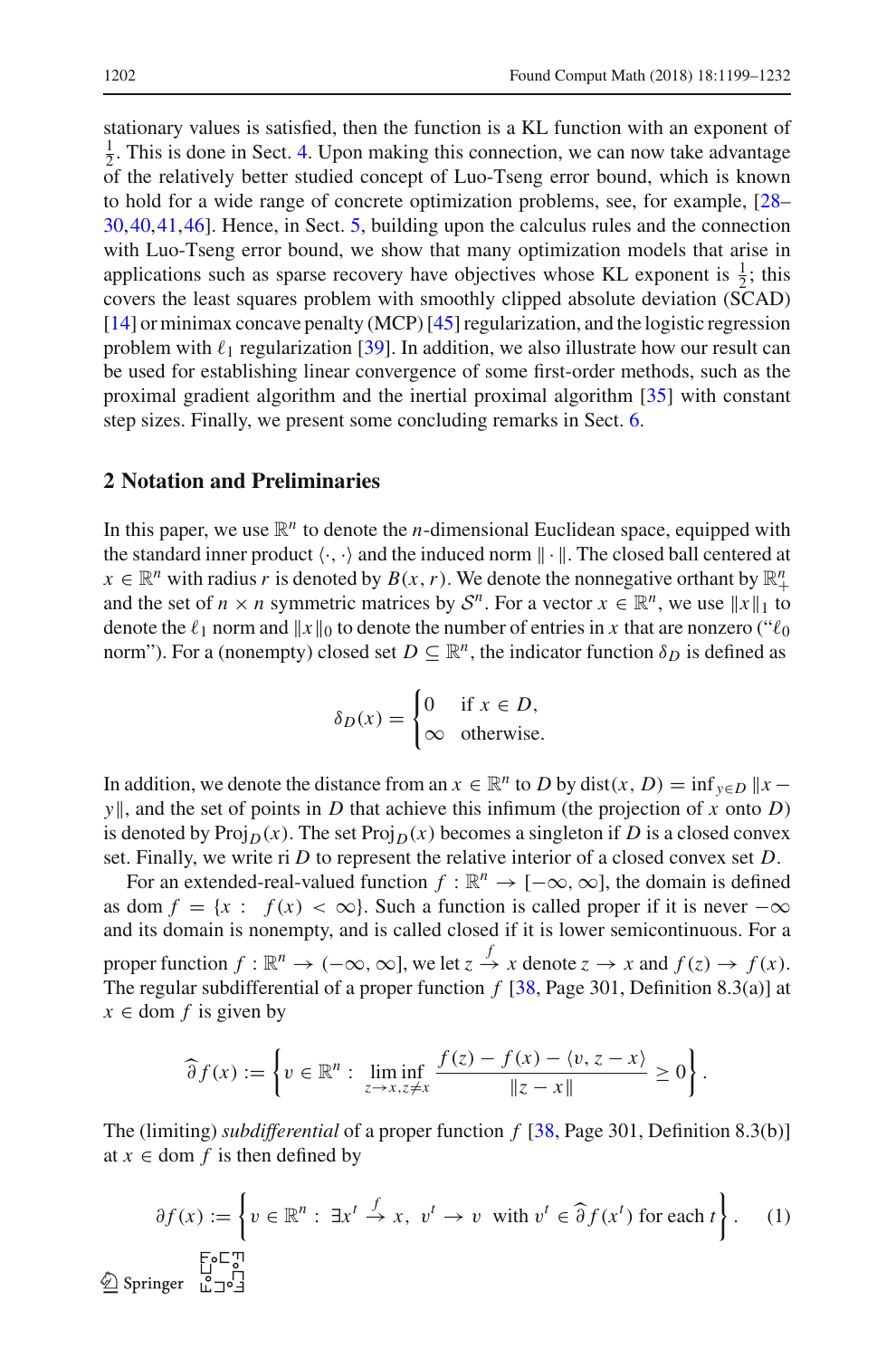By convention, if  $x \notin \text{dom } f$ , then  $\partial f(x) = \hat{\partial} f(x) = \emptyset$ . We also write dom  $\partial f :=$  ${x \in \mathbb{R}^n : \partial f(x) \neq \emptyset}$ . It is well known that when f is continuously differentiable, the subdifferential [\(1\)](#page-3-0) reduces to the gradient of *f* denoted by ∇ *f* , see, for example, [\[38,](#page-32-14) Exercise 8.8(b)]. Moreover, when *f* is convex, the subdifferential [\(1\)](#page-3-0) reduces to the classical subdifferential in convex analysis, see, for example, [\[38,](#page-32-14) Proposition 8.12]. The limiting subdifferential enjoys rich and comprehensive calculus rules and has been widely used in nonsmooth and nonconvex optimization [\[33](#page-32-15)[,38](#page-32-14)]. We also define the limiting (resp. regular) normal cone of a closed set *S* at  $x \in S$  as  $N_S(x) = \partial \delta_S(x)$ (resp.  $N_S(x) = \partial \delta_S(x)$ ) where  $\delta_S$  is the indicator function of *S*. A closed set *S* is called<br>results at  $x \in S$  if  $N(G) = \widehat{N}(x)$  (see [28] Definition 6.41) and a graper algoed regular at  $x \in S$  if  $N_S(x) = N_S(x)$  (see [\[38,](#page-32-14) Definition 6.4]), and a proper closed function *f* is called regular at  $x \in$  dom *f* if its epigraph epi *f* is regular at the point  $(x, f(x)) \in$  epi *f* (see [\[38](#page-32-14), Definition 7.25]). Finally, we say that *x* is a stationary point of proper closed function *f* if  $0 \in \partial f(x)$ . It is known that any local minimizer of *f* is a stationary point, see, for example, [\[38](#page-32-14), Theorem 10.1].

For a proper closed convex function *P*, its proximal mapping at any *z* is defined as

$$
\text{prox}_P(z) = \underset{x \in \mathbb{R}^n}{\text{arg min}} \left\{ P(x) + \frac{1}{2} \|x - z\|^2 \right\},\,
$$

where arg min denotes the unique minimizer of the optimization problem  $\min\{P(x) + P(x)\}$  $\frac{1}{2}||x - z||^2$  $\frac{1}{2}||x - z||^2$  $\frac{1}{2}||x - z||^2$ .<sup>2</sup> This mapping is nonexpansive, i.e., for any *y* and *z*, we have

<span id="page-4-4"></span>
$$
\|{\rm prox}_P(y) - {\rm prox}_P(z)\| \le \|y - z\|; \tag{2}
$$

see, for example, [\[36,](#page-32-16) Page 340]. Moreover, it is routine to show that  $x = prox_{p}(z)$  if and only if  $z \in x + \partial P(x)$ .

The following property is defined for proper closed functions of the form  $f =$  $h + P$ , where *h* is a proper closed function with an open domain and is continuously differentiable with a locally Lipschitz continuous gradient on dom *h*, and *P* is proper closed convex. Recall that for this class of functions, we have  $\bar{x} \in \mathcal{X}$  if and only if  $\bar{x}$  = prox<sub>*P*</sub>( $\bar{x}$  –  $\nabla$ *h*( $\bar{x}$ )), where *X* denotes the set of stationary points of *f*. Indeed, we have

$$
\begin{aligned} \bar{x} \in \mathcal{X} &\iff 0 \in \partial (h + P)(\bar{x}) \xleftrightarrow{\text{(i)}} 0 \in \nabla h(\bar{x}) + \partial P(\bar{x}) \\ &\iff \bar{x} - \nabla h(\bar{x}) \in \bar{x} + \partial P(\bar{x}) \iff \bar{x} = \text{prox}_P(\bar{x} - \nabla h(\bar{x})), \end{aligned}
$$

<span id="page-4-0"></span>where (i) follows from  $[38, \text{ Exercise } 8.8(c)]$  $[38, \text{ Exercise } 8.8(c)]$ .

**Definition 2.1** (*Luo-Tseng error bound*)<sup>[3](#page-4-2)</sup> Let  $\mathcal{X}$  be the set of stationary points of *f*. Suppose that  $\mathcal{X} \neq \emptyset$ . We say that the Luo-Tseng error bound<sup>4</sup> holds if for any  $\zeta \ge \inf f$ , there exist  $c, \epsilon > 0$  so that



<span id="page-4-1"></span> $\overline{2}$  This problem has a unique minimizer because the objective is proper closed and strongly convex. For a general optimization problem min  $f(x)$ , we use Arg min  $f$  to denote the set of minimizers, which may be empty, may be a singleton or may contain more than one point.

 $3$  We adapt the definition from [\[41,](#page-32-13) Assumption 2a].

<span id="page-4-3"></span><span id="page-4-2"></span><sup>4</sup> This is referred as first-order error bound in [\[7](#page-31-4), Section 1].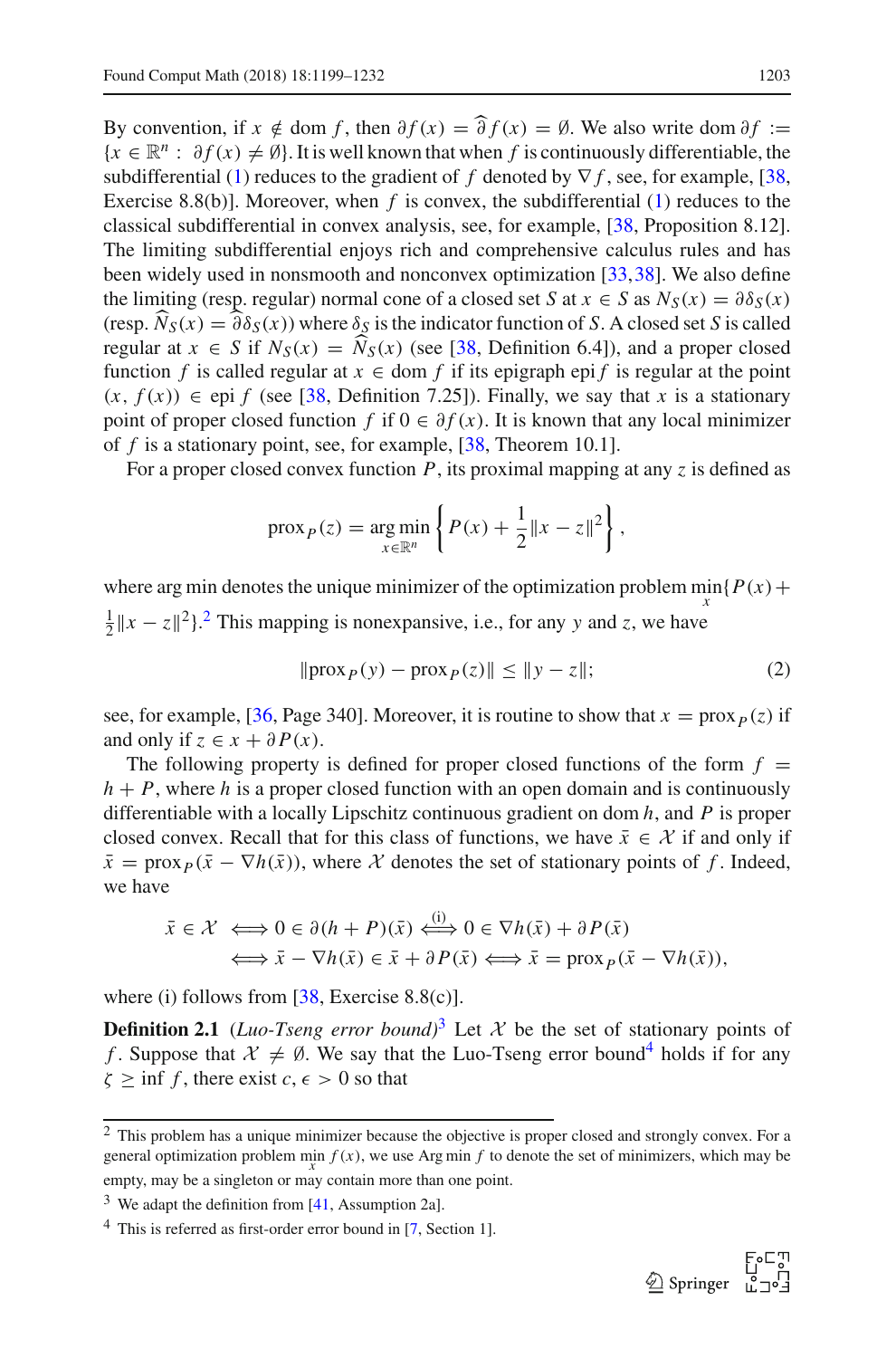<span id="page-5-4"></span>
$$
dist(x, \mathcal{X}) \le c \| prox_P (x - \nabla h(x)) - x \|
$$
 (3)

whenever  $\|\text{prox}_{P}(x - \nabla h(x)) - x\| < \epsilon$  and  $f(x) \le \zeta$ .

It is known that this property is satisfied for many choices of *h* and *P*, and we refer to [\[28](#page-32-10)[–30](#page-32-11)[,40](#page-32-12),[41,](#page-32-13)[46\]](#page-33-2) and references therein for more detailed discussions. This property was used for establishing local linear convergence of various first-order methods applied to minimizing  $f = h + P$ .

Recently, the following property was also used extensively for analyzing convergence rate of first-order methods, mainly for possibly nonconvex objective functions, see, for example, [\[2](#page-31-3),[3\]](#page-31-1).

<span id="page-5-0"></span>**Definition 2.2** (*KL property & KL function)*We say that a proper closed function *f* has the Kurdyka–Łojasiewicz (KL) property at  $\bar{x}$  ∈ dom  $\partial f$  if there exist a neighborhood  $\mathcal N$  of  $\bar x$ ,  $\nu \in (0,\infty]$  and a continuous concave function  $\psi : [0,\nu) \to \mathbb{R}_+$  with  $\psi(0) = 0$  such that:

(i)  $\psi$  is continuously differentiable on (0, v) with  $\psi' > 0$  over (0, v);

(ii) for all  $x \in \mathcal{N}$  with  $f(\bar{x}) < f(x) < f(\bar{x}) + \nu$ , one has

$$
\psi'(f(x) - f(\bar{x})) \operatorname{dist}(0, \partial f(x)) \ge 1.
$$

A proper closed function *f* satisfying the KL property at all points in dom ∂*f* is called a KL function.

<span id="page-5-1"></span>In this paper, we are interested in the KL exponent, which is defined  $[2,3]$  $[2,3]$  $[2,3]$  as follows.

**Definition 2.3** (*KL exponent)* For a proper closed function *f* satisfying the KL property at  $\bar{x} \in \text{dom } \partial f$ , if the corresponding function  $\psi$  can be chosen as  $\psi(s) = \bar{c} s^{1-\alpha}$ for some  $\bar{c} > 0$  and  $\alpha \in [0, 1)$ , i.e., there exist  $c, \epsilon > 0$  and  $\nu \in (0, \infty]$  so that

<span id="page-5-3"></span>
$$
dist(0, \partial f(x)) \ge c(f(x) - f(\bar{x}))^{\alpha}
$$
 (4)

whenever  $\|x - \bar{x}\| \leq \epsilon$  and  $f(\bar{x}) < f(x) < f(\bar{x}) + \nu$ , then we say that f has the KL property at  $\bar{x}$  with an exponent of  $\alpha$ . If  $f$  is a KL function and has the same exponent  $\alpha$  at any  $\bar{x} \in \text{dom } \partial f$ , then we say that  $f$  is a KL function with an exponent of  $\alpha$ .<sup>[5](#page-5-2)</sup>

This definition encompasses broad classes of function that arise in practical optimization problems. For example, it is known that if *f* is a proper closed semi-algebraic function [\[3\]](#page-31-1), then *f* is a KL function with a suitable exponent  $\alpha \in [0, 1)$ . As established in [\[2,](#page-31-3) Theorem 3.4] and many subsequent work, KL exponent has a close relationship with the rate of convergence of many commonly used optimization methods.

Before ending this section, we state two auxiliary lemmas. The first result is an immediate consequence of the fact that the set-valued mapping  $x \mapsto \partial f(x)$  is outer semicontinuous (with respect to the *f*-attentive convergence, i.e.,  $y \stackrel{f}{\rightarrow} x$ , see [\[38,](#page-32-14)

<span id="page-5-2"></span><sup>&</sup>lt;sup>5</sup> In classical algebraic geometry, the exponent  $\alpha$  is also referred as the Łojasiewicz exponent.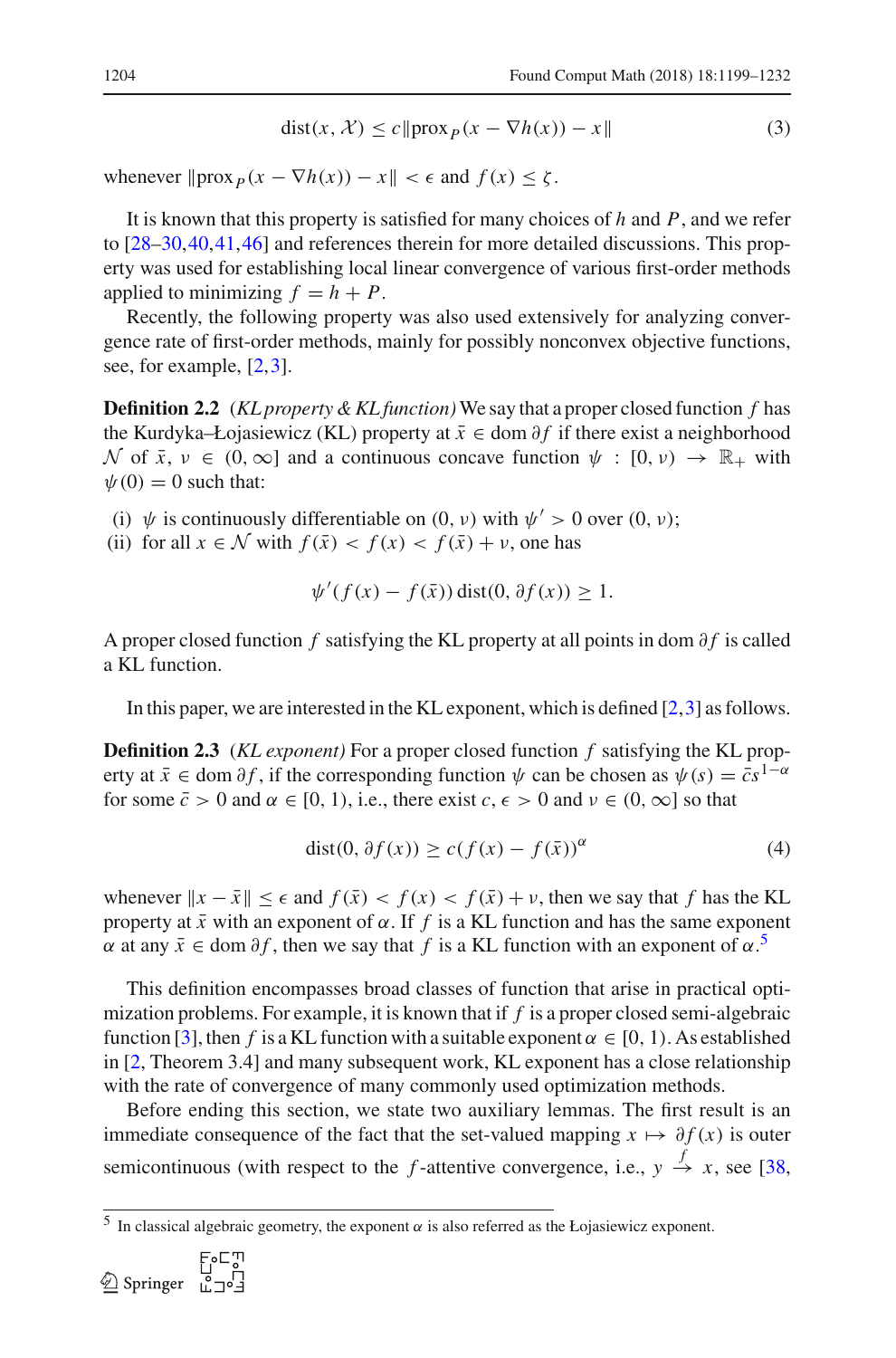<span id="page-6-2"></span>Proposition 8.7]), and can be found in [\[2,](#page-31-3) Remark 4(b)]. This result will be used repeatedly at various places in our discussion below. We include a proof for selfcontainedness.

**Lemma 2.1** *Suppose that f is a proper closed function,*  $\bar{x} \in \text{dom } \partial f$  *and*  $0 \notin \partial f(\bar{x})$ *. Then, for any*  $\alpha \in [0, 1)$ *, f satisfies the KL property at*  $\overline{x}$  with an exponent of  $\alpha$ *.* 

*Proof* Fix any  $\alpha \in [0, 1)$ . Since  $0 \notin \partial f(\bar{x})$  and  $\partial f(\bar{x})$  is nonempty and closed, it follows that dist(0,  $\partial f(\bar{x})$ ) is positive and finite. Define  $\eta := \frac{1}{2}$ dist(0,  $\partial f(\bar{x}) > 0$ . We claim that there exists  $\epsilon \in (0, 1)$  so that dist $(0, \partial f(x)) > \eta$  whenever  $||x - \overline{x}|| \leq \epsilon$ and  $f(\bar{x}) < f(x) < f(\bar{x}) + \epsilon$ .

Suppose for the sake of contradiction that this is not true. Then there exists a sequence  $\{x^k\}$  with  $x^k \to \bar{x}$  and  $f(x^k) \to f(\bar{x})$  so that

$$
dist(0, \partial f(x^k)) \le \eta.
$$

In particular, there exists a sequence  $\{\xi^k\}$  satisfying  $\xi^k \in \partial f(x^k)$  and  $\|\xi^k\| \leq \eta$ . By passing to a subsequence if necessary, we may assume without loss of generality that  $\xi^k \to \bar{\xi}$  for some  $\bar{\xi}$ , and we have  $\bar{\xi} \in \partial f(\bar{x})$ , thanks to [\[38,](#page-32-14) Proposition 8.7]. But then we have  $2\eta = \text{dist}(0, \partial f(\bar{x})) \le ||\bar{\xi}|| \le \eta$ , a contradiction. Thus, there exists  $\epsilon \in (0, 1)$ so that dist(0,  $\partial f(x) > \eta$  whenever  $\|x - \bar{x}\| \leq \epsilon$  and  $f(\bar{x}) < f(x) < f(\bar{x}) + \epsilon$ .

Using this, we see immediately that

$$
\eta(f(x) - f(\bar{x}))^{\alpha} \le \eta < \text{dist}(0, \partial f(x))
$$

whenever  $||x - \bar{x}|| \le \epsilon$  and  $f(\bar{x}) < f(x) < f(\bar{x}) + \epsilon$ , showing that *f* satisfies the KL property at  $\bar{x}$  with an exponent of  $\alpha$ . This completes the proof. □ KL property at  $\bar{x}$  with an exponent of  $\alpha$ . This completes the proof.

<span id="page-6-1"></span>The second result concerns the equivalence of "norms," whose proof is simple and is omitted.

**Lemma 2.2** *Let*  $t > 0$ *. Then there exist*  $C_1 \ge C_2 > 0$  *so that* 

$$
C_2||a|| \le (a_1^t + \dots + a_m^t)^{\frac{1}{t}} \le C_1||a||
$$

*for any*  $a = (a_1, ..., a_m) \in \mathbb{R}^m_+$ .

#### <span id="page-6-0"></span>**3 Calculus of the KL Exponent**

In this section, we discuss how the KL exponent behaves under various operations on KL functions. We briefly summarize our results below. The required assumptions will be made explicit in the respective theorems.

- (i) Exponent for min<sub>1≤*i*≤*r*  $f_i$  given the exponents of  $f_i$  for each *i*, see Theorem [3.1](#page-7-0)</sub> and Corollary [3.1.](#page-8-0)
- (ii) Exponent for  $g(F(x))$  when the Jacobian of *F* is surjective, given the exponent of *g*, see Theorem [3.2.](#page-8-1)

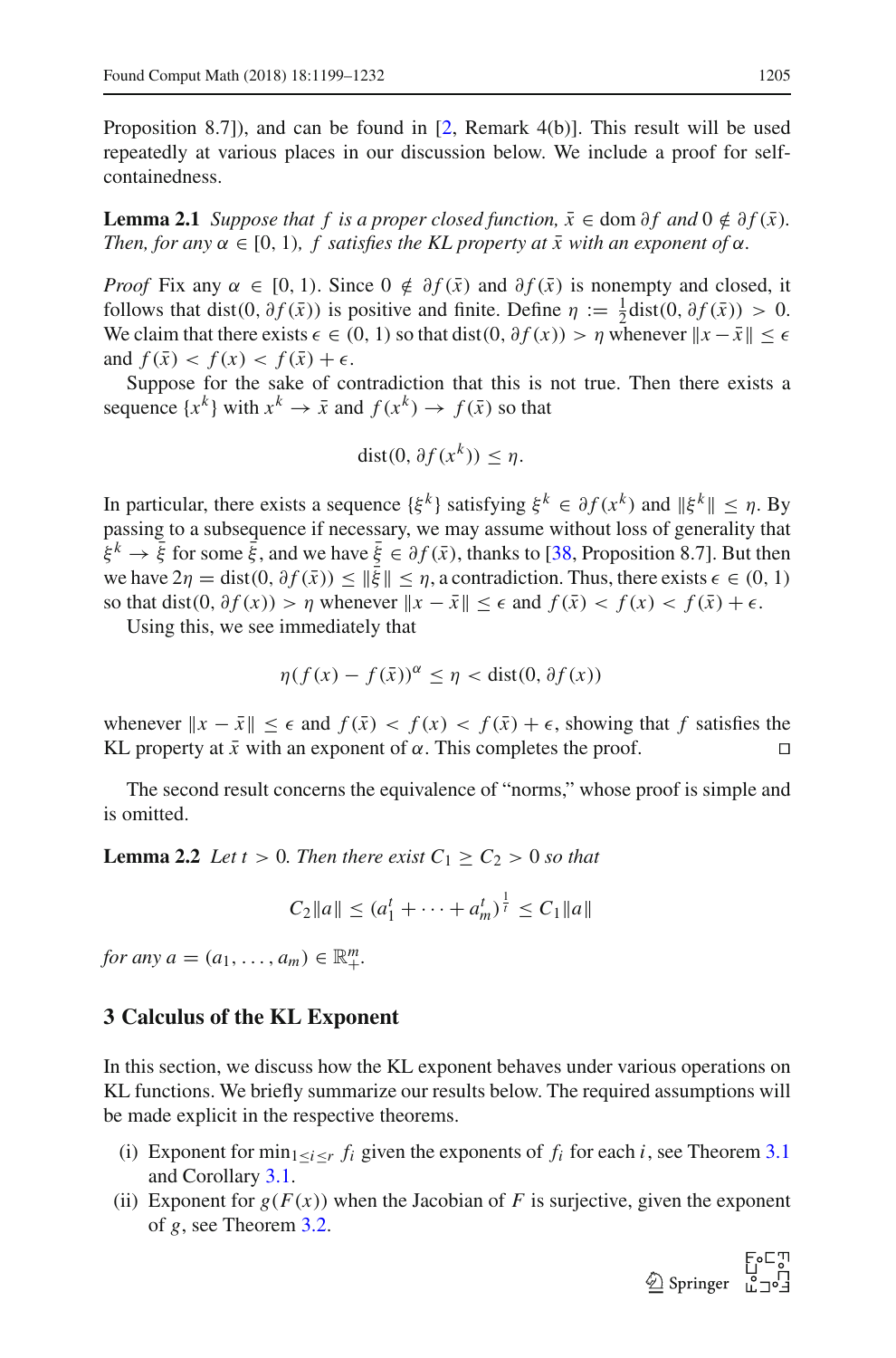- (iii) Exponent for  $\sum_{i=1}^{m} f_i(x_i)$  given the exponents of  $f_i$  for each *i*, see Theorem [3.3.](#page-9-0)
- (iv) Exponent for the Moreau envelope of a convex KL function, see Theorem [3.4.](#page-10-0)
- (v) Deducing the exponent from the Lagrangian relaxation for convex problems, see Theorem [3.5.](#page-12-0)
- (vi) Exponent for a potential function used in the convergence analysis of the inertial proximal algorithm in [\[35\]](#page-32-4), see Theorem [3.6.](#page-14-0)
- (vii) Deducing the exponent of a partly smooth KL function by looking at its restriction on its active manifold, see Theorem [3.7.](#page-16-0)

We shall make use of some of these calculus rules in Sect. [5](#page-21-0) to deduce the KL exponent of some concrete optimization models.

We start with our first result, which concerns the minimum of finitely many KL functions. This rule will prove to be useful in Sect. [5.](#page-21-0) Indeed, as we shall see there, many nonconvex optimization problems that arise in applications have objectives that can be written as the minimum of finitely many KL functions whose exponents can be deduced from our results in Sect. [4;](#page-17-0) this includes some prominent and widely used NP-hard optimization model problems, for example, the least squares problem with cardinality constraint [\[6\]](#page-31-6).

<span id="page-7-0"></span>**Theorem 3.1** (Exponent for minimum of finitely many KL functions) Let  $f_i$ ,  $1 \leq$ *i* ≤ *r*, *be proper closed functions,*  $f := min_{1 \le i \le r} f_i$  *<i>be continuous on dom*  $\partial f$  *and*  $\bar{x}$  ∈ dom  $\partial f \cap (\bigcap_{i \in I(\bar{x})}$  dom  $\partial f_i$ , where  $I(\bar{x}) := \{i : f_i(\bar{x}) = f(\bar{x})\}$ *. Suppose further that each f<sub>i</sub>, i* ∈ *I*( $\bar{x}$ )*, satisfies the KL property at*  $\bar{x}$  *with an exponent of*  $\alpha_i \in [0, 1)$ *. Then f satisfies the KL property at*  $\bar{x}$  with an exponent of  $\alpha = \max{\{\alpha_i : i \in I(\bar{x})\}}$ .

*Proof* From the definition of  $I(\bar{x})$ , we see that  $\min_{i \notin I(\bar{x})} \{f_i(\bar{x})\} > f(\bar{x})$ . Since  $x \mapsto$  $\min_{i \notin I(\bar{x})} \{f_i(x)\}\$ is lower semicontinuous and the function *f* is continuous on dom  $\partial f$ , there exists  $\eta > 0$  such that for all  $x \in \text{dom } \partial f$  with  $\|x - \bar{x}\| \leq \eta$ , we have

$$
\min_{i \notin I(\bar{x})} \{f_i(x)\} > f(x).
$$

Thus, whenever  $x \in \text{dom } \partial f$  and  $||x - \bar{x}|| \leq \eta$ , we have  $I(x) \subseteq I(\bar{x})$ .

Next, using  $f(x) = \min_{1 \le i \le r} \{f_i(x)\}\$ and the subdifferential rule of the minimum of finitely many functions [\[32,](#page-32-17) Theorem 5.5], we obtain for all  $x \in \text{dom } \partial f$  that

<span id="page-7-1"></span>
$$
\partial f(x) \subseteq \bigcup_{i \in I(x)} \partial f_i(x). \tag{5}
$$

On the other hand, by assumption, for each  $i \in I(\bar{x})$ , there exist  $\epsilon_i$ ,  $c_i$ ,  $v_i > 0$  such that for all  $x \in \text{dom } \partial f_i$  with  $\|x - \bar{x}\| \leq \epsilon_i$  and  $f_i(\bar{x}) < f_i(x) < f_i(\bar{x}) + v_i$ , one has

<span id="page-7-2"></span>
$$
dist(0, \partial f_i(x)) \ge c_i \big(f_i(x) - f_i(\bar{x})\big)^{\alpha_i}.
$$
 (6)

Let  $c = \min_{i \in I(\bar{x})} c_i$ ,  $\epsilon = \min\{\eta, \min_{i \in I(\bar{x})} \epsilon_i\}$  and  $\nu = \min_{i \in I(\bar{x})} \{1, v_i\}$ . Take any  $x \in \text{dom } \partial f$  with  $||x - \bar{x}|| \leq \epsilon$  and  $f(\bar{x}) < f(x) < f(\bar{x}) + \nu$ . Then  $I(x) \subseteq I(\bar{x})$  and we have

الي⊃ه E<br>10<br>12°12 Springer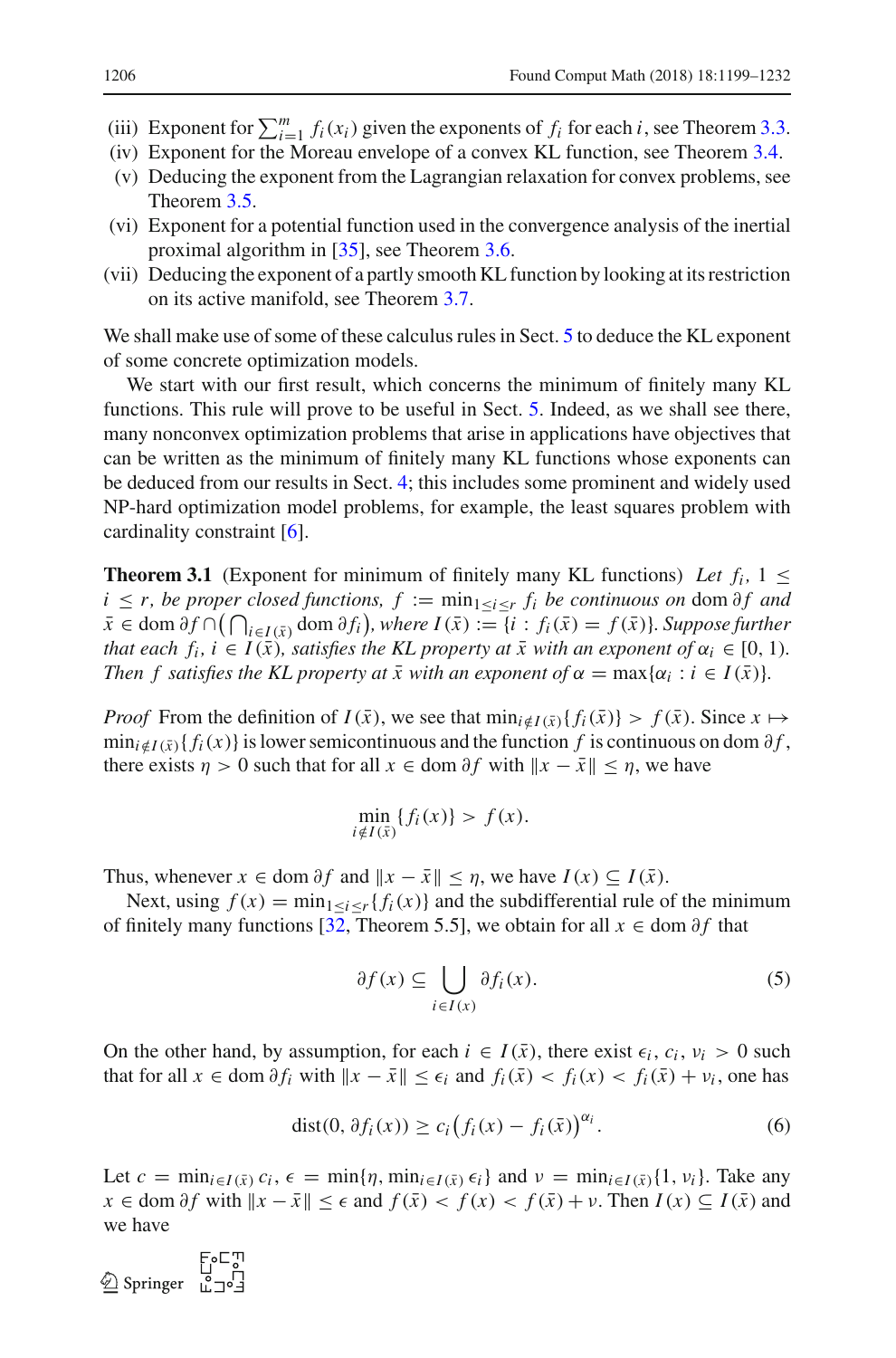$$
\begin{aligned} \text{dist}(0, \partial f(x)) &\geq \min_{i \in I(x)} \text{dist}(0, \partial f_i(x)) \\ &\geq c \min_{i \in I(x)} \left( f_i(x) - f_i(\bar{x}) \right)^{\alpha} = c \big( f(x) - f(\bar{x}) \big)^{\alpha}, \end{aligned}
$$

where the first inequality follows from  $(5)$ , the second inequality follows from  $(6)$ , the construction of *c*,  $v, \epsilon$  and  $\alpha$ , as well as the facts that  $f_i(x) = f(x)$  and  $f_i(\bar{x}) = f(\bar{x})$ for  $i \in I(x) \subseteq I(\bar{x})$ ; these facts also give the last equality. This completes the proof.

<span id="page-8-0"></span>We have the following immediate corollary.

**Corollary 3.1** *Let*  $f_i$ ,  $1 \leq i \leq r$ , *be proper closed functions with* dom  $f_i = \text{dom } \partial f_i$ *for all i, and f* :=  $\min_{1 \leq i \leq r} f_i$  *be continuous on dom ∂f. Suppose further that each f<sub>i</sub>* is a KL function with an exponent of  $\alpha_i \in [0, 1)$  for  $1 \le i \le r$ . Then f is a KL *function with an exponent of*  $\alpha = \max{\{\alpha_i : 1 \le i \le r\}}$ .

*Proof* In view of Theorem [3.1,](#page-7-0) it suffices to show that for any  $\bar{x} \in \text{dom } \partial f$ , we have  $\bar{x}$  ∈  $\bigcap_{i \in I(\bar{x})}$  dom  $\partial f_i$ . To this end, take any  $\bar{x}$  ∈ dom  $\partial f$ . Note that we have dom  $\partial f$  ⊆ dom *f* by the definition, and hence  $f(\bar{x}) < \infty$ . In addition, from the definition of  $I(\bar{x})$ , we have  $f(\bar{x}) = f_i(\bar{x})$  for all  $i \in I(\bar{x})$ . Hence,  $f_i(\bar{x})$  is finite for all *i* ∈ *I*( $\bar{x}$ ). Thus, we conclude that  $\bar{x}$  ∈ dom  $f_i$  for all *i* ∈  $I(\bar{x})$ , which implies that  $\bar{x}$  ∈  $\bigcap_{i \in I(\bar{x})}$  dom  $\partial f_i$  because dom  $f_i$  = dom  $\partial f_i$  for all *i* by assumption.  $\Box$ *x* ∈  $\bigcap_{i \in I(\bar{x})}$  dom  $\partial f_i$  because dom  $f_i$  = dom  $\partial f_i$  for all *i* by assumption.

<span id="page-8-1"></span>The next theorem concerns the composition of a KL function with a smooth function that has a surjective Jacobian mapping.

**Theorem 3.2** (Exponent for composition of KL functions) Let  $f(x) = (g \circ F)(x)$ , *where g is a proper closed function on*  $\mathbb{R}^m$  *and*  $F : \mathbb{R}^n \to \mathbb{R}^m$  *is a continuously differentiable mapping. Suppose in addition that g is a KL function with an exponent of*  $\alpha \in [0, 1)$  *and the Jacobian JF*( $\bar{x}$ )  $\in \mathbb{R}^{m \times n}$  *is a surjective mapping at some*  $\bar{x} \in$  dom  $\partial f$ *. Then f has the KL property at*  $\bar{x}$  with an exponent of  $\alpha$ *.* 

*Proof* Note from [\[38,](#page-32-14) Exercise 10.7] and  $\bar{x} \in \text{dom } \partial f$  that  $F(\bar{x}) \in \text{dom } \partial g$ . As *g* is a KL function, there exist  $\epsilon_0$ ,  $c_0$ ,  $v_0 > 0$  such that for all  $u \in \text{dom } \partial g$  with  $||u - F(\bar{x})||$  <  $\epsilon_0$  and  $g(F(\bar{x})) < g(u) < g(F(\bar{x})) + v_0$ , one has

<span id="page-8-3"></span>
$$
dist(0, \partial g(u)) \ge c_0 (g(u) - g(F(\bar{x})))^{\alpha}.
$$
 (7)

On the other hand, since the linear map  $JF(\bar{x})$  is surjective and F is continuously differentiable, it follows from the classical Lyusternik–Graves theorem (see, e.g., [\[33,](#page-32-15) Theorem 1.57]) that there are numbers  $l > 0$  and  $\epsilon_1 \in (0, \epsilon_0)$  such that for all x with  $||x - \bar{x}|| \leq \epsilon_1$ 

$$
l\,\mathbb{B}_{\mathbb{R}^m}\subseteq JF(x)(\mathbb{B}_{\mathbb{R}^n}),
$$

where  $\mathbb{B}_{\mathbb{R}^m}$  and  $\mathbb{B}_{\mathbb{R}^n}$  are the closed unit balls in  $\mathbb{R}^m$  and  $\mathbb{R}^n$ , respectively. This implies that for all  $z \in \mathbb{R}^m$  we have the following estimate:

<span id="page-8-2"></span>
$$
||JF(x)^*z|| \ge l||z||,\tag{8}
$$

 $\mathcal{L}$  Springer  $\mathcal{L}$ :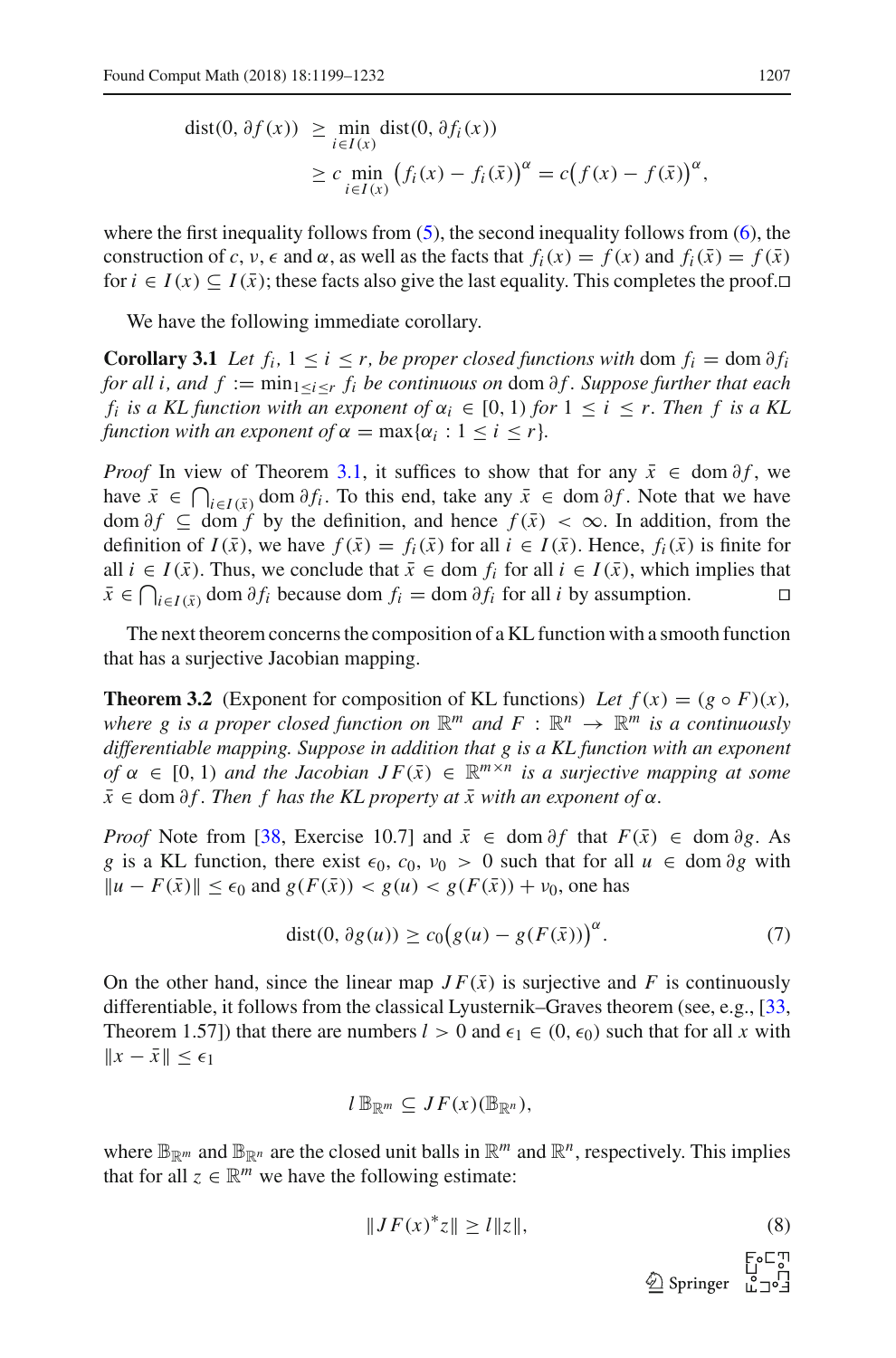whenever  $x - \bar{x}$  ≤  $\epsilon_1$ . Moreover, from the chain rule of the limiting subdifferential for composite functions (see, e.g., [\[38,](#page-32-14) Exercise 10.7]), we have for all *x* with  $||x-\bar{x}|| <$  $\epsilon_1$  that

$$
\partial f(x) = \{JF(x)^*v : v \in \partial g(F(x))\},\
$$

because  $JF(x)$  is a surjective mapping for all such x.

Now, let  $\epsilon \in (0, \epsilon_1]$  be such that  $||F(x) - F(\bar{x})|| \leq \epsilon_0$  for all  $||x - \bar{x}|| \leq \epsilon$ ,  $c = l c_0$ and  $\nu = \nu_0$ . Fix  $x \in \text{dom } \partial f$  with  $||x - \bar{x}|| \leq \epsilon$  and  $f(\bar{x}) < f(x) < f(\bar{x}) + \nu$ . Let *a* ∈  $\partial f(x)$  be such that  $||a|| = \text{dist}(0, \partial f(x))$ . Then, we have  $a = JF(x)^*v$  for some  $v \in \partial g(F(x))$ . Hence, it follows from [\(8\)](#page-8-2) that

$$
||a|| = ||JF(x)^*v|| \ge l||v||.
$$

In addition, since  $v \in \partial g(F(x))$ , applying [\(7\)](#page-8-3) with  $u = F(x)$  gives us that

$$
||v|| \ge \text{dist}(0, \partial g(F(x))) \ge c_0 (g(F(x)) - g(F(\bar{x})))^{\alpha} = c_0 (f(x) - f(\bar{x}))^{\alpha}.
$$

Therefore,

dist(0, 
$$
\partial f(x)) = ||a|| \ge l ||v|| \ge c (f(x) - f(\bar{x}))^{\alpha}
$$
.

<span id="page-9-0"></span>Our next theorem concerns separable sums.

**Theorem 3.3** (Exponent for block separable sums of KL functions) *Let*  $n_i$ ,  $n \in \mathbb{N}$ ,  $i = 1, ..., m$  be such that  $\sum_{i=1}^{m} n_i = n$ . Let  $f(x) = \sum_{i=1}^{m} f_i(x_i)$ , where  $f_i$ ,  $1 \le$  $i \leq r$ , are proper closed functions on  $\mathbb{R}^{n_i}$  with  $x = (x_1, \ldots, x_m) \in \mathbb{R}^n$ . Suppose *further that each f<sub>i</sub> is a KL function with an exponent of*  $\alpha_i \in (0, 1)$  *and that each f<sub>i</sub> is continuous on* dom  $\partial f_i$ ,  $i = 1, \ldots, r$ . Then f is a KL function with an exponent of  $\alpha = \max{\lbrace \alpha_i : 1 \leq i \leq r \rbrace}$ .

*Proof* Denote  $\bar{x} = (\bar{x}_1, \ldots, \bar{x}_m) \in \text{dom } \partial f$  with  $\bar{x}_i \in \mathbb{R}^{n_i}, i = 1, \ldots, m$ . Then [\[38,](#page-32-14) Proposition 10.5] shows that  $\bar{x}_i \in \text{dom } \partial f_i$  for each *i*. As each  $f_i, i = 1, \ldots, m$ , is a KL function with exponent  $\alpha_i$ , there exist  $\epsilon_i$ ,  $c_i$ ,  $\nu_i > 0$  such that for all  $x_i \in \text{dom } \partial f_i \subseteq \mathbb{R}^{n_i}$ *with*  $||x_i - \bar{x}_i||$  ≤  $\epsilon_i$  and  $f_i(\bar{x}_i) < f_i(x_i) < f_i(\bar{x}_i) + v_i$ , one has

<span id="page-9-1"></span>
$$
c_i \text{dist}^{\frac{1}{\alpha_i}}(0, \partial f_i(x_i)) \ge f_i(x_i) - f_i(\bar{x}_i). \tag{9}
$$

Since the left-hand side of [\(9\)](#page-9-1) is always nonnegative, the above relation holds trivially whenever  $f_i(x_i) \leq f_i(\bar{x}_i)$ . In addition, since  $f_i$  is continuous on dom  $\partial f_i$  by assumption for each  $i = 1, \ldots, r$ , by shrinking  $\epsilon_i > 0$  if necessary, we conclude that  $f_i(x_i) < f_i(\bar{x}_i) + v_i$  whenever  $x_i \in \text{dom}\partial f_i$  and  $||x_i - \bar{x}_i|| \leq \epsilon_i$ . Thus, we have from these two observations that for all  $x_i \in \text{dom } \partial f_i \subseteq \mathbb{R}^{n_i}$  with  $||x_i - \bar{x}_i|| \leq \epsilon_i$ ,

<span id="page-9-2"></span>
$$
c_i \operatorname{dist}^{\frac{1}{\alpha_i}}(0, \partial f_i(x_i)) \ge f_i(x_i) - f_i(\bar{x}_i). \tag{10}
$$

 $\circled{2}$  Springer  $\bar{L}$   $\bar{1}$  o'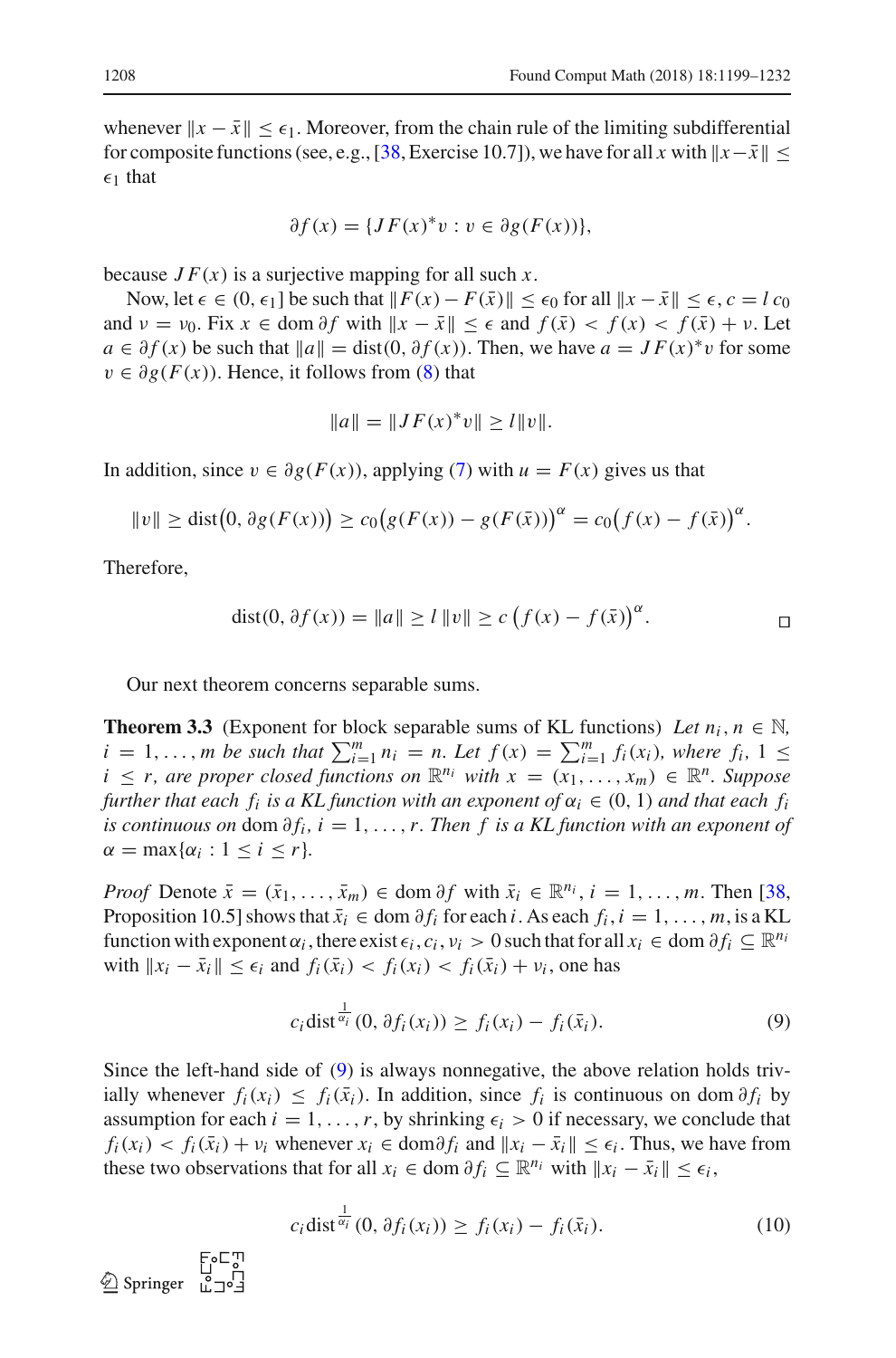Let  $\epsilon$  = min<sub>1≤*i*≤*r*</sub>  $\epsilon$ *i*. Take any *x* ∈ dom ∂*f* with  $||x - \bar{x}|| \leq \epsilon$  and  $f(\bar{x}) < f(x)$  <  $f(\bar{x}) + 1$ . We will now verify [\(4\)](#page-5-3). To this end, let  $\bar{z} \in \partial f(x)$  be such that

$$
||z|| = \text{dist}(0, \partial f(x)).
$$

If  $||z|| > 1$ , then clearly

dist(0, 
$$
\partial f(x)
$$
) =  $||z|| \ge (f(x) - f(\bar{x}))^{\alpha}$ 

since  $0 < f(x) - f(\bar{x}) < 1$ . Thus, we consider the case where  $||z|| \le 1$ . In this case, recall from [\[38](#page-32-14), Proposition 10.5] that

$$
\partial f(x) = \prod_{i=1}^m \partial f_i(x_i).
$$

Hence, there exist  $z_i \in \mathbb{R}^{n_i}$  with  $z_i \in \partial f_i(x_i)$  and  $||z_i|| = \text{dist}(0, \partial f_i(x_i))$  such that

$$
\sum_{i=1}^{m} \|z_i\|^2 = \|z\|^2.
$$

This together with [\(10\)](#page-9-2) implies that

<span id="page-10-1"></span>
$$
C_0 \sum_{i=1}^{m} \|z_i\|^{\frac{1}{\alpha_i}} \ge \sum_{i=1}^{m} c_i \|z_i\|^{\frac{1}{\alpha_i}} = \sum_{i=1}^{m} c_i \text{dist}^{\frac{1}{\alpha_i}}(0, \partial f_i(x_i))
$$
  

$$
\ge \sum_{i=1}^{m} [f_i(x_i) - f_i(\bar{x}_i)] = f(x) - f(\bar{x})
$$
(11)

for  $C_0 = \max_{1 \le i \le r} c_i$ . Define  $\alpha := \max{\{\alpha_i : 1 \le i \le r\}}$ . Since  $||z_i|| \le ||z|| \le 1$  and  $0 < \alpha_i \leq \alpha < 1$ , it then follows from [\(11\)](#page-10-1) that

$$
(f(x) - f(\bar{x}))^{\alpha} \le \left( C_0 \sum_{i=1}^{m} \|z_i\|^{\frac{1}{\alpha}} \right)^{\alpha} \le C_1 C_0^{\alpha} \|z\| = C_1 C_0^{\alpha} \text{dist}(0, \partial f(x)),
$$

where the second inequality follows from Lemma [2.2](#page-6-1) with  $t = \frac{1}{\alpha}$ . This completes the  $\Box$ 

<span id="page-10-0"></span>We now discuss the operation of taking Moreau envelope. This operation is a common operation for smoothing the objective function of convex optimization problems.

**Theorem 3.4** (Exponent for Moreau envelope of convex KL functions) *Let f be a proper closed convex function that is a KL function with an exponent of*  $\alpha \in (0, \frac{2}{3})$ *. Suppose further that f is continuous on dom ∂f. Fix*  $λ$  > 0 *and consider* 

$$
F_{\lambda}(x) := \inf_{y \in \mathbb{R}^n} \left\{ f(y) + \frac{1}{2\lambda} \|y - x\|^2 \right\}.
$$
  

$$
\underline{\textcircled{2}} \text{ Springer}
$$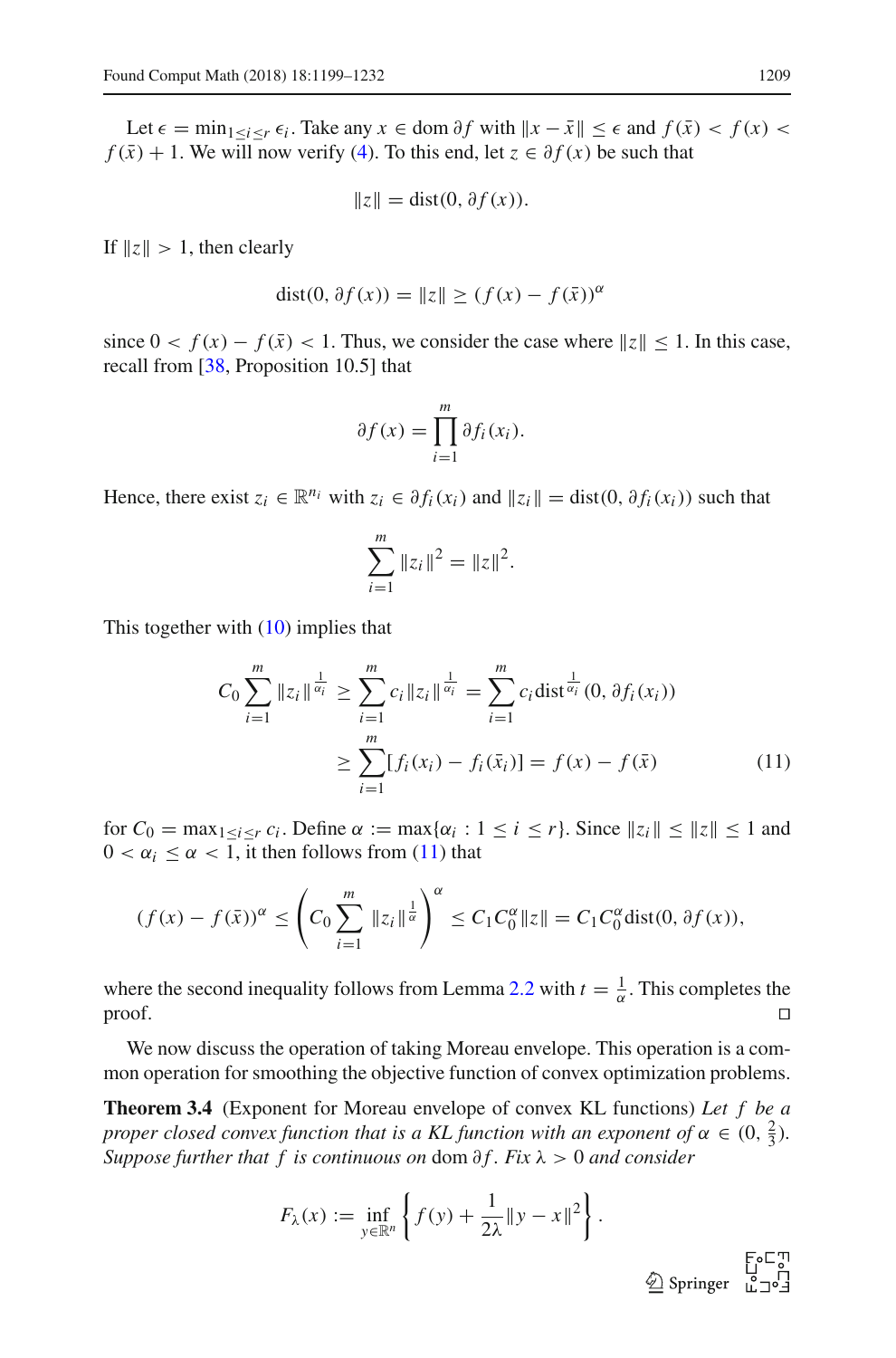*Then*  $F_{\lambda}$  *is a KL function with an exponent of*  $\max\{\frac{1}{2}, \frac{\alpha}{2-2\alpha}\}$  < 1.

*Proof* It suffices to consider the case Arg min  $F_{\lambda} \neq \emptyset$  and show that  $F_{\lambda}$  has the KL property with an exponent of max $\{\frac{1}{2}, \frac{\alpha}{2-2\alpha}\}$  at any fixed  $\bar{x} \in \text{Arg min } F_\lambda$ , in view of Lemma [2.1](#page-6-2) and the convexity of  $F_\lambda$ .

To this end, recall from [\[4,](#page-31-7) Proposition 12.29] that, for all  $x \in \mathbb{R}^n$ ,

<span id="page-11-0"></span>
$$
\nabla F_{\lambda}(x) = \frac{1}{\lambda}(x - \text{prox}_{\lambda f}(x)),
$$
\n(12)

and that  $\nabla F_\lambda$  is Lipschitz continuous with a Lipschitz constant of  $\frac{1}{\lambda}$ . Consequently, we have for any *y* that

<span id="page-11-4"></span>
$$
F_{\lambda}(y) - F_{\lambda}(\bar{x}) = F_{\lambda}(y) - F_{\lambda}(\bar{y})
$$
  
\n
$$
\leq \langle \nabla F_{\lambda}(\bar{y}), y - \bar{y} \rangle + \frac{1}{2\lambda} \|y - \bar{y}\|^2 = \frac{1}{2\lambda} \|y - \bar{y}\|^2,
$$
\n(13)

where  $\bar{y}$  is the projection of *y* onto Arg min  $F_{\lambda}$ , and the last equality holds because  $\nabla F_\lambda(\bar{y}) = 0.$ 

Next, note that we have Arg min  $f = \{x \in \mathbb{R}^n : x = \text{prox}_f(x)\}\$  according to [\[4,](#page-31-7) Proposition 12.28], which implies Arg min  $f = \{x \in \mathbb{R}^n : x = \text{prox}_{\lambda f}(x)\}\$  as  $\lambda > 0$ . This together with [\(12\)](#page-11-0) gives Arg min  $F_{\lambda}$  = Arg min *f*. Hence,  $\bar{x} \in \text{Arg min } F_{\lambda}$  = Arg min  $f \subseteq$  dom  $\partial f$ . Since  $f$  is a KL function with an exponent of  $\alpha$  and  $\bar{x} \in$  dom  $\partial f$ , using the fact that *f* is continuous on dom  $\partial f$ , we obtain that there exist  $c_0 > 0$  and  $\epsilon > 0$  so that

<span id="page-11-1"></span>
$$
dist(0, \partial f(y)) \ge c_0 (f(y) - f(\bar{x}))^{\alpha} = c_0 (f(y) - \inf f)^{\alpha}
$$
 (14)

whenever  $\|y - \bar{x}\| \leq \epsilon$  and  $y \in \text{dom } \partial f$ ; here, the condition on the bound on function values is waived by using the continuity of  $f$  on  $\partial f$  and choosing a smaller  $\epsilon$  if necessary. Moreover, in view of [\[7](#page-31-4), Theorem 5(i)], by shrinking  $\epsilon$  if necessary, we conclude that there exists  $c > 0$  so that

<span id="page-11-2"></span>
$$
dist(y, Arg\min f) \le c\left(f(y) - \inf f\right)^{1-\alpha},\tag{15}
$$

whenever  $\|y - \bar{x}\| \leq \epsilon$  and  $y \in \text{dom } \partial f$ ; here, the condition on the bound on function values is waived similarly as before. Finally, since Arg min  $F_{\lambda} =$  Arg min *f*, we have  $\|y - \bar{y}\| =$  dist(*y*, Arg min *f*). Combining this with [\(14\)](#page-11-1) and [\(15\)](#page-11-2) implies that for some  $c_1 > 0$ ,  $1-\alpha$ 

<span id="page-11-3"></span>
$$
\|y - \bar{y}\| \le c_1 \left[ \text{dist}(0, \partial f(y)) \right]^{\frac{1-\alpha}{\alpha}} \tag{16}
$$

whenever  $||y - \bar{x}|| \leq \epsilon$  and  $y \in \text{dom } \partial f$ .

Now, using the definition of the proximal mapping as minimizer, we have by using the first-order optimality condition that for any *u*,

$$
0 \in \lambda \partial f(\text{prox}_{\lambda f}(u)) + (\text{prox}_{\lambda f}(u) - u).
$$

 $\circled{2}$  Springer  $\circled{1}$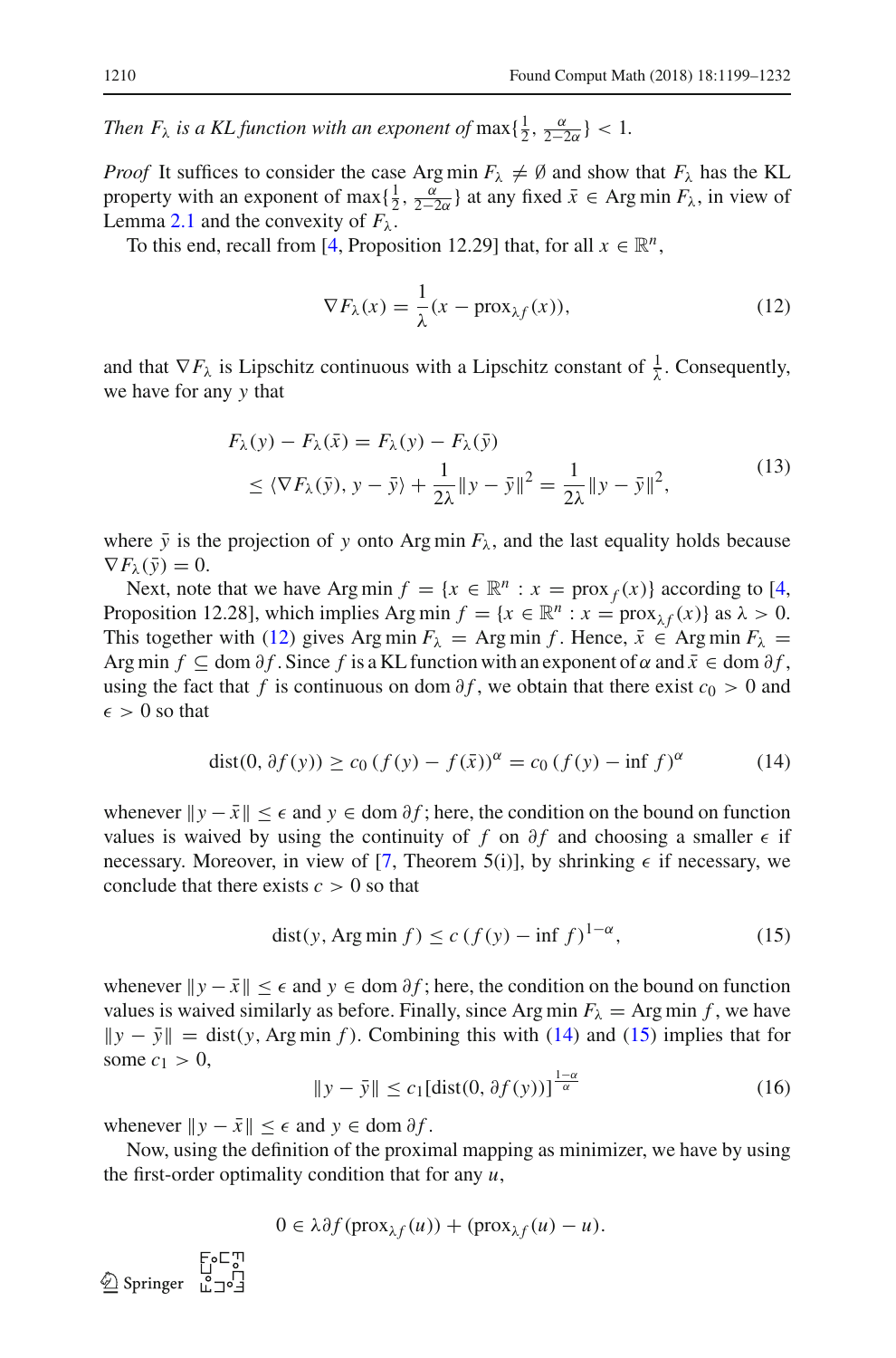In particular, prox<sub> $\lambda f(u) \in \text{dom } \partial f$ . In addition, using the above relation and [\(12\)](#page-11-0), we</sub> deduce that

<span id="page-12-1"></span>
$$
\text{dist}(0, \partial f(\text{prox}_{\lambda f}(u))) \le \frac{1}{\lambda} \|u - \text{prox}_{\lambda f}(u)\| = \|\nabla F_{\lambda}(u)\|.
$$
 (17)

Fix an arbitrary *u* with  $||u - \bar{x}|| \leq \epsilon$ . Then  $||prox_{\lambda f}(u) - \bar{x}|| = ||prox_{\lambda f}(u)$  $prox_{\lambda f}(\bar{x})$   $\leq$   $\|u - \bar{x}\|$ , where the inequality is due to [\(2\)](#page-4-4). Let  $y = prox_{\lambda f}(u)$ . Then *y*  $\in$  dom  $\partial f$  and  $||y - \bar{x}|| \leq \epsilon$ . Hence, the relations [\(16\)](#page-11-3) and [\(17\)](#page-12-1) imply that

$$
\|y-\bar{y}\| \leq c_1 \|\nabla F_\lambda(u)\|^{\frac{1-\alpha}{\alpha}}.
$$

Applying [\(13\)](#page-11-4) with  $y = prox_{\lambda f}(u)$  and combining this with the preceding relation, we obtain further that

<span id="page-12-2"></span>
$$
F_{\lambda}(\text{prox}_{\lambda f}(u)) - F_{\lambda}(\bar{x}) \le \frac{c_1^2}{2\lambda} \|\nabla F_{\lambda}(u)\|^{2-2\alpha \over \alpha}.
$$
 (18)

whenever  $||u - \bar{x}|| \leq \epsilon$ . Finally, from the convexity of  $F_{\lambda}$ , we have

<span id="page-12-3"></span>
$$
F_{\lambda}(u) - F_{\lambda}(\text{prox}_{\lambda f}(u)) \le \langle \nabla F_{\lambda}(u), u - \text{prox}_{\lambda f}(u) \rangle = \lambda || \nabla F_{\lambda}(u) ||^2,
$$
 (19)

where the equality follows from  $(12)$ .

Shrink  $\epsilon$  further if necessary so that  $\|\nabla F_\lambda(u)\| < 1$  whenever  $\|u - \bar{x}\| \leq \epsilon$ ; this is possible since  $\nabla F_\lambda(\bar{x}) = 0$ . Summing [\(18\)](#page-12-2) and [\(19\)](#page-12-3), we obtain further that

$$
F_{\lambda}(u) - F_{\lambda}(\bar{x}) \le \frac{c_1^2}{2\lambda} \|\nabla F_{\lambda}(u)\|^{\frac{2-2\alpha}{\alpha}} + \lambda \|\nabla F_{\lambda}(u)\|^2
$$
  

$$
\le C \|\nabla F_{\lambda}(u)\|^{\min\left\{2, \frac{2-2\alpha}{\alpha}\right\}}
$$

for some  $C > 0$ , whenever  $||u - \bar{x}|| \leq \epsilon$ . This completes the proof. □

Our next result concerns the Lagrangian relaxation. This result will be used later in Proposition [4.2](#page-21-1) for a group LASSO model. In addition, the result, together with results in [\[23](#page-32-7)] that give the exponent of the maximum of finitely many convex polynomials, can be used to study the KL property of a large class of convex polynomial optimization problems with multiple convex polynomial constraints.

<span id="page-12-0"></span>**Theorem 3.5** (KL exponent from Lagrangian relaxation) Let  $h(x) = l(Ax)$  for some *continuous strictly convex function l and*  $A \in \mathbb{R}^{m \times n}$ , g be a continuous convex function *and*  $\alpha \in (0, 1)$ *, D be a closed convex set. Let*  $C = \{x : g(x) \le 0\}$ *. Suppose in addition that*

- (i) *there exists*  $x_0 \in D$  *with*  $g(x_0) < 0$ ;
- (ii)  $\inf_{x \in D} h(x) < \inf_{x \in C \cap D} h(x)$ ;
- (iii) *for any*  $\lambda > 0$ *, the function*  $h(x) + \lambda g(x) + \delta_D(x)$  *is a KL function with an exponent of* α*.*

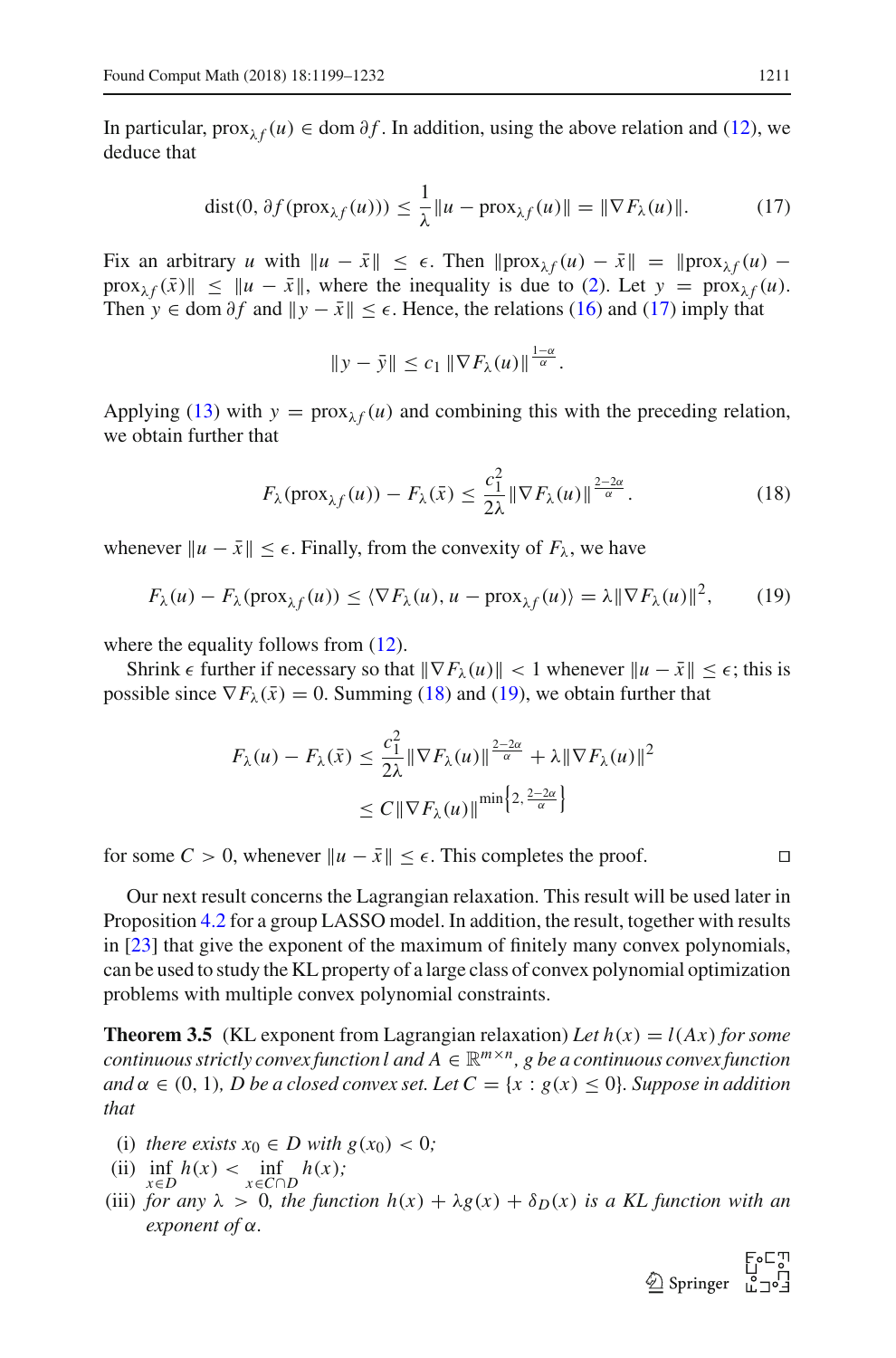*Then*  $f(x) = h(x) + \delta_C(x) + \delta_D(x)$  *has the KL property at any*  $\bar{x} \in C \cap D$ *, with an exponent of* α*.*

*Proof* In view of Lemma [2.1](#page-6-2) and the convexity of f, we only need to consider the case Arg min  $f \neq \emptyset$  and look at those  $\bar{x}$  with  $0 \in \partial f(\bar{x})$  (and so,  $\bar{x} \in \text{Arg min } f$  by the convexity of *f*). From now on, fix any such  $\bar{x}$ .

First, from condition (i) and [\[36](#page-32-16), Corollary 28.2.1], there exists  $\lambda > 0$  so that

<span id="page-13-0"></span>
$$
f(\bar{x}) = \inf_{x \in \mathbb{R}^n} f = h(\bar{x}) = \inf_{x \in C \cap D} h(x) = \inf_{x \in D} \{ h(x) + \lambda g(x) \} \le h(\bar{x}) + \lambda g(\bar{x}) \le h(\bar{x}),
$$
\n(20)

where the first inequality follows from  $\bar{x} \in C \cap D$ , while the second inequality follows from the fact that  $\bar{x} \in C$  and hence  $g(\bar{x}) \leq 0$ . Thus, equality holds throughout [\(20\)](#page-13-0); in particular, we have  $h(\bar{x}) + \lambda g(\bar{x}) = h(\bar{x})$ , which gives  $\lambda g(\bar{x}) = 0$ . Also, in view of the fourth equality in [\(20\)](#page-13-0) and condition (ii), we must have  $\lambda > 0$ ; consequently, we have  $g(\bar{x}) = 0$ . Fix any such  $\lambda > 0$ . Then, in view of [\[36](#page-32-16), Theorem 28.1], we also have

<span id="page-13-1"></span>
$$
\bar{x} \in \text{Arg min } f = \{x : g(x) = 0\} \cap \text{Arg min}(h + \lambda g + \delta_D). \tag{21}
$$

Next, since  $h(x) = l(Ax)$  for some strictly convex function *l*, it must hold true that *Ax* is constant for any  $x \in \text{Arg min}(h + \lambda g + \delta h)$ . Since  $\lambda > 0$ , we deduce that  $g(x)$  is constant over Arg min( $h + \lambda g + \delta_D$ ). Hence, in view of [\(21\)](#page-13-1), we have  $g(x) = g(\bar{x}) = 0$  for any  $x \in \text{Arg min}(h + \lambda g + \delta p)$ . Then we conclude further from  $(21)$  that

<span id="page-13-3"></span>Arg min 
$$
f = {x : g(x) = 0}
$$
  $\cap$  Arg min $(h + \lambda g + \delta_D) =$  Arg min $(h + \lambda g + \delta_D)$ . (22)

Now, using condition (iii) and [\[7](#page-31-4), Theorem 5(i)], and noting that  $\bar{x} \in \text{dom } \partial (h +$  $\lambda g + \delta_D$ , we see that there exist  $\epsilon$ , v and  $c > 0$  so that

<span id="page-13-2"></span>
$$
dist(x, Arg\min(h + \lambda g + \delta_D)) \le c(h(x) + \lambda g(x) - h(\bar{x}))^{1-\alpha}
$$
 (23)

whenever  $\|x - \bar{x}\| \leq \epsilon$ ,  $x \in D$  and  $h(\bar{x}) \leq h(x) + \lambda g(x) < h(\bar{x}) + v$ , because  $g(\bar{x}) = 0$ . On the other hand, whenever  $h(\bar{x}) < h(x) < h(\bar{x}) + v$  and  $x \in C \cap D$ , we have

$$
h(\bar{x}) = \inf_{x \in D} \{ h(x) + \lambda g(x) \} \le h(x) + \lambda g(x) \le h(x) < h(\bar{x}) + \nu,
$$

where the equality follows from  $(20)$  and the second inequality follows from the definition of C. Combining this with [\(23\)](#page-13-2), we see that whenever  $x \in C \cap D$ ,  $||x - \bar{x}|| < \epsilon$ and  $h(\bar{x}) < h(x) < h(\bar{x}) + v$ , we have

$$
dist(x, Arg min f) = dist(x, Arg min(h + \lambda g + \delta_D)) \le c(h(x) + \lambda g(x) - h(\bar{x}))^{1-\alpha}
$$
  

$$
\le c(h(x) - h(\bar{x}))^{1-\alpha} = c(f(x) - f(\bar{x}))^{1-\alpha},
$$

where the first equality follows from  $(22)$  and the second inequality follows from the definition of *C*. The conclusion of the theorem now follows from this last relation and [\[7](#page-31-4), Theorem 5(ii)].  $\square$ 

$$
\textcircled{\small\textbf{Springer}}\ \begin{array}{c}\quad \text{F}_{\circ}\text{C}^{\small\textbf{T}}\\ \text{C}\\\text{Springer}\ \begin{array}{c}\quad \text{C}\\\text{C}\\\text{C}\\\text{D}\end{array}\end{array}
$$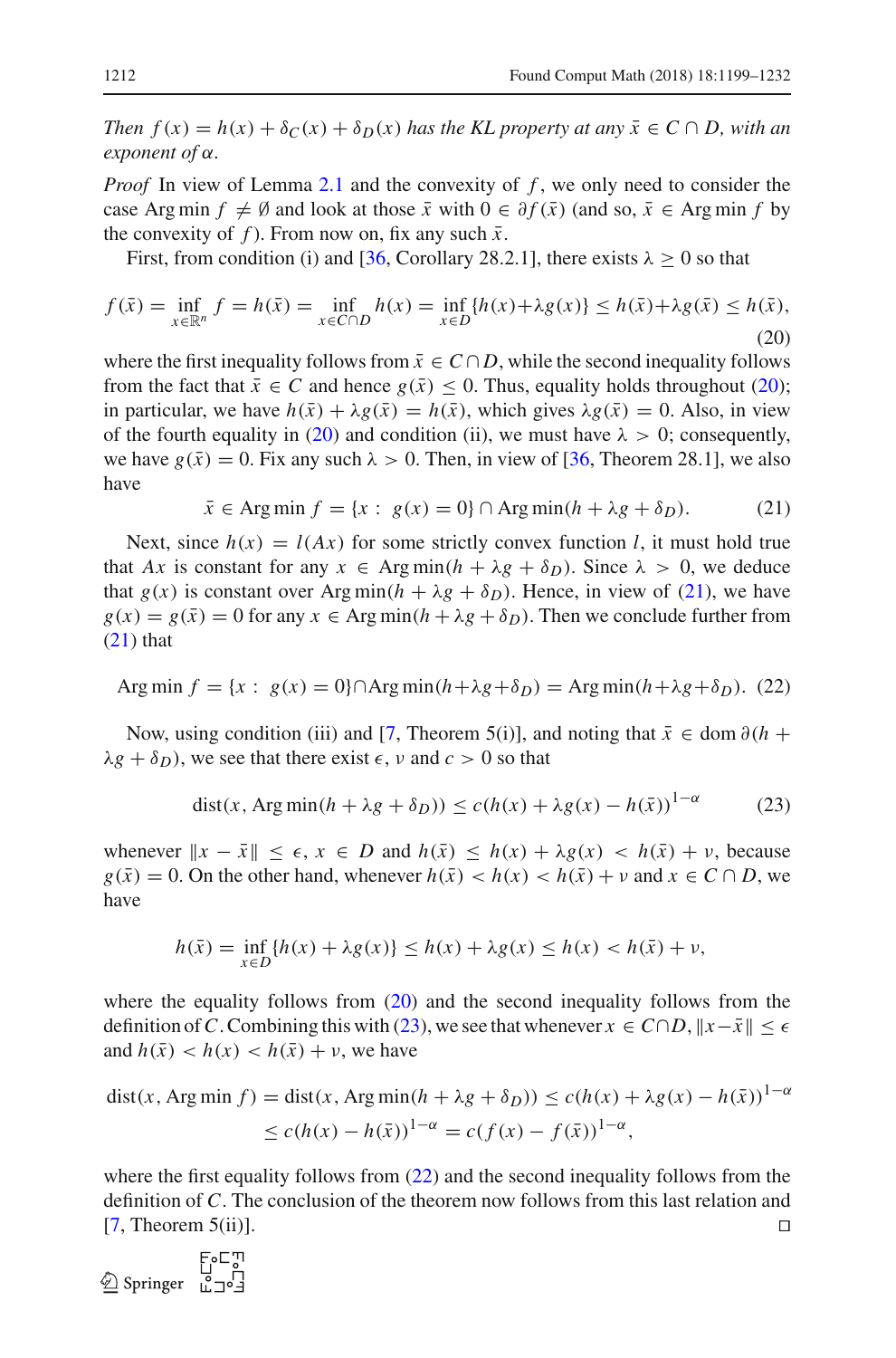In our next result, Theorem [3.6,](#page-14-0) we study the KL property of  $F(x, y) := f(x) +$  $\frac{\beta}{2} \|x - y\|^2$  for any  $\beta > 0$  when *f* is a KL function. The function *F* is used in the convergence analysis of various first-order methods whose iterates involve *momentum* terms, see, for example, [\[9](#page-31-8),[35\]](#page-32-4) for convergence analysis of some inertial proximal algorithms and [\[10](#page-31-2)[,20](#page-32-1)] for convergence analysis of the proximal gradient algorithm with extrapolation. Theorem [3.6](#page-14-0) will be used to analyze the convergence rate of an inertial proximal algorithm, the iPiano [\[35\]](#page-32-4), with constant step sizes, in Theorem [5.1.](#page-27-0)

<span id="page-14-2"></span>We start with the following simple lemma.

**Lemma 3.1** *Let*  $\gamma \in (1, 2]$ *. Then there exist*  $\eta_1 > 0$  *and*  $\eta_2 \in (0, 1)$  *so that* 

$$
||a+b||^{\gamma} \ge \eta_1 ||a||^{\gamma} - \eta_2 ||b||^{\gamma}
$$

*for any a, b*  $\in \mathbb{R}^n$ .

*Proof* Notice that  $x \mapsto ||x||^{\gamma}$  is convex because  $\gamma \in (1, 2]$ . Fix any  $\lambda \in (0, \frac{1}{2})$ . Then we have from convexity that

$$
||a||^{\gamma} = \left\| \lambda \frac{a+b}{\lambda} + (1-\lambda) \frac{-b}{(1-\lambda)} \right\|^{\gamma} \leq \lambda^{1-\gamma} ||a+b||^{\gamma} + (1-\lambda)^{1-\gamma} ||b||^{\gamma}.
$$

Rearranging terms, we obtain further that

$$
||a+b||^{\gamma} \geq \lambda^{\gamma-1}||a||^{\gamma} - \left(\frac{\lambda}{1-\lambda}\right)^{\gamma-1}||b||^{\gamma}.
$$

The proof is completed upon noting that  $\frac{\lambda}{1-\lambda} \in (0, 1)$ , since  $\lambda \in (0, \frac{1}{2})$ .

<span id="page-14-0"></span>**Theorem 3.6** (Exponent for a potential function for iPiano) *Suppose that f is a proper closed function that has the KL property at*  $\bar{x} \in$  dom  $\partial f$  *with an exponent of*  $\alpha \in [\frac{1}{2}, 1)$ *and*  $\beta > 0$ *. Consider the function*  $F(x, y) := f(x) + \frac{\beta}{2} ||x - y||^2$ *. Then the function F* has the KL property at  $(\bar{x}, \bar{x})$  with an exponent of  $\alpha$ .

*Proof* Since *f* has the KL property at  $\bar{x}$  with an exponent of  $\alpha \in (0, 1)$ , there exist *c*,  $\epsilon$  and  $\nu > 0$  so that

<span id="page-14-1"></span>
$$
\operatorname{dist}^{\frac{1}{\alpha}}(0, \partial f(x)) \ge c(f(x) - f(\bar{x})) \tag{24}
$$

whenever  $x \in \text{dom } \partial f$ ,  $\|x - \bar{x}\| \leq \epsilon$  and  $f(x) < f(\bar{x}) + v$ , where the condition  $f(\bar{x}) < f(x)$  is dropped because [\(24\)](#page-14-1) holds trivially otherwise. By shrinking  $\epsilon$  further if necessary, we assume that  $\epsilon < \frac{1}{2}$ .

Now, consider any  $(x, y)$  satisfying  $x \in \text{dom } \partial f$ ,  $||x - \bar{x}|| \leq \epsilon$ ,  $||y - \bar{x}|| \leq \epsilon$  and  $F(\bar{x}, \bar{x}) < F(x, y) < F(\bar{x}, \bar{x}) + v$ . Clearly, any such  $(x, y)$  satisfies

$$
f(x) \le F(x, y) < F(\bar{x}, \bar{x}) + \nu = f(\bar{x}) + \nu
$$

⊟<br>10 Springer<br>10 است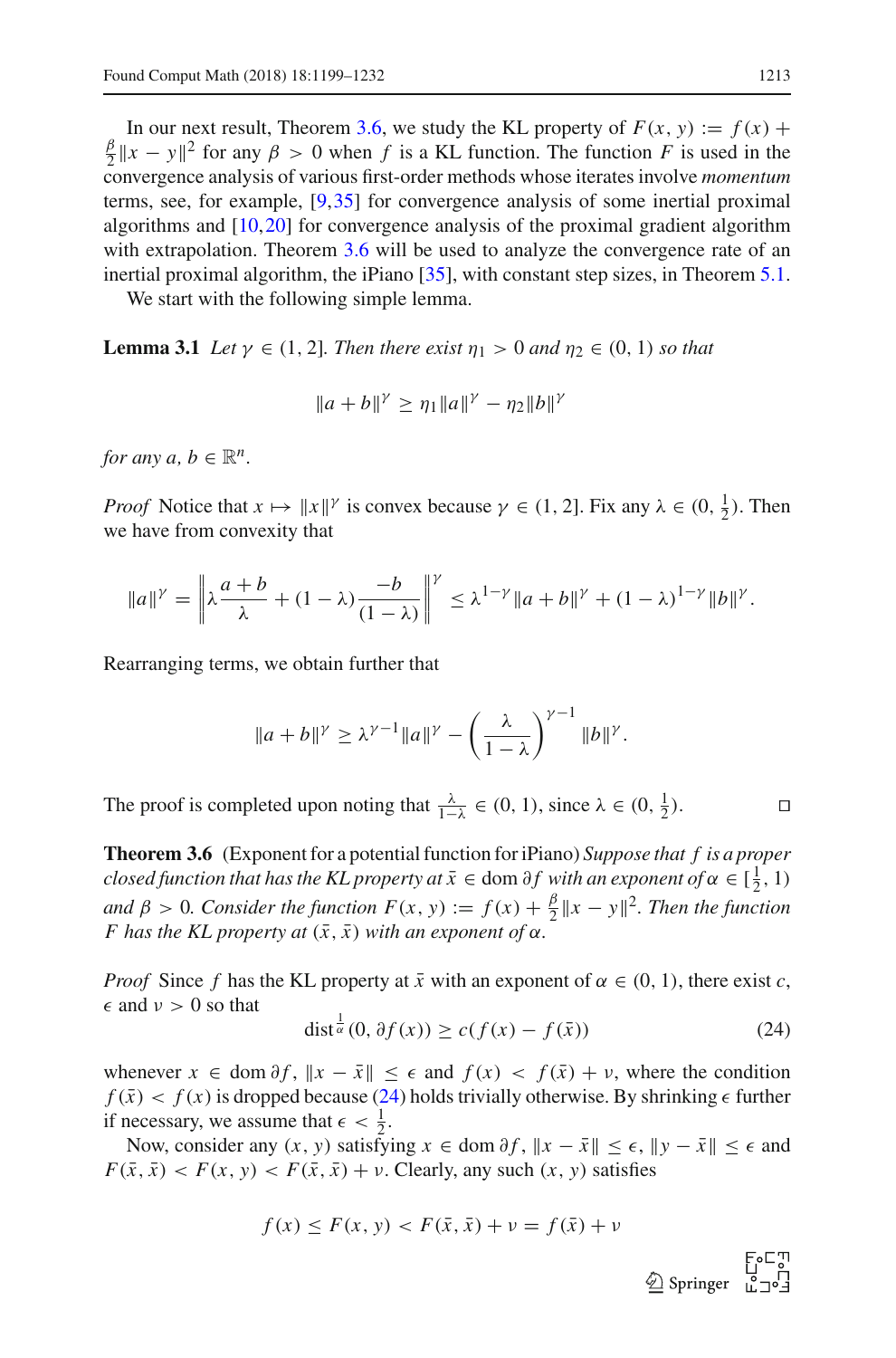and thus [\(24\)](#page-14-1) holds for these *x*. Then for some suitable positive constants  $C_0$ ,  $C_1$  and  $C_2$  (to be specified below), we have for any such  $(x, y)$  that

dist<sup>$$
\frac{1}{\alpha}
$$</sup>(0,  $\partial F(x, y)$ )  $\geq C_0(||\beta(y - x)||^{\frac{1}{\alpha}} + \inf_{\xi \in \partial f(x)} ||\xi + \beta(x - y)||^{\frac{1}{\alpha}})$   
\n $\geq C_0(||\beta(y - x)||^{\frac{1}{\alpha}} + \inf_{\xi \in \partial f(x)} \eta_1 ||\xi||^{\frac{1}{\alpha}} - \eta_2 ||\beta(x - y)||^{\frac{1}{\alpha}})$   
\n $\geq C_1(\inf_{\xi \in \partial f(x)} ||\xi||^{\frac{1}{\alpha}} + ||\beta(y - x)||^{\frac{1}{\alpha}}) \geq C_2(\inf_{\xi \in \partial f(x)} ||\xi||^{\frac{1}{\alpha}} + \frac{\beta c}{2} ||y - x||^{\frac{1}{\alpha}})$   
\n $\geq C_2 c \left( f(x) - f(\bar{x}) + \frac{\beta}{2} ||y - x||^{\frac{1}{\alpha}} \right)$   
\n $\geq C_2 c \left( f(x) - f(\bar{x}) + \frac{\beta}{2} ||y - x||^2 \right) = C_2 c(F(x, y) - F(\bar{x}, \bar{x})),$ 

where the existence of  $C_0 > 0$  in the first inequality follows from Lemma [2.2;](#page-6-1) the second inequality follows from Lemma [3.1](#page-14-2) applied to the term  $\|\xi + \beta(x - y)\|^{\frac{1}{\alpha}}$ , with  $\eta_1$  and  $\eta_2$  given by Lemma [3.1;](#page-14-2) the third inequality follows by setting  $C_1$  =  $C_0$  min{ $\eta_1$ ,  $1 - \eta_2$ }; the fourth inequality follows by further shrinking  $C_1$ , and *c* is the same number as in  $(24)$ ; the fifth inequality follows from  $(24)$ , while the last inequality follows from the assumption on  $\alpha$  and the observation that

$$
||x - y|| \le ||x - \bar{x}|| + ||y - \bar{x}|| \le 2\epsilon < 1.
$$

This completes the proof.

In our last theorem in this section, we examine KL property on a subset, more precisely, a manifold M. Roughly speaking, we show that under partial smoothness and some additional assumptions, one only needs to verify the KL property along M in order to establish the property at a point  $\bar{x}$ . Before stating the result, we recall some necessary definitions. First, following [\[38](#page-32-14), Definition 13.27], a proper closed function *f* is said to be prox-regular at a point  $\bar{x}$  for a subgradient  $\bar{v} \in \partial f(\bar{x})$  if  $\bar{x} \in$  dom *f* and there exists  $\rho \geq 0$  such that

$$
f(x') \ge f(x) + \langle v, x' - x \rangle - \frac{\rho}{2} ||x' - x||^2
$$

whenever *x* and *x'* are near  $\bar{x}$  with  $f(x)$  near  $f(\bar{x})$  and  $v \in \partial f(x)$  is near  $\bar{v}$ . Furthermore, we say that *f* is prox-regular at  $\bar{x}$  if it is prox-regular at  $\bar{x}$  for every  $\bar{v} \in \partial f(\bar{x})$ .

Next, let  $\mathfrak{M}$  be a  $\mathcal{C}^2$  manifold about  $\bar{x} \in \mathfrak{M}$ . For a function  $f$  that is  $\mathcal{C}^2$  around  $\bar{x} \in \mathfrak{M}$ , the covariant derivative  $\nabla_{\mathfrak{M}} f(\bar{x})$  is defined as the unique vector in  $T_{\bar{x}}(\mathfrak{M})$ with

$$
\langle \nabla_{\mathfrak{M}} f(\bar{x}), \xi \rangle = \left. \frac{\mathrm{d}}{\mathrm{d}t} f(P_{\mathfrak{M}}(\bar{x} + t\xi)) \right|_{t=0}
$$

$$
\text{Springer} \begin{array}{c} \mathbb{F}_0 \sqsubset \mathbb{T} \\ \square \\ \square \\ \square \end{array}
$$

<span id="page-15-0"></span><sup>&</sup>lt;sup>6</sup> Following [\[18\]](#page-32-18), this notion means that locally  $\mathfrak{M}$  can be expressed as the solution set of a collection of  $C<sup>2</sup>$  equations with linearly independent gradients.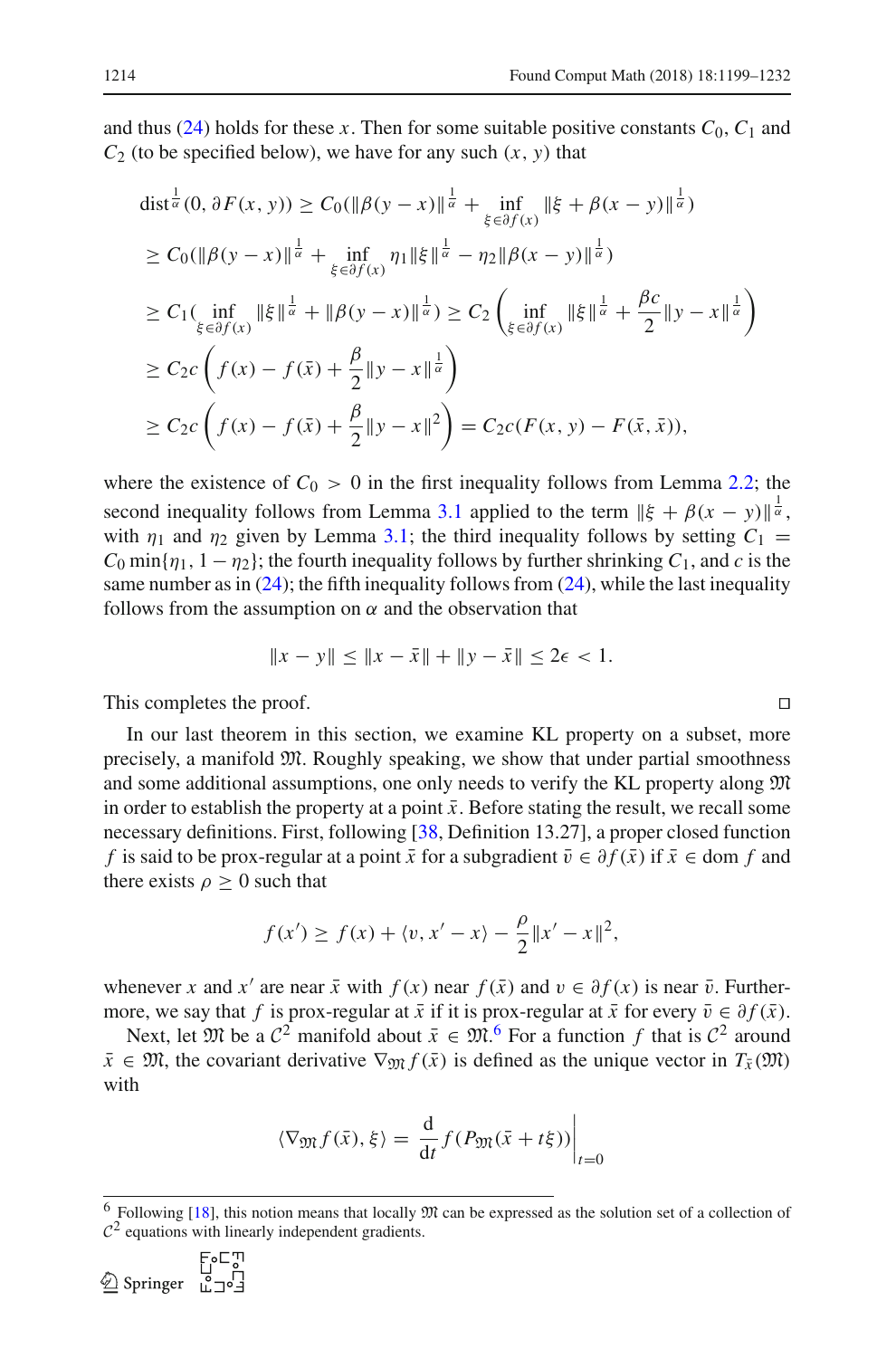for any  $\xi \in T_{\bar{x}}(\mathfrak{M})$ , where  $T_{\bar{x}}(\mathfrak{M})$  is the tangent space of  $\mathfrak{M}$  at  $\bar{x}$ , and  $P_{\mathfrak{M}}$  is the projection onto M; this latter operation is well defined in a sufficiently small neighborhood  $(in \mathbb{R}^n)$  of  $\bar{x} \in \mathfrak{M}$ .

Finally, we recall the notion of partial smoothness. From [\[18](#page-32-18), Definition 2.3] (see also [\[22](#page-32-19), Definition 2.7]), a function *f* is  $C^2$ -partly smooth at  $\bar{x}$  relative to  $\mathfrak{M}$  if the following four properties hold:

- (i) (restricted smoothness) the restriction of *f* on  $\mathfrak{M}$  is a  $\mathcal{C}^2$  function near  $\bar{x}$ ;
- (ii) (regularity) at every point in  $\mathfrak{M}$  close to  $\bar{x}$ , the function f is regular and  $\partial f(\bar{x}) \neq$  $\emptyset$ :
- (iii) (normal sharpness) the affine span of  $\partial f(\bar{x})$  is a translate of the limiting normal cone  $N_{\text{nm}}(\bar{x})$ ;
- (iv) (subgradient continuity) the subdifferential mapping ∂ *f* restricted to M is continuous at  $\bar{x}$ .

The class of prox-regular and  $C^2$ -partly smooth function is a broad class of functions. For example, as pointed out in [\[18](#page-32-18), Example 2.5], any function *f* that can be expressed as  $f(x) = \max\{f_i(x) : 1 \le i \le p\}$  for some  $p \in \mathbb{N}$  and  $C^2$  functions  $f_i$ is prox-regular. Moreover, in the same example, the authors also demonstrated that if  $\{\nabla f_i(\bar{x})\}_{1 \leq i \leq p}$  is linearly independent, then f is  $C^2$ -partly smooth at  $\bar{x}$  relative to  $\mathfrak{M} = \{x : I_f(x) = I_f(\bar{x})\}$  where  $I_f(x) = \{i \in \{1, ..., p\} : f(x) = f_i(x)\}.$ 

<span id="page-16-0"></span>**Theorem 3.7** (Exponent for partly smooth KL functions) *Suppose that f is a proper closed function that is prox-regular at*  $\bar{x}$  *and*  $C^2$ -partly smooth at  $\bar{x}$  relative to a *manifold* M. Suppose further that  $0 \in \text{ri } \partial f(\bar{x})$  and that there exist c, v,  $\epsilon > 0$  and  $\alpha \in [0, 1)$  *so that* 

$$
\|\nabla_{\mathfrak{M}}f(x)\| \ge c(f(x) - f(\bar{x}))^{\alpha}
$$

*whenever*  $x \in \mathfrak{M}$  *with*  $||x - \bar{x}|| \leq \epsilon$  *and*  $f(\bar{x}) < f(x) < f(\bar{x}) + \nu$ . Then f has the *KL property at*  $\bar{x}$  *with an exponent of*  $\alpha$ *.* 

*Proof* Our proof proceeds by contradiction. Suppose the contrary holds. Then there exists  $\{x^k\}$  ⊆ dom ∂*f* with  $x^k$  →  $\bar{x}$  and  $f(x^k) > f(\bar{x})$ ,  $f(x^k) \rightarrow f(\bar{x})$  such that

<span id="page-16-1"></span>
$$
dist(0, \partial f(x^k)) < \frac{1}{k} (f(x^k) - f(\bar{x}))^{\alpha}.\tag{25}
$$

In particular, dist(0,  $\partial f(x^k)$ )  $\rightarrow$  0. This together with the assumptions on proxregularity, partial smoothness,  $0 \in \text{ri } \partial f(\bar{x})$  and [\[18](#page-32-18), Theorem 5.3] shows that  $x^k \in \mathfrak{M}$ for all sufficiently large *k*. Thus, by considering even larger *k* if necessary so that  $||x^k - \bar{x}|| \leq \epsilon$  and  $f(\bar{x}) < f(x^k) < f(\bar{x}) + \nu$ , we conclude from the assumption that

$$
\|\nabla_{\mathfrak{M}} f(x^k)\| \ge c (f(x^k) - f(\bar{x}))^{\alpha}
$$

for all sufficiently large *k*. Since dist(0,  $\partial f(x^k) = ||\nabla_{\mathfrak{M}} f(x^k)||$  for all sufficiently large *k* as a consequence of [\[11](#page-31-9), Proposition 23], we have obtained a contradiction to  $(25)$ . This completes the proof.

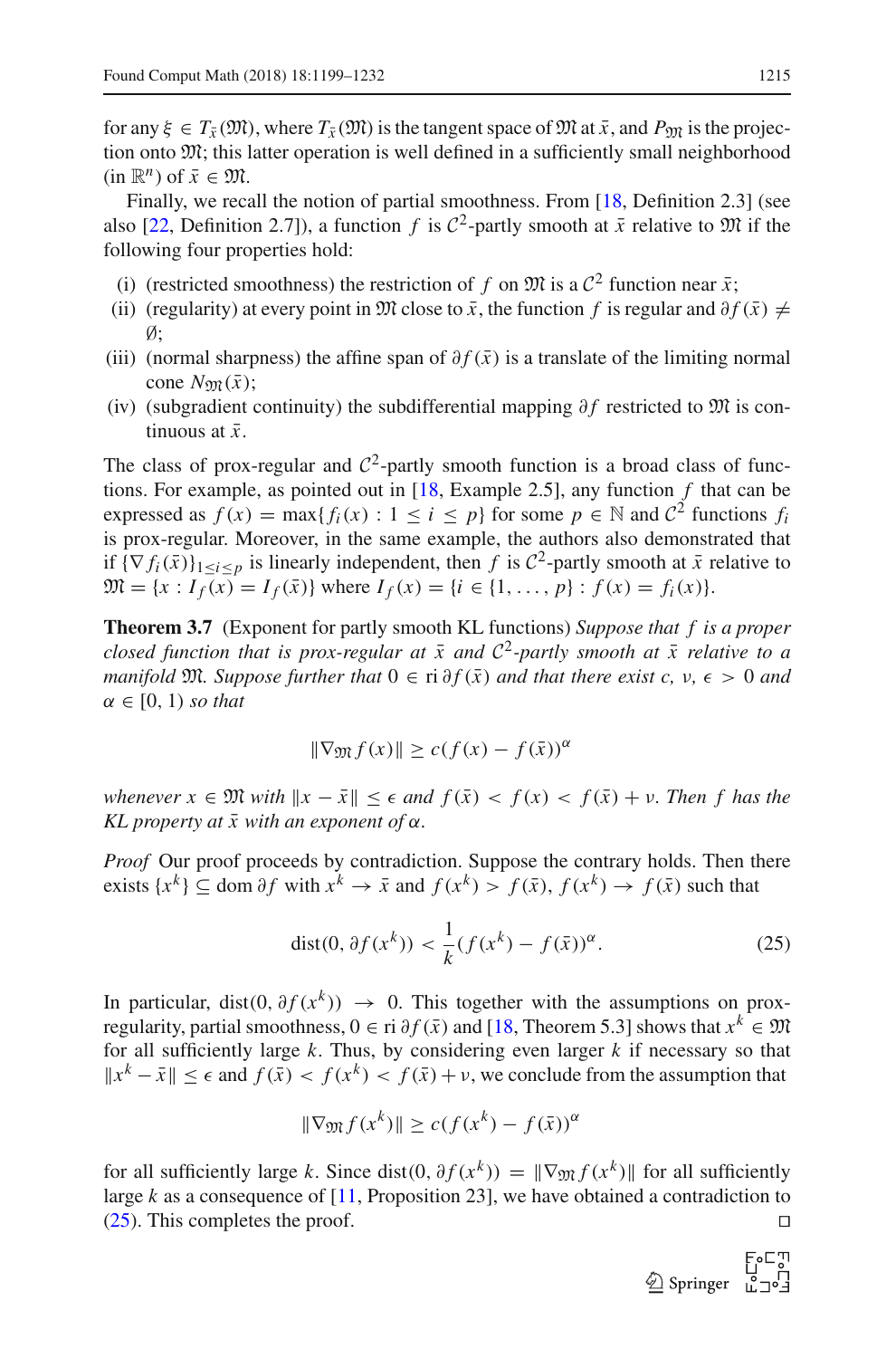# <span id="page-17-0"></span>**4 Structured Problems: Luo–Tseng Error Bound and KL Property**

In this section, we examine structured optimization problems where the objective functions *f* are proper closed functions taking the following form:

<span id="page-17-1"></span>
$$
f(x) := h(x) + P(x).
$$
 (26)

Here, *h* is a proper closed (possibly nonconvex) function with an open domain and is continuously differentiable with a locally Lipschitz continuous gradient on dom *h*, and *P* is proper closed convex. Since *f* is proper closed, we must have dom *h* ∩dom  $P \neq$ ∅. For this class of functions, the Luo-Tseng error bound [\(3\)](#page-5-4) is commonly used in the literature for establishing local linear convergence of various first-order methods applied to minimizing  $f$ , see, for example,  $[28-30, 40, 41]$  $[28-30, 40, 41]$  $[28-30, 40, 41]$  $[28-30, 40, 41]$ . In this section, we study the relationship between the Luo-Tseng error bound and the KL property for the class of functions  $(26)$ , under the following assumption concerning separation of stationary values. Recall that  $X$  is the set of stationary points of  $f$ .

<span id="page-17-2"></span>**Assumption 4.1** For any  $\bar{x} \in \mathcal{X}$ , there exists  $\delta > 0$  so that  $f(y) = f(\bar{x})$  whenever  $y \in \mathcal{X}$  and  $||y - \bar{x}|| \le \delta$ .

This assumption is trivially satisfied if *h* is, in addition, convex. Moreover, a global version of this assumption is commonly used together with the Luo-Tseng error bound for convergence analysis in the literature.

Before proving our main result of this section under Assumption [4.1,](#page-17-2) we first establish the following auxiliary lemma. This lemma is a generalization of [\[13,](#page-31-10) Proposition 1.5.14], where we have a general proper closed convex function *P* instead of just the indicator function of a closed convex set.

**Lemma 4.1** *Consider the function f given in* [\(26\)](#page-17-1)*. For any x*  $\in$  dom  $\partial f$ *, it holds that* 

<span id="page-17-5"></span><span id="page-17-3"></span>
$$
\|\text{prox}_P(x - \nabla h(x)) - x\| \le \text{dist}(0, \partial f(x)).\tag{27}
$$

*Proof* For any  $x \in \text{dom } \partial f$ , we have  $\partial f(x) \neq \emptyset$ . Since  $\partial f(x) = \nabla h(x) + \partial P(x)$ thanks to [\[38,](#page-32-14) Exercise 8.8(c)], we must then have  $\partial P(x) \neq \emptyset$ . Consequently, the set  $x + \partial P(x)$  is nonempty. Using the definition of proximal mapping, this means that there exists *z* so that  $x = \text{prox}_P(z)$ .

Now, for any  $x \in \text{dom } \partial f$ , let *z* be such that  $x = \text{prox}_P(z)$ . Then

$$
\|\text{prox}_P(x - \nabla h(x)) - x\| = \|\text{prox}_P(\text{prox}_P(z) - \nabla h(\text{prox}_P(z))) - \text{prox}_P(z)\|
$$
  
\n
$$
\leq \|\text{prox}_P(z) - \nabla h(\text{prox}_P(z)) - z\|,
$$

where the inequality follows from  $(2)$ . Consequently, we have

<span id="page-17-4"></span>
$$
\|\text{prox}_P(x - \nabla h(x)) - x\| \le \inf_{z} \{\|\text{prox}_P(z) - \nabla h(\text{prox}_P(z)) - z\| : x = \text{prox}_P(z)\}.
$$
\n(28)

 $\textcircled{2}$  Springer  $\bar{C}$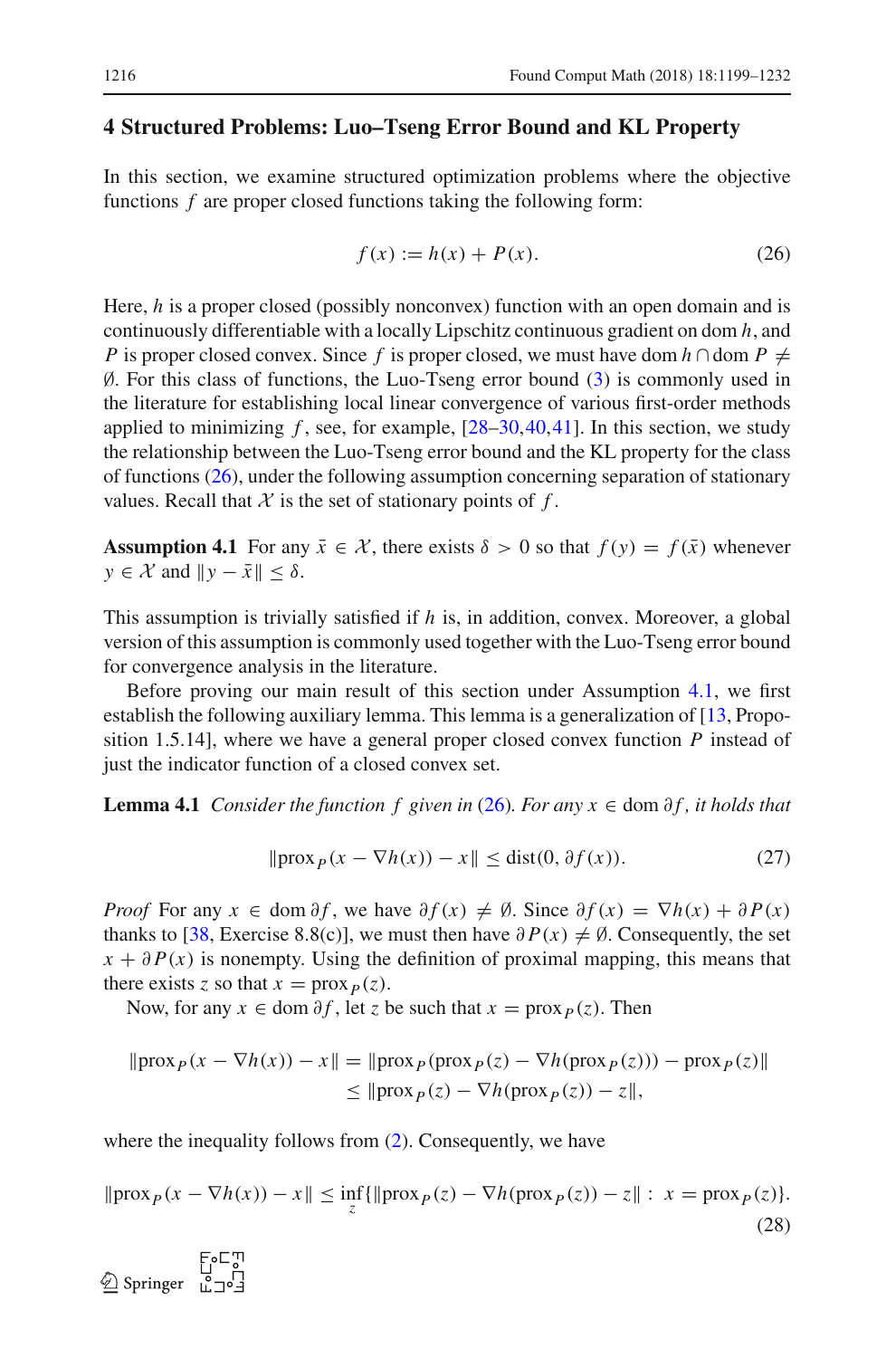On the other hand, observe that we have

<span id="page-18-0"></span>
$$
dist(0, \partial f(x)) = \inf_{\xi} {\|\nabla h(x) + \xi\| : \xi \in \partial P(x)}= \inf_{\xi} {\|\nabla h(x) - x + x + \xi\| : \xi \in \partial P(x)}= \inf_{z} {\|\nabla h(x) - x + z\| : z \in x + \partial P(x)}= \inf_{z} {\|\nabla h(x) - x + z\| : x = \text{prox}_P(z)}= \inf_{z} {\|\nabla h(\text{prox}_P(z)) - \text{prox}_P(z) + z\| : x = \text{prox}_P(z)},
$$
(29)

where the fourth equality follows from the definition of the proximal mapping. The desired inequality [\(27\)](#page-17-3) now follows by combining [\(28\)](#page-17-4) and [\(29\)](#page-18-0).  $\square$ 

Using the above lemma, we can now prove the following result, which states that if the Luo-Tseng error bound and Assumption [4.1](#page-17-2) hold, then *f* is a KL function with an exponent of  $\frac{1}{2}$ .

<span id="page-18-2"></span>**Theorem 4.1** (Luo-Tseng error bound implies KL) *Suppose that*  $\mathcal{X} \neq \emptyset$ *, and that Assumption* [4.1](#page-17-2) *and the Luo-Tseng error bound hold. Then f in* [\(26\)](#page-17-1) *is a KL function* with an exponent of  $\frac{1}{2}$ .

*Proof* From Lemma [2.1,](#page-6-2) we only need to show that *f* has the KL property at any  $\bar{x} \in \mathcal{X}$  with an exponent of  $\frac{1}{2}$ . To see this, fix any  $\bar{x} \in \mathcal{X}$ . Let  $\delta > 0$  be defined as in Assumption [4.1](#page-17-2) and take any  $\epsilon \in (0, \frac{\delta}{4})$  such that  $B(\bar{x}, 2\epsilon) \subset \text{dom } h$  (this is possible as dom *h* is open and  $\bar{x} \in \text{dom } h$ . Then for any *x* with  $\|x - \bar{x}\| \leq \epsilon$ , we have

$$
\|u - \bar{x}\| \le \|u - x\| + \|x - \bar{x}\| = \text{dist}(x, \mathcal{X}) + \|x - \bar{x}\| \le 2\|x - \bar{x}\| \le 2\epsilon < \frac{\delta}{2} < \delta
$$

whenever  $u \in \text{Proj}_{\mathcal{X}}(x)$ . Thus, it holds that  $f(u) = f(\bar{x})$  for any  $u \in \text{Proj}_{\mathcal{X}}(x)$ whenever  $\|x - \bar{x}\| \leq \epsilon$ . On the other hand, notice that  $B(\bar{x}, 2\epsilon)$  is a compact subset of dom *h* and ∇*h* is locally Lipschitz on dom *h*. Consequently, ∇*h* is *globally* Lipschitz continuous on  $B(\bar{x}, 2\epsilon)$ ; we denote its Lipschitz constant by  $L > 0$ .

Next, from the assumption on Luo-Tseng error bound, we see that for  $\zeta = f(\bar{x})+1$ , there exist  $c_1$ ,  $\epsilon_1 > 0$  so that

<span id="page-18-1"></span>
$$
dist(x, \mathcal{X}) \le c_1 \|\text{prox}_P(x - \nabla h(x)) - x\|
$$
\n(30)

whenever  $\|{\text{prox}}_P(x - \nabla h(x)) - x\| < \epsilon_1$  and  $f(x) \le f(\bar{x}) + 1$ . Since  $\|{\text{prox}}_P(x \nabla h(x) - x \le \epsilon_1$  is a neighborhood of *X* containing  $\bar{x}$ , by shrinking  $\epsilon$  if necessary, we may assume that [\(30\)](#page-18-1) holds whenever  $x - \bar{x}$  ≤  $\epsilon$  and  $f(x) \le f(\bar{x}) + 1$ .

 $\begin{array}{c}\n\text{For } \mathbb{Z} \\
\text{Springer} \quad \downarrow^{\circ} \\
\text{L} \rightarrow^{\circ} \\
\text{I} \end{array}$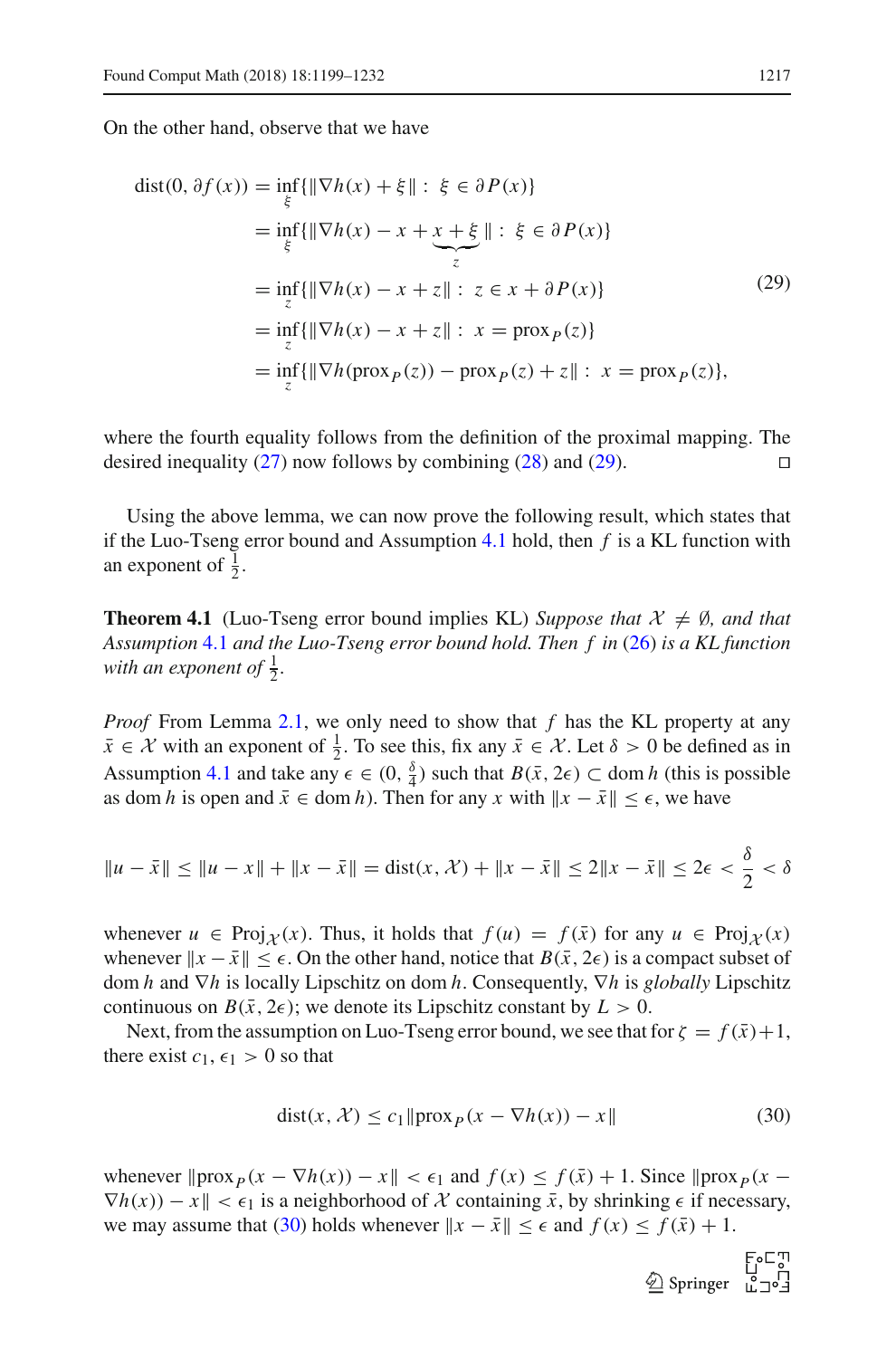From the above discussions, for any  $x \in \text{dom } \partial f$  with  $f(\bar{x}) < f(x) < f(\bar{x}) + 1$ and  $||x - \bar{x}|| \leq \epsilon$ , we have  $f(\bar{x}) = f(u)$  for any  $u \in \text{Proj}_{\mathcal{X}}(x)$ , and

$$
f(x) - f(\bar{x}) = f(x) - f(u) = h(x) - h(u) + P(x) - P(u)
$$
  
\n
$$
\leq \langle \nabla h(u), x - u \rangle + \frac{L}{2} ||x - u||^2 + \langle \xi, x - u \rangle
$$
  
\n
$$
= \langle \nabla h(u) - \nabla h(x), x - u \rangle + \frac{L}{2} ||x - u||^2 + \langle \nabla h(x) + \xi, x - u \rangle
$$
  
\n
$$
\leq \frac{3L}{2} ||x - u||^2 + ||\nabla h(x) + \xi|| \cdot ||x - u||
$$
  
\n
$$
= \frac{3L}{2} \text{dist}^2(x, \mathcal{X}) + ||\nabla h(x) + \xi|| \cdot \text{dist}(x, \mathcal{X})
$$
  
\n
$$
\leq C_0(||\text{prox}_P(x - \nabla h(x)) - x||^2 + ||\nabla h(x) + \xi|| \cdot ||\text{prox}_P(x - \nabla h(x)) - x||)
$$

for any  $\xi \in \partial P(x)$ , where the first inequality is a consequence of the subgradient inequality applied to *P* and the fact that ∇*h* is Lipschitz continuous with a Lipschitz constant of *L* on  $B(\bar{x}, 2\epsilon)$ , which contains both *x* and *u*, the last equality follows from the definition of  $u$ , while the last inequality follows from  $(30)$  for some suitable  $C_0 > 0$ . Taking infimum over all possible  $\xi \in \partial P(x)$  and invoking Lemma [4.1,](#page-17-5) we see further that

$$
f(x) - f(\bar{x}) \le C_1[\text{dist}(0, \partial f(x))]^2
$$

for some  $C_1 > 0$ . This completes the proof.

Before ending this section, we discuss some immediate applications of Theorem [4.1.](#page-18-2) The first application involves piecewise linear-quadratic (PLQ) functions<sup>7</sup>

<span id="page-19-1"></span>
$$
f(x) = l(Ax) + P(x),\tag{31}
$$

where *l* is strongly convex on any compact convex set and is twice continuously differentiable,  $A \in \mathbb{R}^{m \times n}$  and P is a convex PLQ function on  $\mathbb{R}^n$ . We show in the next proposition that the *f* in [\(31\)](#page-19-1) is a KL function with an exponent of  $\frac{1}{2}$ . We would also like to point out that, in the special case of  $\ell_1$ -regularized least squares function (i.e.,  $f(x) = l(Ax) + P(x)$  where  $l(y) = \frac{1}{2} ||y - b||^2$  and  $P(x) = \mu \sum_{i=1}^n |x_i|$  for some  $\mu > 0$ ), it was known in [\[7,](#page-31-4) Section 3.2.1] that *f* is a KL function with an exponent of  $\frac{1}{2}$ .

To achieve our promised result, we will need the notions of metric subregularity and calmness for set-valued mappings. Recall that a set-valued mapping  $G : \mathbb{R}^n \to 2^{\mathbb{R}^m}$ is said to be metrically subregular [\[12](#page-31-11), Page 183] at  $\bar{x}$  for  $\bar{y}$  if  $\bar{y} \in G(\bar{x})$ , and there exist a constant  $\kappa > 0$ , a neighborhood *U* of  $\bar{x}$  and a neighborhood *V* of  $\bar{y}$  such that

$$
dist(x, G^{-1}(\bar{y})) \leq \kappa dist(\bar{y}, G(x) \cap V) \text{ for all } x \in U,
$$

F∘⊏™  $\textcircled{2}$  Springer  $\bar{L}$   $\exists$   $\circ$   $\exists$ 

<span id="page-19-0"></span><sup>7</sup> Recall that a proper closed function *F* is called piecewise linear-quadratic [\[38](#page-32-14), Definition 10.20] if dom *F* can be represented as the union of finitely many polyhedrons, relative to each of which  $F(x)$  is given by the form  $\frac{1}{2}x^TMx + a^Tx + \alpha$ , where  $M \in S^n$ ,  $a \in \mathbb{R}^n$  and  $\alpha \in \mathbb{R}$ .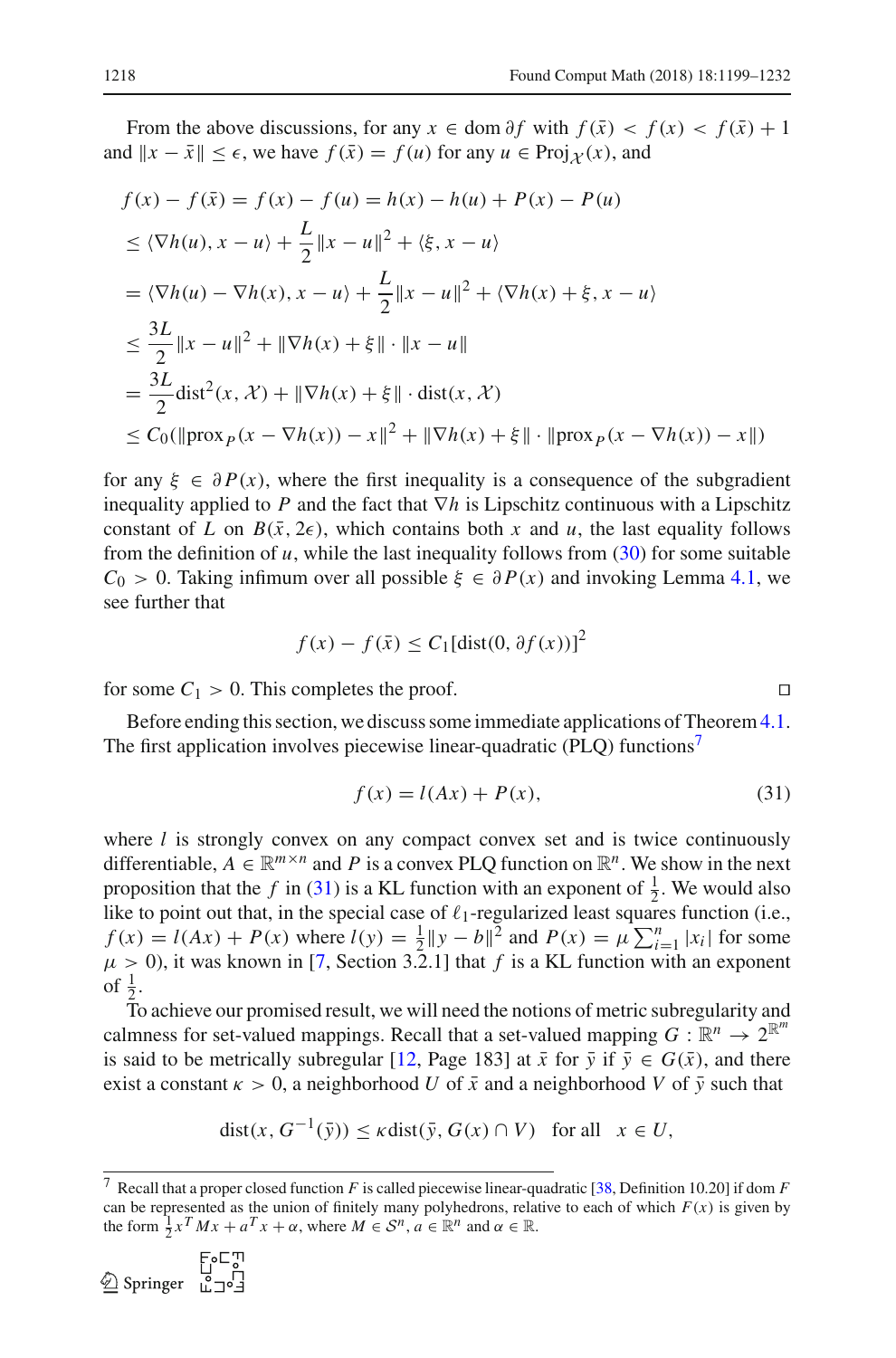A property closely related to metric subregularity is the notion of calmness (see [\[12,](#page-31-11) Page 182]). A mapping  $S : \mathbb{R}^m \to 2^{\mathbb{R}^n}$  is said to be calm at  $\bar{y}$  for  $\bar{x}$  if  $\bar{x} \in S(\bar{y})$ , and there is a constant  $r > 0$  along with neighborhoods *U* of  $\bar{x}$  and *V* of  $\bar{y}$  such that

$$
S(y) \cap U \subseteq S(\bar{y}) + r \| y - \bar{y} \| \mathbb{B}_{\mathbb{R}^n} \text{ for all } y \in V,
$$

<span id="page-20-1"></span>where  $\mathbb{B}_{\mathbb{R}^n}$  is the closed unit ball in  $\mathbb{R}^n$ . It is known that a set-valued mapping is calm if and only if its inverse mapping is metrically subregular [\[12,](#page-31-11) Theorem 3H.3].

**Proposition 4.1** (Convex problems with convex piecewise linear-quadratic regularizers) *Consider a convex function f given as in* [\(31\)](#page-19-1)*. Suppose that* Arg min *f is a nonempty compact set. Then f is a KL function with an exponent of*  $\frac{1}{2}$ *.* 

*Proof* Fix any  $\bar{x} \in \text{Arg min } f$ . Denote  $\bar{y} = A\bar{x}$  and  $\bar{g} = A^* \nabla l(A\bar{x})$ . Then  $-\bar{g} \in$  $\partial P(\bar{x})$  from the first-order optimality condition and [\[38](#page-32-14), Exercise 8.8(c)]. Notice that  $Ax \equiv \bar{y}$  over Arg min *f* due to the strong convexity of *l* on compact convex sets. Consequently, we also have  $A^* \nabla l(Ax) \equiv A^* \nabla l(\bar{y}) = \bar{g}$  over Arg min *f*. Define

$$
\Gamma_f(\bar{y}) := A^{-1}\bar{y} \text{ and } \Gamma_P(\bar{g}) := \partial P^*(-\bar{g})
$$

as in [\[46](#page-33-2), Section 3.3]. We will subsequently show that

- (1) The pair of sets  $\{\Gamma_f(\bar{y}), \Gamma_p(\bar{g})\}$  is boundedly linearly regular.
- (2) The subdifferential mapping  $\partial P$  is metrically subregular at  $\bar{x}$  for  $-\bar{g}$ .

Granting these, since  $\bar{x} \in \text{Arg min } f$  is arbitrary, we conclude using [\[46](#page-33-2), Theorem 2] and [\[46,](#page-33-2) Corollary 1] that the Luo-Tseng error bound holds. Since *f* is convex so that Assumption [4.1](#page-17-2) is trivially satisfied, the desired conclusion follows from Theorem [4.1.](#page-18-2)

Now it remains to prove the two claims above.

For (1), note that  $P^*$  is convex piecewise linear-quadratic according to [\[38](#page-32-14), Theorem 11.14], which implies that  $\partial P^*(-\overline{g})$  is a polyhedral set [\[38](#page-32-14), Proposition 10.21]. Consequently, it follows from [\[5](#page-31-12), Corollary 5.2.6] that the pair of sets  $\{\Gamma_f(\bar{y}), \Gamma_P(\bar{g})\}$ is linearly regular in the sense that there exists  $c > 0$  such that

$$
dist(x, \Gamma_f(\bar{y}) \cap \Gamma_P(\bar{g})) \le c \max\{dist(x, \Gamma_f(\bar{y})), dist(x, \Gamma_P(\bar{g}))\} \text{ for all } x \in \mathbb{R}^n.
$$

Hence, this pair of set is in particular boundedly linearly regular, see [\[5,](#page-31-12) Definition 5.6].

For (2), recall that  $\partial P^* = (\partial P)^{-1}$  is a piecewise polyhedral set-valued mapping [\[38](#page-32-14), Proposition 12.30]. Thus, the set-valued mapping (∂ *P*)−<sup>1</sup> is calm by Robinson's theorem on calmness of piecewise affine mappings [\[37](#page-32-20)] (see also [\[38,](#page-32-14) Example 9.57]). Using this and the fact that a set-valued mapping is calm if and only if its inverse mapping is metrically subregular [\[12,](#page-31-11) Theorem 3H.3], we conclude further that  $\partial P$  is metrically subregular at  $\bar{x}$  for  $-\bar{g} \in \partial P(\bar{x})$ . This completes the proof. □

In our second application, we consider the following model

<span id="page-20-0"></span>
$$
f(x) = l(Ax) + \delta_C(x),\tag{32}
$$

 $\bigcirc$  Springer  $\bigcirc$   $\Box$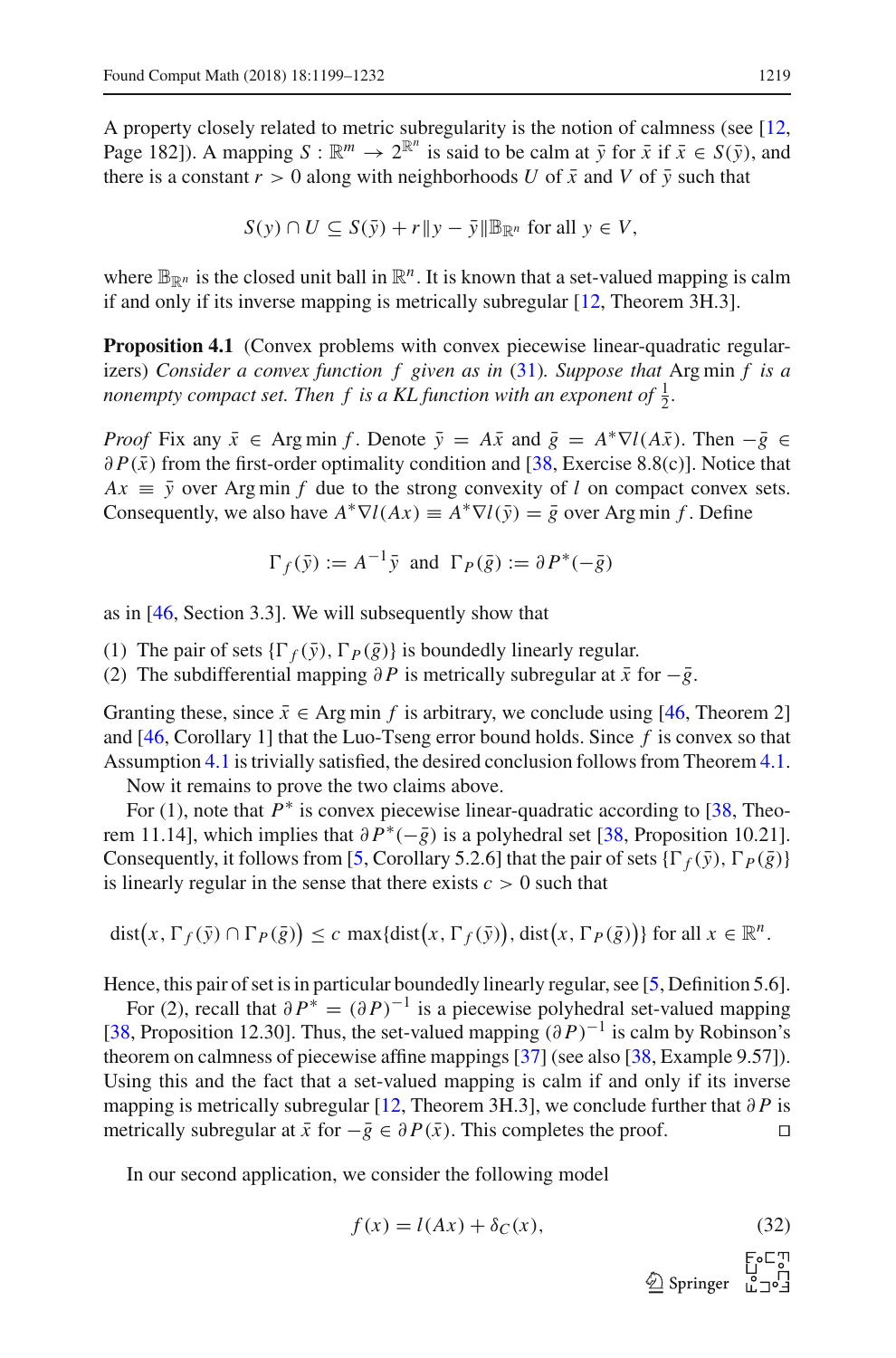where *l* is strongly convex on any compact convex set and is continuously differentiable with Lipschitz gradient, and  $A \in \mathbb{R}^{m \times n}$ . In addition, the set *C* is defined as

$$
C:=\left\{x:\ \sum_{i=1}^m w_i\|x_i\|_p\leq\sigma\right\},\
$$

where  $\sigma > 0$ ,  $p \in [1, 2]$ , and for each  $i = 1, \ldots, m$ ,  $x_i \in \mathbb{R}^{n_i}$  with  $\sum_{i=1}^{m} n_i = n$ ,  $w_i > 0$ , and

$$
||x_i||_p := \left(\sum_{j=1}^{n_i} |(x_i)_j|^p\right)^{\frac{1}{p}}.
$$

When  $p = 2$  and  $l(y) = \frac{1}{2} ||y - b||^2$  for some *b*, the model [\(32\)](#page-20-0) can be viewed as a variant of the group LASSO problem [\[44\]](#page-33-3). In the next proposition, we show that the function in [\(32\)](#page-20-0) has the KL property with an exponent of  $\frac{1}{2}$ , under mild assumptions.

<span id="page-21-1"></span>**Proposition 4.2** *Consider a convex function f given as in* [\(32\)](#page-20-0)*. Suppose that*  $\inf_{x \in \mathbb{R}^n} f(x) > \inf_{x \in \mathbb{R}^n} l(Ax)$ *. Then f is a KL function with an exponent of*  $\frac{1}{2}$ *.* 

*Proof* Let  $g(x) := \sum_{i=1}^{m} w_i ||x_i||_p - \sigma$ . Then  $g(0) = -\sigma < 0$ . Now, fix any  $\lambda > 0$  and consider  $h_{\lambda}(x) = l(Ax) + \lambda g(x)$ . We first consider the case Arg min( $h_{\lambda}$ )  $\neq \emptyset$ . In this case, in view of [\[47](#page-33-4), Proposition 1], the set Arg min $(h_\lambda)$  is compact. Thus, if  $p = 1$ , we conclude from Proposition [4.1](#page-20-1) that the Luo-Tseng error bound holds for  $h_{\lambda}$ . On the other hand, if  $p \in (1, 2]$ , then it follows from [\[47,](#page-33-4) Corollary 2] that the Luo-Tseng error bound also holds for  $h_{\lambda}$ . Since  $h_{\lambda}$  is convex so that Assumption [4.1](#page-17-2) is trivially satisfied, we see further from Theorem [4.1](#page-18-2) that  $h_{\lambda}$  is a KL function with an exponent of  $\frac{1}{2}$  in this case. Note that the same conclusion holds when Arg min $(h_\lambda) = \emptyset$  due to Lemma [2.1.](#page-6-2) Consequently, the assumptions in Theorem [3.5](#page-12-0) are satisfied with  $D = \mathbb{R}^n$ and  $h = l \circ A$ , and the desired conclusion follows immediately from this theorem.  $\Box$ 

# <span id="page-21-0"></span>**5 Applications**

In this section, we apply our results in the previous sections to deducing the KL exponent of some specific functions that arise in various applications. We then discuss how our results can be applied to establishing the linear convergence of some first-order methods.

#### <span id="page-21-3"></span>**5.1 Piecewise Linear Regularizers**

In this subsection, we demonstrate how our results can be applied to some problems with possibly nonconvex piecewise linear regularizers, *i.e.*, their epigraphs are unions of polyhedrons. In particular, we have the following corollary.

<span id="page-21-2"></span>اس E<br>17<br>12∘1 Springer <u>©</u>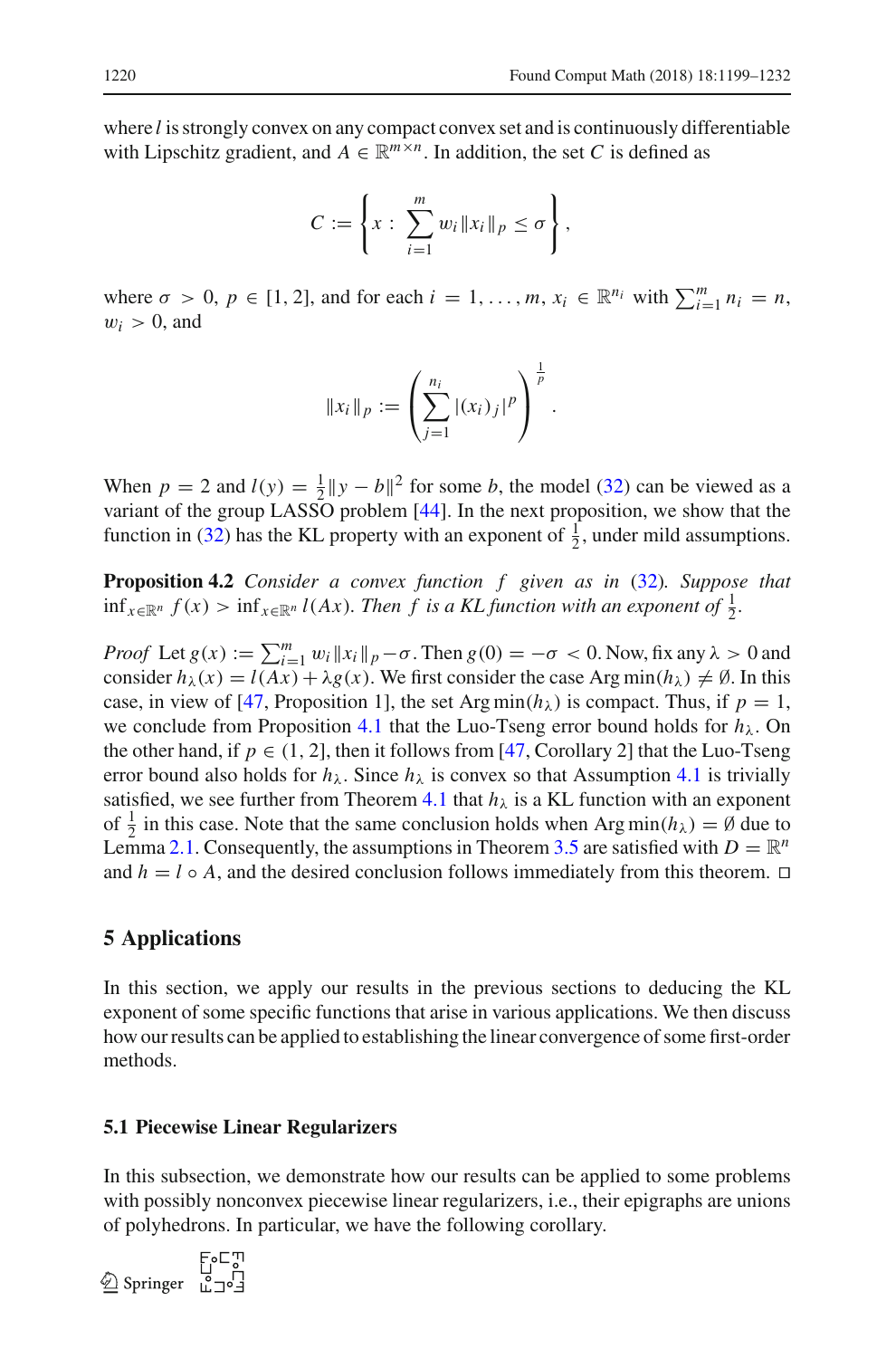**Corollary 5.1** *Suppose that f is a proper closed function taking the form*

$$
f(x) = l(Ax) + \min_{1 \le i \le r} P_i(x),
$$

*where*  $A \in \mathbb{R}^{m \times n}$ ,  $P_i$  *are proper closed polyhedral functions for*  $i = 1, \ldots, r$  *and l satisfies either one of the following two conditions:*

- (i) *l is a proper closed convex function with an open domain, is strongly convex on any compact convex subset of* dom *l and is twice continuously differentiable on* dom *l.*
- (ii)  $l(y) = \max_{u \in D} \{ \langle y, u \rangle q(u) \}$  *for all*  $y \in \mathbb{R}^m$ *, with D* being a polyhedron *and q being a strongly convex differentiable function with a Lipschitz continuous gradient.*

*Suppose in addition that f is continuous on dom ∂f. Then f is a KL function with an exponent of*  $\frac{1}{2}$ *.* 

*Proof* Since *f* is proper, we can assume without loss of generality that dom *l* ∩ *A*dom  $P_i \neq \emptyset$  for  $i = 1, ..., r$ . Let  $f_i(x) = l(Ax) + P_i(x)$  for  $i = 1, ..., r$ . Consider those  $f_i$  with Arg min  $f_i \neq \emptyset$ . Suppose first that condition (i) holds. Our arguments follow the proof of [\[41,](#page-32-13) Lemma 7]. Define

$$
g_i(x, s) = \underbrace{l(Ax) + s}_{h(x, s)} + \delta_{K_i}(x, s) = l\left(\begin{bmatrix} A & 0 \end{bmatrix} \begin{bmatrix} x \\ s \end{bmatrix}\right) + \begin{bmatrix} 0 \\ 1 \end{bmatrix}^T \begin{bmatrix} x \\ s \end{bmatrix} + \delta_{K_i}(x, s).
$$

where  $K_i = \{(x, s) : P_i(x) \leq s\}$ . In particular, *h* takes the form of [\[28](#page-32-10), Eq 1.1]. Also, one can check that *l* satisfies the assumptions 1.1 and 1.2 in  $[28]$ .<sup>[8](#page-22-0)</sup> Thus, in view of [\[28](#page-32-10), Theorem 2.1], we conclude that the Luo-Tseng error bound holds for  $g_i$ , i.e., for any  $\zeta \ge \inf g_i = \inf f_i$ , there exist C and  $\epsilon > 0$  so that

<span id="page-22-1"></span>
$$
dist((x, s), Arg min g_i) \le C \|Proj_{K_i} [(x, s) - \nabla h(x, s)] - (x, s) \|
$$
 (33)

whenever  $\|\text{Proj}_{K_i}[(x, s) - \nabla h(x, s)] - (x, s)\| < \epsilon$  and  $g_i(x, s) \le \zeta$ . Moreover, note that we have

$$
\|\text{Proj}_{K_i}[(x, P_i(x)) - \nabla h(x, P_i(x))] - (x, P_i(x))\|
$$
  
\$\leq \kappa \|\text{prox}\_{P\_i}(x - \nabla (l \circ A)(x)) - x\|\$

<span id="page-22-0"></span><sup>8</sup> Assumption 1.1(a) in [\[28\]](#page-32-10) holds because dom *l* is open and *l* is proper. Assumption 1.1(b) and Assumption 1.2(b) in [\[28\]](#page-32-10) hold as *l* is strongly convex on any compact convex subset of dom *l* and is twice continuously differentiable on dom *l*. Assumption 1.2(a) in [\[28\]](#page-32-10) holds because we are considering the case that Arg min  $f_i \neq \emptyset$  and so Arg min  $g_i \neq \emptyset$ . Finally, assumption 1.1(c) in [\[28](#page-32-10)] holds because *l* is lower semicontinuous with an open domain, so that for any  $\bar{y}$  in the boundary of the domain, one has  $\liminf_{y \to \bar{y}} l(y) \ge l(\bar{y}) = \infty.$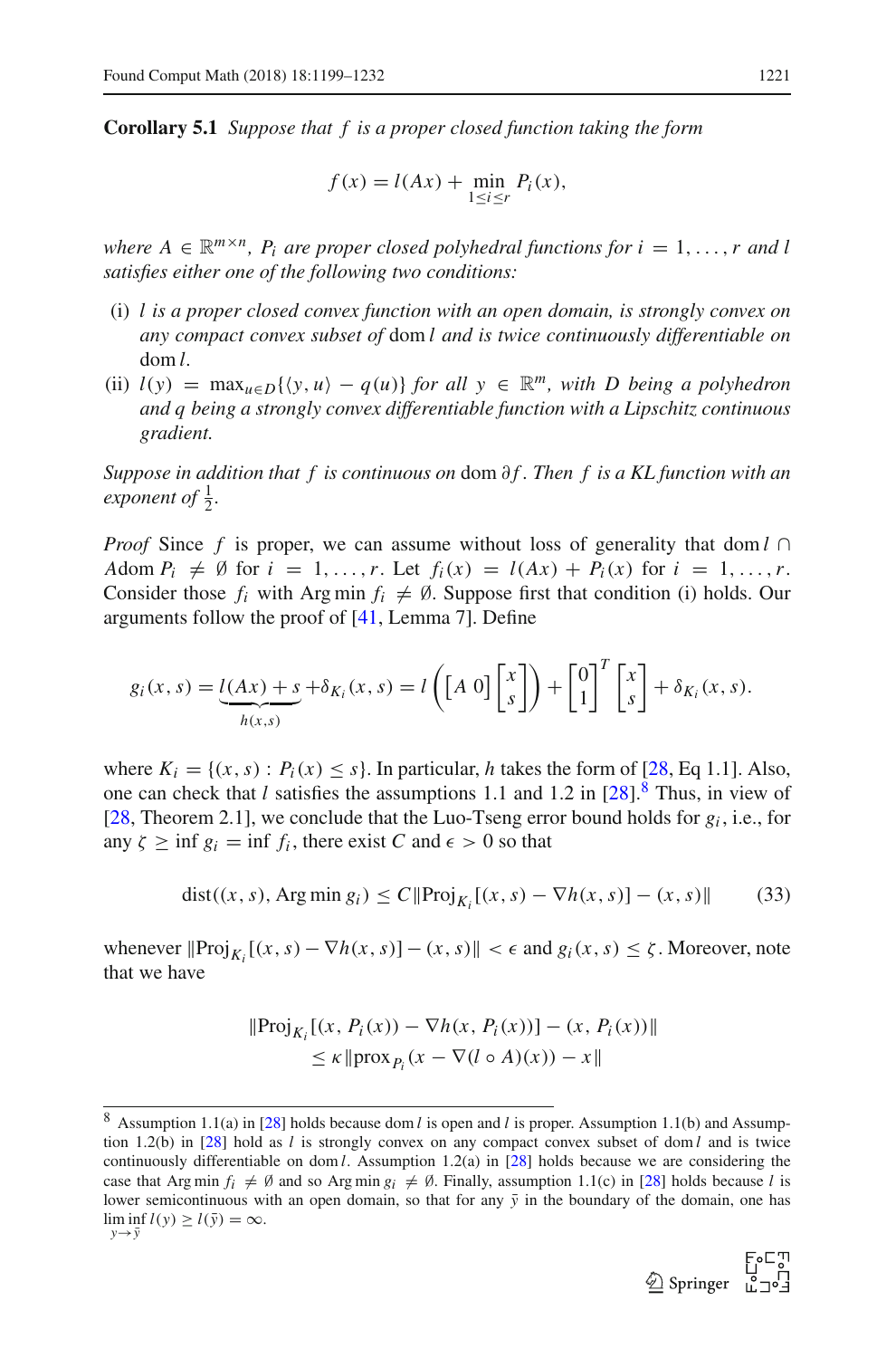whenever  $x \in$  dom  $f_i$  for some  $\kappa > 0$ , thanks to [\[41](#page-32-13), Lemma 6],<sup>[9](#page-23-0)</sup> and that for these *x*, it is easy to show that

$$
dist(x, Arg min fi) \leq dist((x, Pi(x)), Arg min gi).
$$

Combining these two observations with [\(33\)](#page-22-1), we conclude that the Luo-Tseng error bound holds for  $f_i$  whenever Arg min  $f_i \neq \emptyset$ , i.e., for any  $\zeta \geq \inf f_i$ , there exist  $C_1$ and  $\epsilon_1 > 0$  so that

$$
dist(x, Arg min f_i) \le C_1 \|prox_{P_i}(x - \nabla (l \circ A)(x)) - x\|
$$

whenever  $\|\text{prox}_{P_i}(x - \nabla(l \circ A)(x)) - x\| < \epsilon_1$  and  $f_i(x) \le \zeta$ . On the other hand, suppose that condition (ii) holds. Then it follows from [\[41,](#page-32-13) Theorem 4] that the Luo-Tseng error bound also holds for  $f_i$ . Next, observe that Assumption [4.1](#page-17-2) is trivially satisfied for all  $f_i$  because  $f_i$  is convex for all *i*. Using these, Theorem [4.1](#page-18-2) and Lemma [2.1](#page-6-2) (for the case Arg min  $f_i = \emptyset$ ), we conclude that the functions  $f_i(x) = l(Ax) + P_i(x)$ ,  $1 \leq i \leq r$  are all KL functions with exponents  $\frac{1}{2}$ .

Finally, notice that *l* has an open domain and is continuously differentiable on it under either condition (i) or (ii); indeed, under condition (ii),  $l$  is the conjugate of the strongly convex function  $u \mapsto q(u) + \delta p(u)$  and is thus continuously differentiable everywhere thanks to [\[4](#page-31-7), Theorem 18.15]. Consequently, in view of [\[38,](#page-32-14) Exercise 8.8(c)], we have  $\partial f_i(x) = \nabla (l \circ A)(x) + \partial P_i(x)$  for any *x*. From this, we deduce further that, for each *i*,

$$
\text{dom } f_i = \text{dom}(l \circ A) \cap \text{dom } P_i = \text{dom}(l \circ A) \cap \text{dom } \partial P_i
$$
\n
$$
= \text{dom } \nabla(l \circ A) \cap \text{dom } \partial P_i = \text{dom } \partial f_i,
$$

where the second equality is a consequence of the polyhedricity of  $P_i$ : Polyhedral functions are piecewise affine on their domains, see  $[8,$  $[8,$  Proposition 5.1.1]. The desired conclusion now follows from Corollary [3.1.](#page-8-0)

With this corollary in mind, we can show that the following classes of proper closed functions have KL exponents of  $\frac{1}{2}$ :

<span id="page-23-1"></span>
$$
f_1(x) = l(Ax) + \mu \|x\|_1 - \mu \gamma \sum_{i=1}^k |x_{[i]}|,
$$
  
\n
$$
f_2(x) = l(Ax) + \delta_{\|\cdot\|_0 \le r}(x),
$$
  
\n
$$
f_3(x) = l(Ax) + \delta_{\|\cdot\|_0 \le r}(x) + \delta_\Delta(x),
$$
\n(34)

where  $A \in \mathbb{R}^{m \times n}$  is a measurement matrix and *l* is defined as in Corollary [5.1,](#page-21-2)  $|x_{[i]}|$ is the *i*th largest (in magnitude) entry in *x*,  $k \le n$ ,  $\mu > 0$ ,  $\gamma \in (0, 1]$ ,  $r > 0$  and

<span id="page-23-0"></span><sup>&</sup>lt;sup>9</sup> The statement of [\[41](#page-32-13), Lemma 6] is proved under the assumption that  $x \mapsto l(Ax)$  is smooth on an open set containing dom  $P_i$ , but it is not hard to see that the proof is valid also in our settings, i.e., when dom *l* ∩ *A*dom  $P_i \neq \emptyset$  and dom *l* is open. For the convenience of the readers, we include a proof in "Appendix."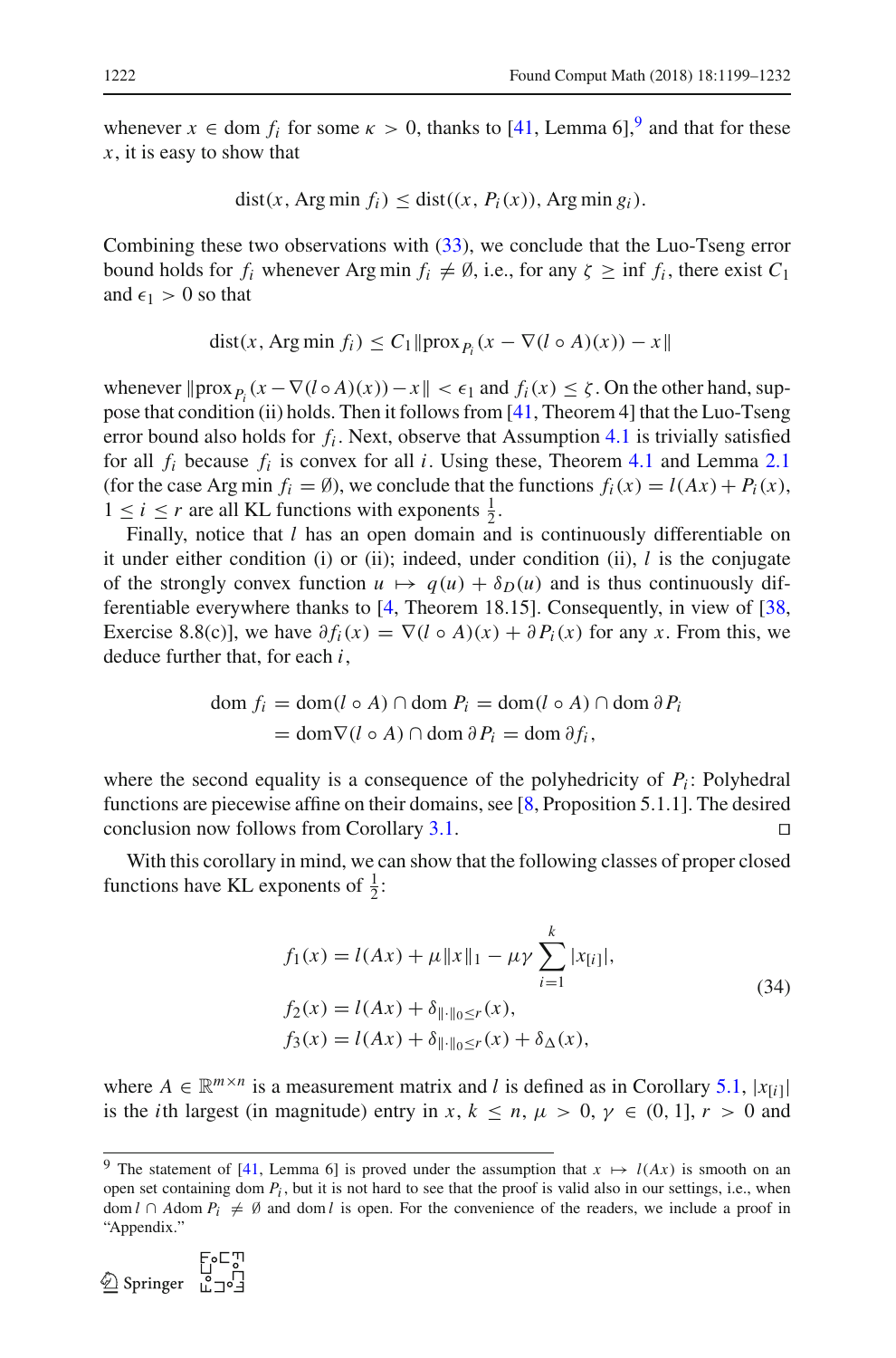$\Delta := \{x \in \mathbb{R}^n : e^T x = 1, x \ge 0\}$ . Indeed, it is clear that the regularizers on the right-hand side in [\(34\)](#page-23-1) are representable as the minimum of finitely many proper closed polyhedral functions. Specifically,

$$
\mu \|x\|_1 - \mu \gamma \sum_{i=1}^k |x_{[i]}| = \min_{I \in \mathcal{I}_k} \left\{ \mu \|x\|_1 - \mu \gamma \sum_{i \in I} |x_i| \right\},
$$

$$
\delta_{\|\cdot\|_0 \le r}(x) = \min_{I \in \mathcal{I}_{n-r}} \left\{ \delta_{H_I}(x) \right\},
$$

$$
\delta_{\|\cdot\|_0 \le r}(x) + \delta_{\Delta}(x) = \min_{I \in \mathcal{I}_{n-r}} \left\{ \delta_{H_I \cap \Delta}(x) \right\},
$$

where  $\mathcal{I}_k$  is the collection of all subsets of  $\{1, \ldots, n\}$  of size *k* and  $H_I = \{x : x_i =$  $0 \ \forall i \in I$ . Thus, the conclusions on the KL exponents follow immediately from Corollary [5.1.](#page-21-2)

The functions in [\(34\)](#page-23-1) arise as models for sparse recovery. Specifically, the function *f*<sub>1</sub> with  $l(y) = \frac{1}{2} \|y - b\|^2$  was considered in [\[42\]](#page-32-21), the function *f*<sub>2</sub> with  $l(y) = \frac{1}{2} \|y - b\|^2$  was considered in [6] and many subsequent work, while the function *f*<sub>2</sub>  $\frac{1}{2} ||y - b||^2$  was considered in [\[6\]](#page-31-6) and many subsequent work, while the function *f*<sub>3</sub> with  $l(y) = \frac{1}{2} \|y - b\|^2$  arises in the problem of sparse index tracking in portfolio optimization, see, for example, [\[21,](#page-32-22) Section 8]. In addition, we would like to point out that our assumptions on *l* are general enough to cover the loss functions for logistic and Poisson regression, where  $l(y) = \sum_{i=1}^{m} \log(1 + \exp(b_i y_i))$  and  $l(y) = \sum_{i=1}^{m} (b_i y_i + \exp(b_i y_i))$  respectively for some suitable  $b \in \mathbb{R}^m$  see 146. Table 11  $\sum_{i=1}^{m}(-b_iy_i + \exp(y_i))$ , respectively, for some suitable  $b \in \mathbb{R}^m$ , see [\[46,](#page-33-2) Table 1]. Moreover, one can also consider functions of the form  $l(y) = -\sum_{i=1}^{m} \log(y_i)$  that are not defined on the whole space. This makes it possible to analyze the local convergence rate for first-order methods applied to some models that involve these functions.

## <span id="page-24-3"></span>**5.2 Some Nonconvex Minimum-of-Quadratic Regularizers**

In this subsection, we demonstrate how our results can be applied to some least squares problems with regularizers that can be written as the minimum of finitely many functions, each of which is the sum of a quadratic function (not necessarily convex) and a proper closed polyhedral function.

Specifically, we consider the following class of functions:

<span id="page-24-1"></span>
$$
f(x) = \min_{1 \le i \le r} \left\{ \frac{1}{2} x^T M_i x + u_i^T x + \beta_i + P_i(x) \right\},\tag{35}
$$

where  $P_i$  are proper closed polyhedral functions,  $M_i \in S^n$ ,  $u_i \in \mathbb{R}^n$  and  $\beta_i \in \mathbb{R}$ , for  $i = 1, \ldots, r$ . This class of functions covers nonconvex functions which need not be piecewise linear-quadratic, $10$  and encompasses a lot of problems that arise in applications, as we shall see later. We now state the following result.

<span id="page-24-2"></span>

<span id="page-24-0"></span><sup>&</sup>lt;sup>10</sup> For a simple example, consider  $f(x) = -|x_1|^2 + x_2^2 - 1|$ . Clearly, f can be written as a form of [\(35\)](#page-24-1), while f is not piecewise linear-quadratic because the pieces of this function cannot be arranged as a polyhedral union.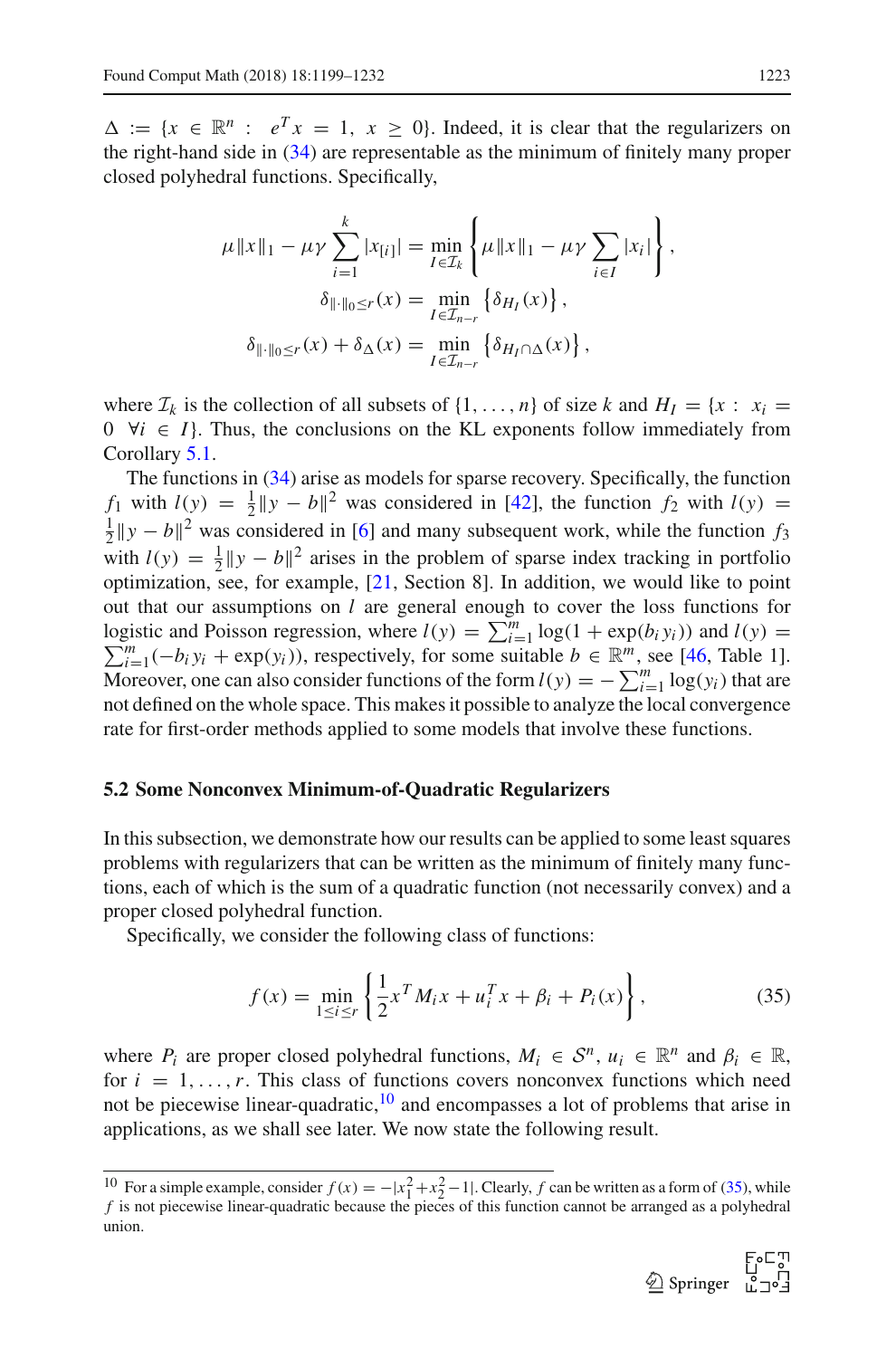**Corollary 5.2** *Let f be defined as in* [\(35\)](#page-24-1)*. Suppose in addition that f is continuous on* dom  $\partial f$ *. Then*  $f$  *is a KL function with an exponent of*  $\frac{1}{2}$ *.* 

*Proof* Let  $f_i(x) := \frac{1}{2} x^T M_i x + u_i^T x + \beta_i + P_i(x)$  for each  $i = 1, ..., r$ . When the set of stationary points of  $f_i$  is nonempty, it follows from  $[41,$  Theorem 4] that the Luo-Tseng error bound holds. In addition, Assumption [4.1](#page-17-2) can be seen to hold by applying [\[29,](#page-32-23) Lemma 3.1] to the problem  $\min\{\frac{1}{2}x^TM_ix + u_i^Tx + \zeta : P_i(x) \leq \zeta\}.$ Thus, for these  $f_i$ , we have from Theorem [4.1](#page-18-2) that they are KL functions with an exponent of  $\frac{1}{2}$ . On the other hand, if  $f_i$  does not have stationary points, then we see from Lemma [2.1](#page-6-2) that  $f_i$  is a KL function with an exponent of  $\frac{1}{2}$ . Finally, note from [\[38](#page-32-14), Exercise 8.8(c)] that dom  $\partial f_i = \text{dom }\partial P_i$ . Thus, it holds that, for each *i*,

$$
\operatorname{dom} \partial f_i = \operatorname{dom} \partial P_i = \operatorname{dom} P_i = \operatorname{dom} f_i,
$$

where the second equality follows from the polyhedricity of  $P_i$ , as these functions are piecewise affine in their domains, see [\[8](#page-31-13), Proposition 5.1.1]. The conclusion of this corollary now follows from Corollary [3.1.](#page-8-0)

We would like to point out that in the special case where  $r = 1$  and  $P_1(x) = \delta_C(x)$ with  $C = \{x : Ax \leq b\}$ , it was established in [\[15,](#page-32-24) Theorem 1] that the KL inequality holds with an exponent of  $\frac{1}{2}$  under the *additional assumption* that *C* is compact and contains the origin in its interior. As we will see below, our extension here allows us to cover many popular optimization problems with nonconvex regularizers (such as the SCAD and MCP regularizers), while [\[15](#page-32-24), Theorem 1] cannot be applied due to the additional compactness assumption of the domain.

In details, we consider the least squares problems with SCAD [\[14\]](#page-31-5) or MCP [\[45\]](#page-33-1) regularization functions. Recall that the objective function of these problems takes the form

<span id="page-25-0"></span>
$$
f(x) = \frac{1}{2} ||Ax - b||^2 + \sum_{i=1}^{n} r(x_i),
$$
 (36)

where  $A \in \mathbb{R}^{m \times n}$  is a measurement matrix and  $r : \mathbb{R} \to \mathbb{R}$  is a continuous function. For SCAD, the continuous function *r* takes the form

$$
r(t) = \begin{cases} \lambda |t| & \text{if } |t| \leq \lambda, \\ \frac{-t^2 + 2\theta\lambda|t| - \lambda^2}{2(\theta - 1)} & \text{if } \lambda < |t| \leq \theta\lambda, \\ \frac{(\theta + 1)\lambda^2}{2} & \text{if } |t| > \theta\lambda, \end{cases}
$$

where  $\lambda > 0$  and  $\theta > 2$ , while for MCP, the function *r* is given by

$$
r(t) = \begin{cases} \lambda |t| - \frac{t^2}{2\theta} & \text{if } |t| \le \theta \lambda, \\ \frac{\theta \lambda^2}{2} & \text{if } |t| > \theta \lambda, \end{cases}
$$

F.C.T<br>| Springer<br>| Springer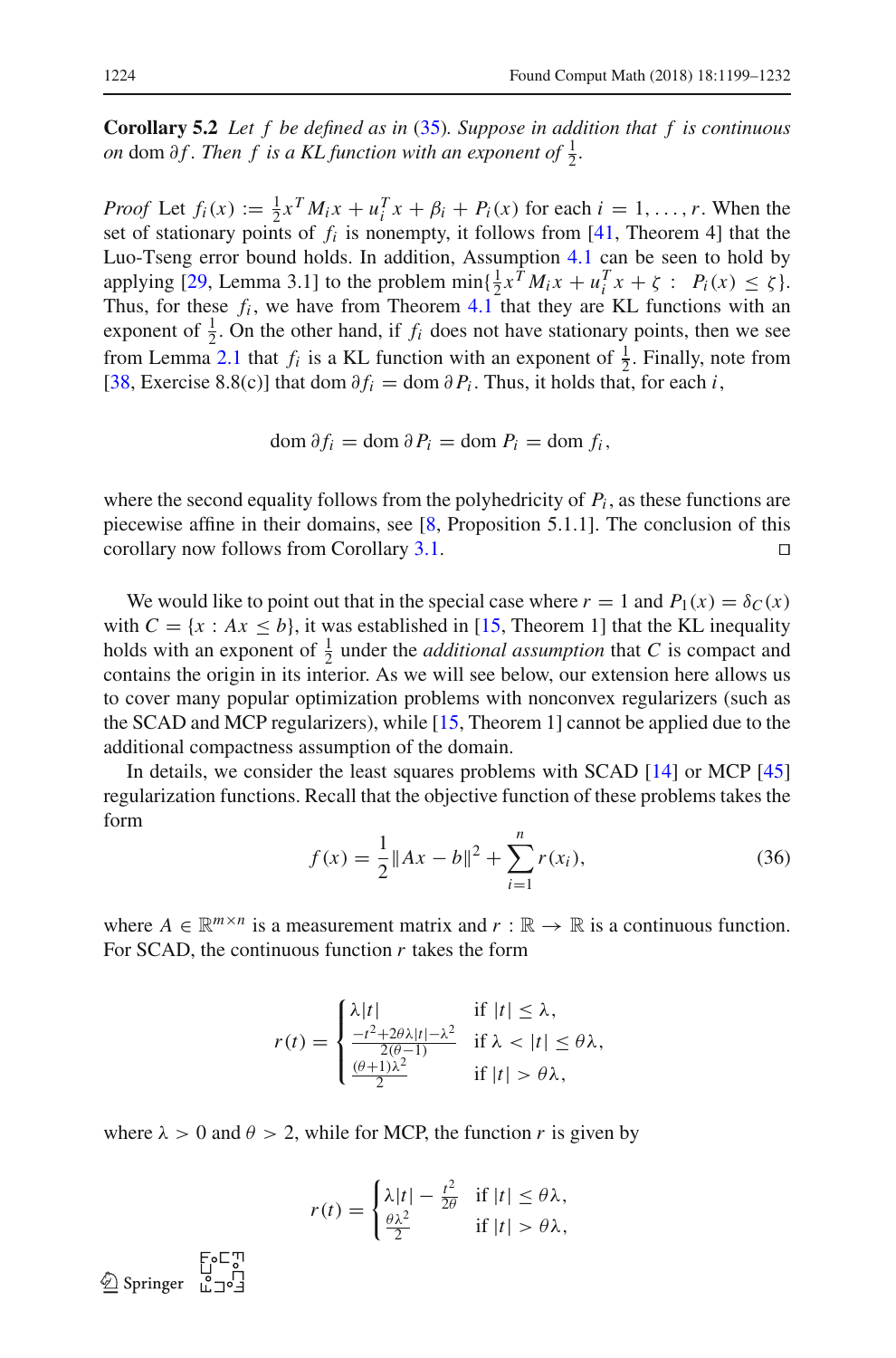where  $\lambda > 0$  and  $\theta > 0$ . In view of the definitions of SCAD and MCP, one can see that the regularization functions  $\sum_{i=1}^{n} r(x_i)$  are continuous functions taking the form

$$
\sum_{i=1}^{n} \min_{1 \leq l \leq m_i} \{ f_{i,l}(x_i) + \delta_{C_{i,l}}(x_i) \}
$$

for some closed intervals  $C_{i,l}$  and one-dimensional quadratic (or linear) functions  $f_{i,l}$ , for each  $1 \leq l \leq m_i$  and  $i = 1, \ldots, n$ . Since this is a sum of functions with independent variables, it can be equivalently written as

$$
\min_{j \in \mathfrak{J}} \left\{ \sum_{i=1}^n [f_{i,j_i}(x_i) + \delta_{C_{i,j_i}}(x_i)] \right\},\,
$$

where  $\mathfrak{J} = \{(j_1, \ldots, j_n) \in \mathbb{N}^n : 1 \le j_i \le m_i \forall i\}$  and  $\mathbb{N}$  is the set of positive integers. Hence, the objective in the corresponding regularized least squares problems can be written as

$$
\min_{j \in \mathfrak{J}} \left\{ \frac{1}{2} \|Ax - b\|^2 + \sum_{i=1}^n [f_{i,j_i}(x_i) + \delta_{C_{i,j_i}}(x_i)] \right\}
$$

to which Corollary [5.2](#page-24-2) is applicable. Thus, the function *f* in [\(36\)](#page-25-0) with SCAD or MCP regularizers has a KL exponent of  $\frac{1}{2}$ .

#### **5.3 Local Linear Convergence of Some First-Order Methods**

In this subsection, we discuss local linear convergence of two common first-order methods, the proximal gradient algorithm and the inertial proximal algorithm, based on the KL exponent.

We first discuss the proximal gradient algorithm, also known as the forwardbackward splitting algorithm. This algorithm has been studied extensively in recent years, see, for example, [\[3](#page-31-1)] and references therein. The algorithm, in its general form, is applicable to the following optimization problem

$$
\min_{x \in \mathbb{R}^n} f(x) := h(x) + g(x),
$$

where *h* is a smooth function whose gradient is Lipschitz continuous with constant *L* and *g* is a proper closed function. The proximal gradient algorithm for this problem can be formulated as

<span id="page-26-0"></span>
$$
x^{k+1} \in \operatorname{Arg\,min}_{x \in \mathbb{R}^n} \left\{ \langle \nabla h(x^k), x - x^k \rangle + \frac{1}{2\gamma_k} \|x - x^k\|^2 + g(x) \right\}.
$$
 (37)

where  $0 < \inf_{k \geq 0} \gamma_k \leq \sup_{k \geq 0} \gamma_k < \frac{1}{L}$ . The global convergence of this algorithm has been discussed in [\[3](#page-31-1), Section 5.2]. We state below the local linear convergence of

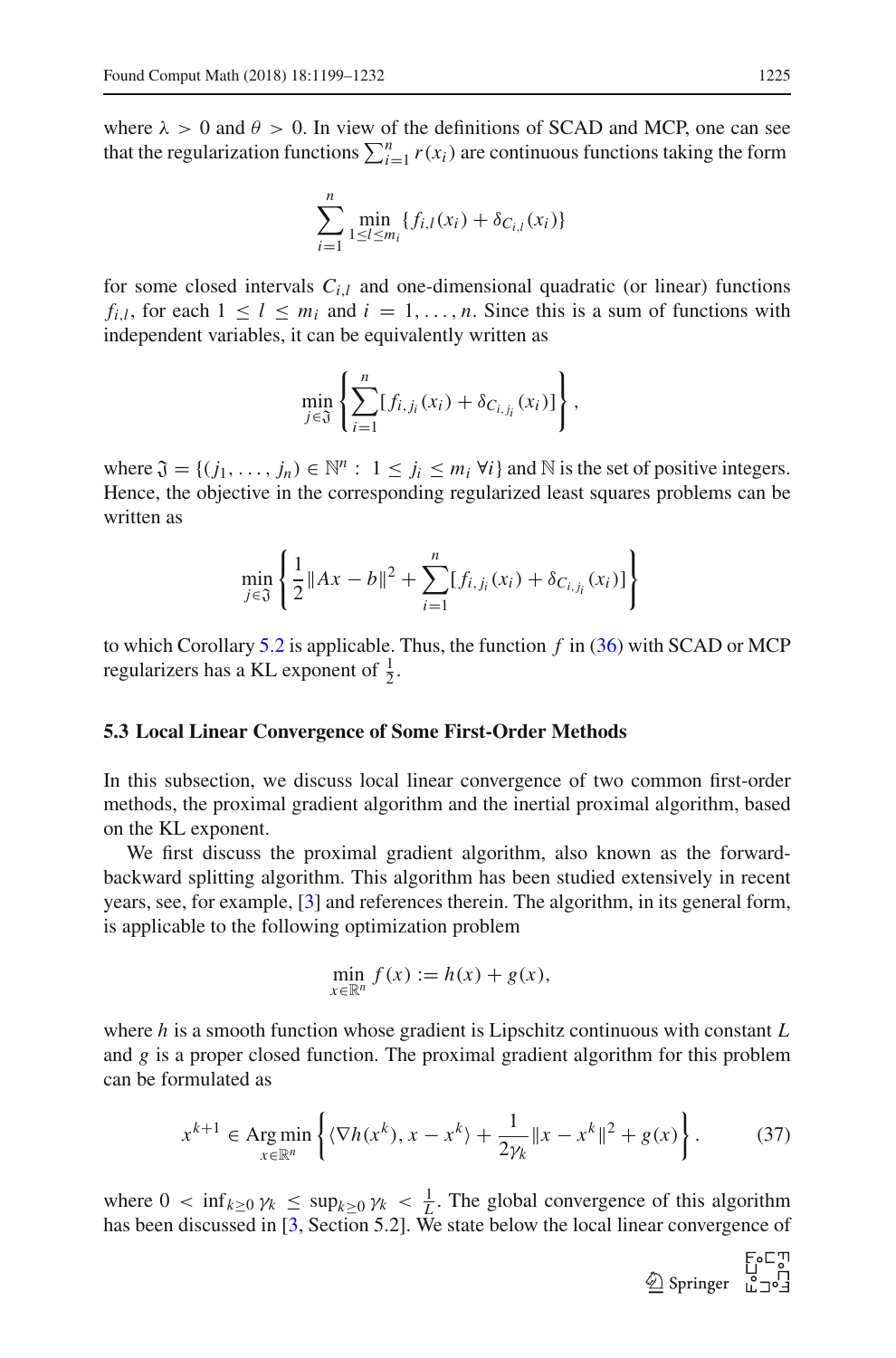the method under an explicit assumption on the KL exponent, which is an immediate consequence of [\[16](#page-32-5), Theorem 3.4]. This result will be used together with results in Sects. [5.1](#page-21-3) and [5.2](#page-24-3) for deriving new local convergence results when the proximal gradient algorithm is applied to some concrete optimization problems, see Remark [5.1.](#page-28-0)

<span id="page-27-3"></span>**Proposition 5.1** *Suppose that* inf  $f > -\infty$  *and that*  $f$  *is a KL function with an* exponent of  $\frac{1}{2}$ *. Let*  $\{x^k\}$  *be the sequence generated by the proximal gradient method given in* [\(37\)](#page-26-0)*. Suppose that* {*x<sup>k</sup>* } *is bounded. Then* {*x<sup>k</sup>* } *converges locally linearly to a stationary point of f .*

The next algorithm we consider is the inertial proximal algorithm, known as iPiano, proposed and studied in [\[35](#page-32-4)]. The algorithm can be applied to minimizing [\(26\)](#page-17-1) when dom  $h = \mathbb{R}^n$  and  $\nabla h$  is globally Lipschitz continuous with Lipschitz constant *L*, and its algorithmic framework can be described below: set  $x^{-1} = x^0$  and update

<span id="page-27-1"></span>
$$
x^{k+1} = \underset{x \in \mathbb{R}^n}{\arg \min} \left\{ \left\langle \nabla h(x^k) - \frac{\beta_k}{\alpha_k} (x^k - x^{k-1}), x - x^k \right\rangle + \frac{1}{2\alpha_k} \|x - x^k\|^2 + P(x) \right\}.
$$
 (38)

where  $\{\beta_k\}$  and  $\{\alpha_k\}$  are suitable choices of sequence specified in [\[35](#page-32-4), Algorithm 5] and [\[35](#page-32-4), Theorem 4.9]. In particular, the global convergence of the iPiano has been established in [\[35](#page-32-4), Theorem 4.9] by assuming that  $\{\beta_k\} \subset [0, 1), \delta_k := \frac{2-\beta_k}{2\alpha_k} - \frac{L}{2}$ δ > 0 for some δ > 0,  $\inf_k \{\frac{1-\beta_k}{\alpha_k} - \frac{L}{2}\}$  > 0 and  $\inf_k \alpha_k$  > 0. Here, we focus on the local linear convergence of  $(38)$ . For simplicity, we only consider a version of iPiano with constant step sizes, presented as [\[35](#page-32-4), Algorithm 2].

<span id="page-27-0"></span>**Theorem 5.1** *Suppose that*  $f$  *is a coercive KL function with an exponent of*  $\frac{1}{2}$ *. Let*  $\beta_k \equiv \beta \in [0, 1)$ ,  $\alpha_k \equiv \alpha \in (0, \frac{2(1-\beta)}{L})$  and  $\{x^k\}$  be a sequence generated by [\(38\)](#page-27-1). *Then*  $\{x^k\}$  *converges locally linearly to a stationary point of f.* 

*Proof* Define  $F_\delta(x, y) := f(x) + \delta \|x - y\|^2$ , where  $\delta := \frac{2-\beta}{2\alpha} - \frac{L}{2} > 0$ . Since f is a KL function with an exponent of  $\frac{1}{2}$ , we see from Theorem [3.6](#page-14-0) that  $F_\delta$  has the KL property with an exponent of  $\frac{1}{2}$  at any points of the form  $(a, a) \in \text{dom } \partial F_\delta$ . Thus, by [\[35](#page-32-4), Theorem 4.9], the whole sequence  $\{x^k\}$  converges to a stationary point  $\bar{x}$  of f. It remains to establish local linear convergence.

To see this, recall from [\[35](#page-32-4), Theorem 4.9] that properties **H1**, **H2** and **H3** in [\[35,](#page-32-4) Section 3.2] are satisfied, i.e., there are positive numbers  $c_1$  and  $c_2$  such that for all  $k \geq 0$ ,

<span id="page-27-2"></span>
$$
c_1 \|x^k - x^{k-1}\|^2 \le F_\delta(x^k, x^{k-1}) - F_\delta(x^{k+1}, x^k),
$$
  
dist(0,  $\partial F_\delta(x^{k+1}, x^k)) \le c_2 (\|x^k - x^{k-1}\| + \|x^{k+1} - x^k\|),$   

$$
F_\delta(x^{k_i+1}, x^{k_i}) \to F_\delta(\bar{x}, \bar{x}) \text{ for some subsequence } \{x^{k_i}\}.
$$
 (39)

 $\begin{array}{ccc}\n & \text{EoC}_{J}^{\text{U}} \\
\text{Springer} & \text{L}_{J}^{\text{U}}\n\end{array}$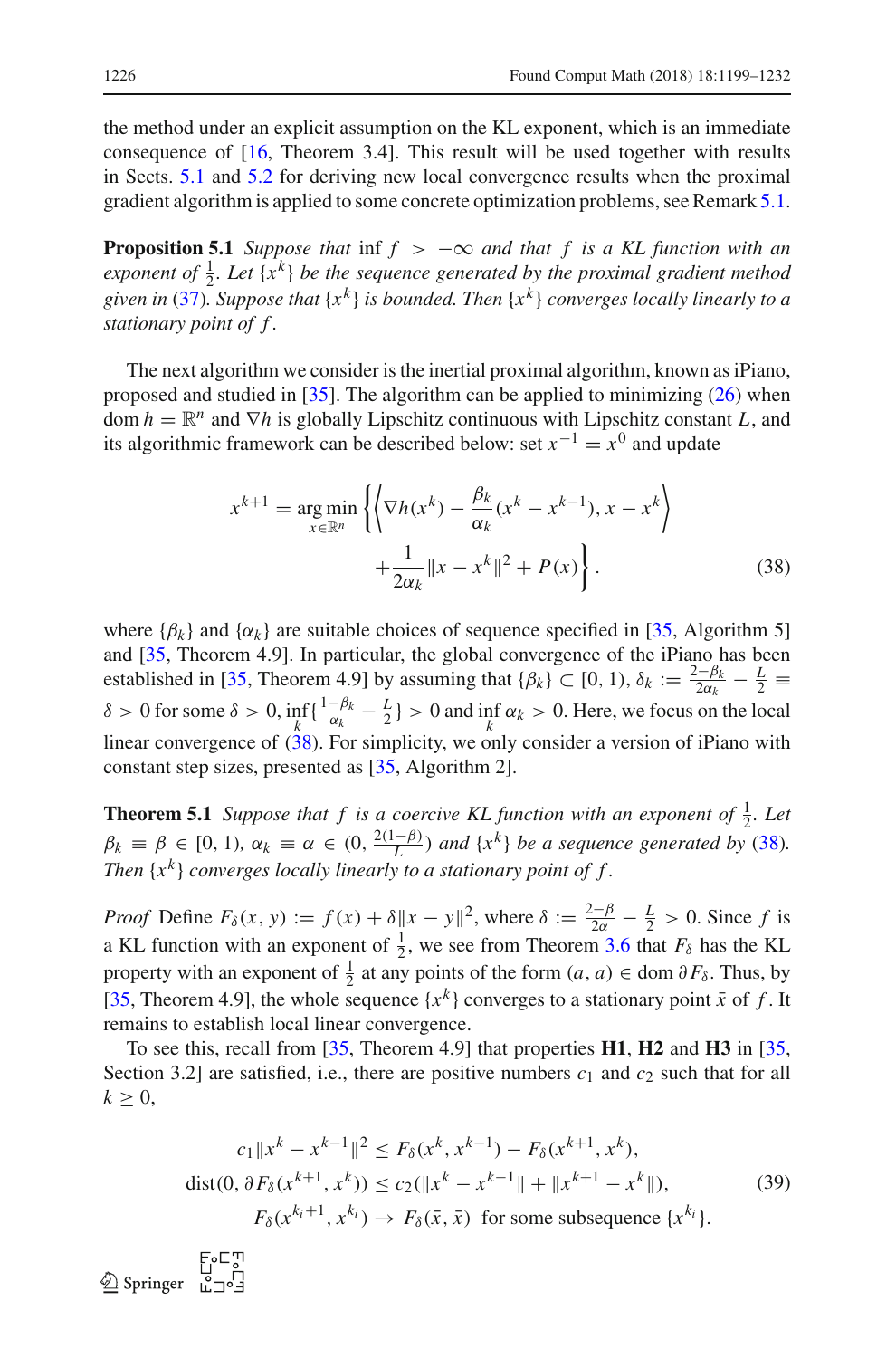The first and the third properties together imply that  $\lim_{k\to\infty} F_\delta(x^{k+1}, x^k) = F_\delta(\bar{x}, \bar{x})$ . Using this, the KL property of  $F_\delta$  at  $(\bar{x}, \bar{x})$  and the fact that  $x^k \to \bar{x}$ , we see the existence of  $c_3 > 0$  and  $k_0 \in \mathbb{N}$  so that

$$
dist(0, \partial F_{\delta}(x^{k+1}, x^k)) \ge c_3 \sqrt{F_{\delta}(x^{k+1}, x^k) - F_{\delta}(\bar{x}, \bar{x})}
$$

whenever  $k \geq k_0$ . Combining this relation with [\(39\)](#page-27-2), we have

$$
F_{\delta}(x^{k+2}, x^{k+1}) - F_{\delta}(\bar{x}, \bar{x}) \le F_{\delta}(x^{k+1}, x^k) - F_{\delta}(\bar{x}, \bar{x})
$$
  
\n
$$
\le \frac{1}{c_3^2} \text{dist}^2(0, \partial F_{\delta}(x^{k+1}, x^k))
$$
  
\n
$$
\le 2\left(\frac{c_2}{c_3}\right)^2 (\|x^k - x^{k-1}\|^2 + \|x^{k+1} - x^k\|^2)
$$
  
\n
$$
\le \frac{2}{c_1} \left(\frac{c_2}{c_3}\right)^2 [F_{\delta}(x^k, x^{k-1}) - F_{\delta}(x^{k+2}, x^{k+1})]
$$

for  $k \geq k_0$ , where the first inequality follows from the first relation in [\(39\)](#page-27-2). Rearranging terms, we see that

$$
0 \le F_{\delta}(x^{k+2}, x^{k+1}) - F_{\delta}(\bar{x}, \bar{x}) \le \frac{C}{1+C} [F_{\delta}(x^k, x^{k-1}) - F_{\delta}(\bar{x}, \bar{x})],
$$

where  $C = \frac{2}{c_1} \left(\frac{c_2}{c_3}\right)^2$ . This shows that the sequences  $\{F_\delta(x^{2k+1}, x^{2k})\}$  and  ${F_{\delta}(x^{2k}, x^{2k-1})}$  are both *Q*-linearly convergent. This implies that the whole sequence  ${F_\delta(x^{k+1}, x^k)}$  is *R*-linearly convergent in the sense that

$$
\limsup_{k\to\infty}\sqrt[k]{|F_\delta(x^{k+1},x^k)-F_\delta(\bar{x},\bar{x})|}<1.
$$

Combining this observation with the first relation in [\(39\)](#page-27-2), we conclude further that there exist  $M > 0$  and  $k_1 \in \mathbb{N}$  and  $c \in (0, 1)$  so that for  $k \geq k_1$ ,  $||x^{k+1} - x^k|| \leq Mc^k$ . Consequently, whenever  $k \geq k_1$ , we have

$$
||x^{k} - \bar{x}|| \le \sum_{i=k}^{\infty} ||x^{i} - x^{i+1}|| \le \frac{M}{1 - c} c^{k},
$$

showing that  $\{x^k\}$  is *R*-linearly convergent, that is,  $\limsup_{k\to\infty} \sqrt[k]{\|x^k - \bar{x}\|} < 1$ . This completes the proof.

<span id="page-28-0"></span>*Remark 5.1* (New local linear convergence result for existing first-order methods) As applications of Proposition [5.1](#page-27-3) and Theorem [5.1,](#page-27-0) we derive new local linear convergence results for two existing first-order methods applied to some concrete optimization problems:

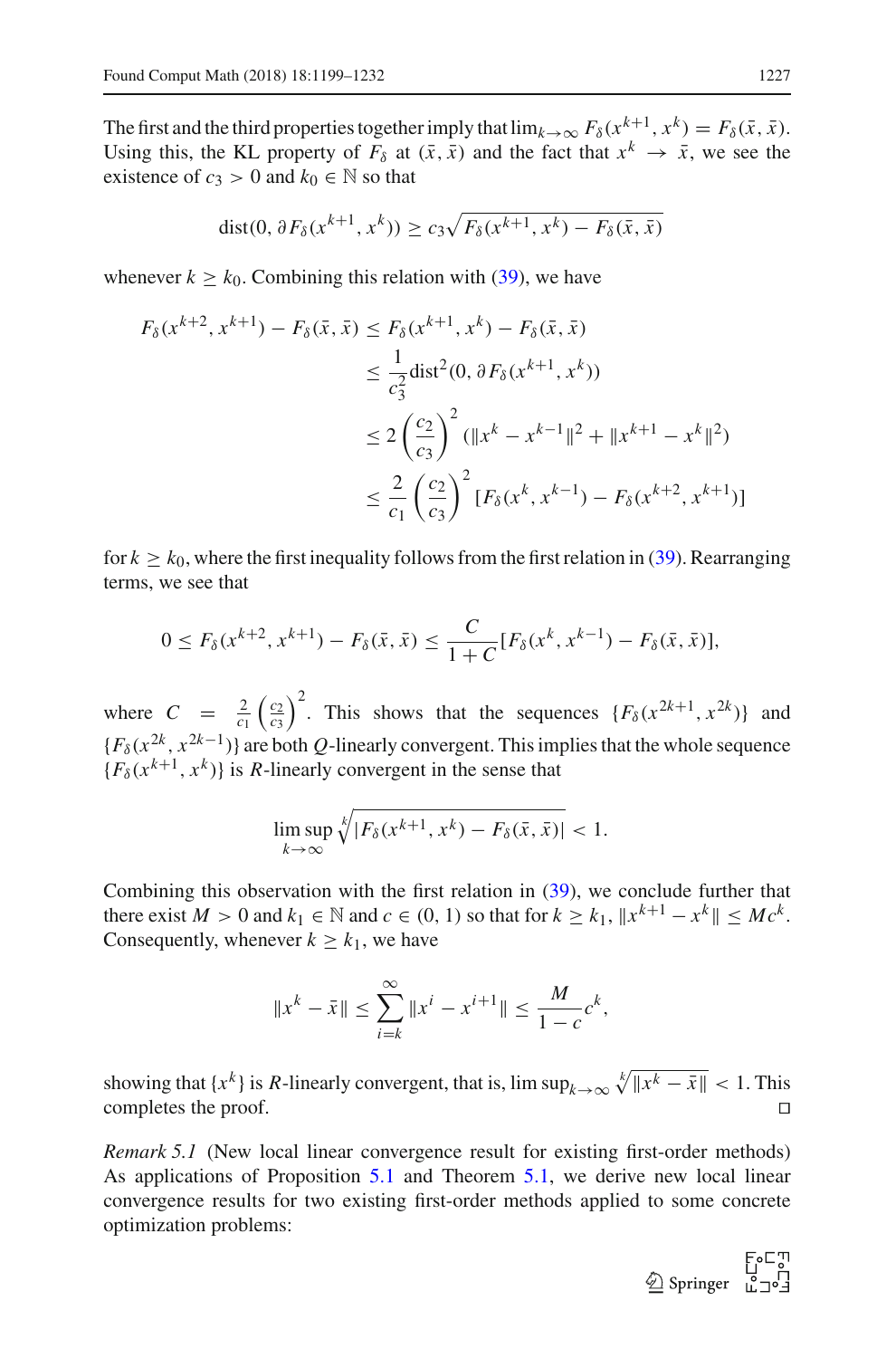- (i) Combining Proposition [5.1](#page-27-3) with the discussions in Sects. [5.1](#page-21-3) and [5.2,](#page-24-3) it is immediate that the proximal gradient algorithm exhibits local linear convergence when it is applied to  $\min_{x \in \mathbb{R}^n} h(x) + P(x)$ , where
	- (a)  $h(x) = l(Ax)$  and  $P(x) = \min_{1 \le i \le r} P_i(x)$ . Here, *l* is strongly convex on any compact convex set and is twice continuously differentiable with a Lipschitz continuous gradient,  $A \in \mathbb{R}^{m \times n}$  and  $P_i$  are proper closed polyhedral functions for  $i = 1, \ldots, r$ . This, in particular, covers the  $\ell_1$  regularized logistic regression problem; or
	- (b)  $h(x) = \frac{1}{2} ||Ax b||^2$  and *P* is the SCAD or MCP regularizers;
- assuming that inf  $f > -\infty$  and the sequence generated is bounded for both cases. (ii) Similarly, one can also study local convergence rate when applying the iPiano to
- minimizing functions in the form of  $(26)$  for which the Luo-Tseng error bound holds using Theorems [4.1](#page-18-2) and [5.1.](#page-27-0) For example, as a consequence of Proposition [4.1,](#page-20-1) local linear convergence is guaranteed when applying the iPiano to  $\min_{x \in \mathbb{R}^n} h(x) + P(x)$  with coercive objectives, where  $h(x) = l(Ax)$ , *l* and *A* are given as in item (i) case (a), and *P* is a convex piecewise linear-quadratic regularizer.

# <span id="page-29-0"></span>**6 Concluding Remarks**

In this paper, we studied the KL exponent by developing calculus rules for the exponent and relating the exponent to the concept of Luo-Tseng error bound. Consequently, many convex or nonconvex optimization models that arise in practical applications can be shown to have a KL exponent of  $\frac{1}{2}$ . We also discuss how our results can be applied to establishing local linear convergence of some first-order methods.

One future research direction is to develop calculus rules for deducing the exponent of potential functions such as the augmented Lagrangian function  $L_\beta(x, y, z) =$  $f(x) + g(y) + z^T(x - y) + \frac{\beta}{2} ||x - y||^2$  used in the convergence analysis of the alternating direction method of multiplier in a nonconvex setting, see, for example, [\[1](#page-31-0)[,19](#page-32-0)[,25](#page-32-25)]. Another direction is to derive the exponent for least squares models with some other popular nonconvex regularizers *P* such as the logistic penalty function,  $P(x) = \lambda \sum_{i=1}^{n} \log(1 + \alpha |x_i|)$  [\[34](#page-32-26)], and the fraction penalty function,  $P(x) = \lambda \sum_{i=1}^{n} \frac{\alpha |x_i|}{1 + \alpha |x_i|}$  [\[17](#page-32-27)].

**Acknowledgements** We would like to thank the two anonymous referees for their detailed comments that helped us to improve the manuscript.

# **Appendix: An Auxiliary Lemma**

In this appendix, we prove a version of [\[41,](#page-32-13) Lemma 6] for a class of proper closed functions taking the form  $f := \ell + P$ , where  $\ell$  is a proper closed function with an open domain and is continuously differentiable on dom  $\ell$ , and  $P$  is a proper closed polyhedral function. Our proof follows exactly the same line of arguments as [\[41,](#page-32-13) Lemma 6] and is only included here for the sake of completeness.

الي⊃ه E<br>10<br>12∘ت Springer ⊈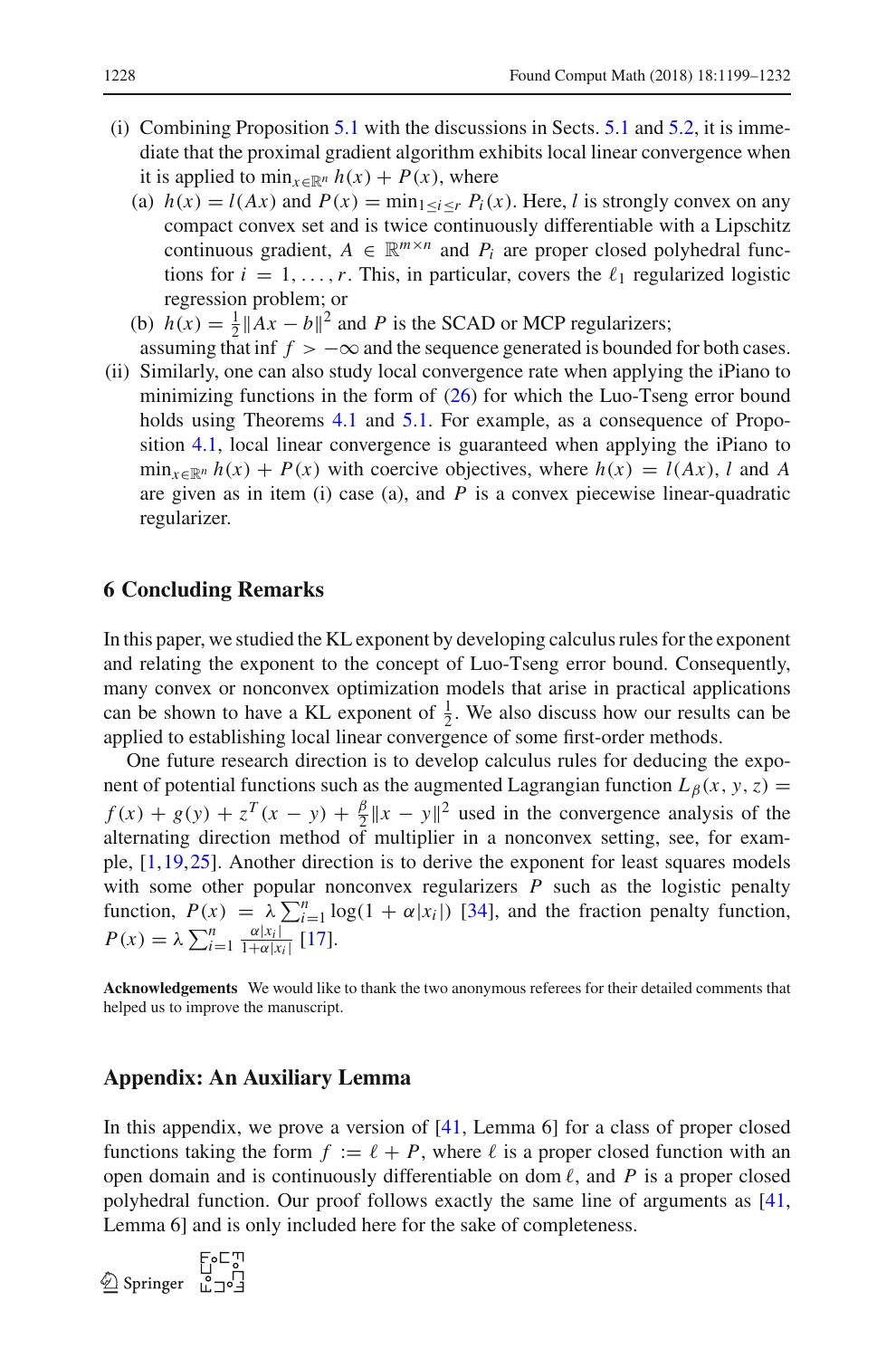In what follows, we let  $K := \{(x, s) : s \ge P(x)\}\$ and define

$$
g(x, s) = \underbrace{\ell(x) + s}_{h(x, s)} + \delta_K(x, s).
$$

Then we have the following result.

**Lemma A.1** *There exists*  $C > 0$  *so that for any*  $x \in \text{dom } f$ *, we have* 

$$
\|\text{Proj}_K[(x, P(x)) - \nabla h(x, P(x))] - (x, P(x))\| \le C \|\text{prox}_P(x - \nabla \ell(x)) - x\|.
$$

*Proof* For notational simplicity, let

<span id="page-30-1"></span><span id="page-30-0"></span>
$$
(y, \mu) := \text{Proj}_{K}[(x, P(x)) - \nabla h(x, P(x))],
$$
  

$$
w := \text{prox}_{P}(x - \nabla \ell(x)).
$$

Note that  $\nabla h(x, P(x)) = (\nabla \ell(x), 1)$ . Using these and the definitions of proximal mapping and projection, we have

$$
(y, \mu) = \underset{(u,s)\in K}{\arg\min} \left\{ \langle \nabla \ell(x), u - x \rangle + (s - P(x)) + \frac{1}{2} ||u - x||^2 + \frac{1}{2} (s - P(x))^2 \right\},\tag{40}
$$

$$
w = \underset{u}{\arg\min} \left\{ \langle \nabla \ell(x), u - x \rangle + \frac{1}{2} \| u - x \|^2 + P(u) \right\}.
$$
 (41)

Now, using the strong convexity of the objective function in [\(40\)](#page-30-0) and comparing its function values at the points  $(y, \mu)$  and  $(w, P(w))$ , we have

<span id="page-30-2"></span>
$$
\langle \nabla \ell(x), y - x \rangle + (\mu - P(x)) + \frac{1}{2} \|y - x\|^2 + \frac{1}{2} (\mu - P(x))^2
$$
  
\n
$$
\leq \langle \nabla \ell(x), w - x \rangle + (P(w) - P(x)) + \frac{1}{2} \|w - x\|^2 + \frac{1}{2} (P(w) - P(x))^2 \quad (42)
$$
  
\n
$$
- \frac{1}{2} \|y - w\|^2 - \frac{1}{2} (\mu - P(w))^2.
$$

Similarly, using the strong convexity of the objective function in [\(41\)](#page-30-1) and comparing its function values at the points w and *y*, we have

<span id="page-30-3"></span>
$$
\langle \nabla \ell(x), w - x \rangle + \frac{1}{2} \|w - x\|^2 + P(w)
$$
  
\n
$$
\leq \langle \nabla \ell(x), y - x \rangle + \frac{1}{2} \|y - x\|^2 + P(y) - \frac{1}{2} \|y - w\|^2
$$
(43)  
\n
$$
\leq \langle \nabla \ell(x), y - x \rangle + \frac{1}{2} \|y - x\|^2 + \mu - \frac{1}{2} \|y - w\|^2,
$$
  
\n
$$
\overset{\text{EoE}}{\leq} \text{Springer} \overset{\text{EoE}}{\leq} \text{J}^1
$$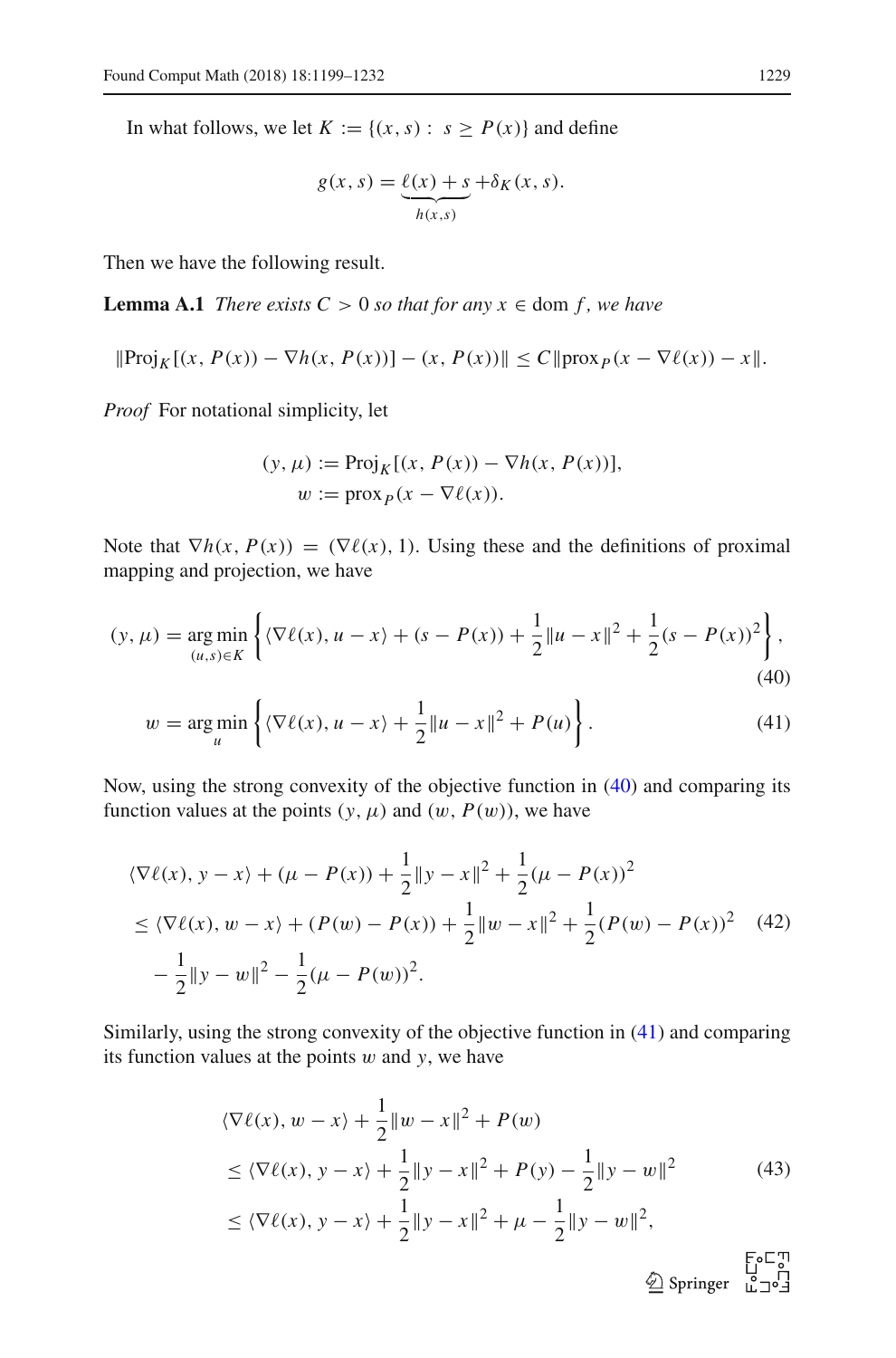where the last inequality follows from the fact that  $(y, \mu) \in K$ . Summing the inequalities [\(42\)](#page-30-2) and [\(43\)](#page-30-3) and rearranging terms, we see further that

<span id="page-31-14"></span>
$$
\frac{1}{2}(\mu - P(x))^{2} + \|y - w\|^{2} \le \frac{1}{2}(P(w) - P(x))^{2} - \frac{1}{2}(\mu - P(w))^{2}.
$$
 (44)

Since *P* is a proper closed polyhedral function, it is piecewise linear on its domain (see, e.g., [\[8](#page-31-13), Proposition 5.1.1]) and hence is Lipschitz continuous on its domain. Thus, it follows from this and  $(44)$  that there exists  $M > 0$  so that

<span id="page-31-15"></span>
$$
|\mu - P(x)| \le |P(w) - P(x)| \le M \|w - x\| \text{ and}
$$
  
 
$$
\|y - w\| \le |P(w) - P(x)| \le M \|w - x\|.
$$
 (45)

Moreover, we can deduce further from the second relation in [\(45\)](#page-31-15) that

$$
||y - x|| \le ||y - w|| + ||w - x|| \le (M + 1)||w - x||.
$$

This together with the first relation in [\(45\)](#page-31-15) and the definitions of ( $y$ ,  $\mu$ ) and w completes the proof.  $\Box$ 

### **References**

- <span id="page-31-0"></span>1. B. P. W. Ames and M. Hong, Alternating direction method of multipliers for sparse zero-variance discriminant analysis and principal component analysis, Comput. Optim. Appl. 64 (2016), 725–754.
- <span id="page-31-3"></span>2. H. Attouch, J. Bolte, P. Redont, and A. Soubeyran, Proximal alternating minimization and projection methods for nonconvex problems: an approach based on the Kurdyka-Lojasiewicz inequality, Math. Oper. Res. 35 (2010), 438–457.
- <span id="page-31-1"></span>3. H. Attouch, J. Bolte, and B. F. Svaiter, Convergence of descent methods for semi-algebraic and tame problems: proximal algorithms, forward-backward splitting, and regularized Gauss-Seidel methods, Math. Program. 137 (2013), 91–129.
- <span id="page-31-7"></span>4. H. H. Bauschke and P. L. Combettes, Convex Analysis and Monotone Operator Theory in Hilbert Spaces, Springer, New York, 2010.
- <span id="page-31-12"></span>5. H. H. Bauschke and J. M. Borwein, On projection algorithms for solving convex feasibility problems, SIAM Rev. 38 (1996), 367–426.
- <span id="page-31-6"></span>6. T. Blumensath and M. Davies, Iterative thresholding for sparse approximations, J. Fourier Anal. Appl. 14 (2008), 629–654.
- <span id="page-31-4"></span>7. J. Bolte, T. P. Nguyen, J. Peypouquet, and B.W. Suter, From error bounds to the complexity of first-order descent methods for convex functions, Math. Program. DOI[:10.1007/s10107-016-1091-6](http://dx.doi.org/10.1007/s10107-016-1091-6)
- <span id="page-31-13"></span>8. J. Borwein and A. Lewis, Convex Analysis and Nonlinear Optimization, Springer, New York, 2006.
- <span id="page-31-8"></span>9. R. I. Bot and E. R. Csetnek, An inertial Tseng's type proximal algorithm for nonsmooth and nonconvex optimization problems, J. Optim. Theory Appl. 171 (2016), 600–616.
- <span id="page-31-2"></span>10. A. Chambolle and Ch. Dossal, On the convergence of the iterates of the "fast iterative shrinkage/thresholding algorithm", J. Optim. Theory Appl. 166 (2015), 968–982.
- <span id="page-31-9"></span>11. A. Daniilidis, W. Hare, and J. Malick, Geometrical interpretation of the predictor-corrector type algorithms in structured optimization problems, Optim. 55 (2006), 481–503.
- <span id="page-31-11"></span>12. A. L. Dontchev and R. T. Rockafellar, Implicit Functions and Solution Mappings, Springer, New York, 2009.
- <span id="page-31-10"></span>13. F. Fachinei and J.-S. Pang, Finite-Dimensional Variational Inequalities and Complementarity Problems. I and II, Springer, New York, 2003.
- <span id="page-31-5"></span>14. J. Fan, Comments on "wavelets in statistics: a review" by A. Antoniadis, J. Ital. Stat. Soc. 6 (1997), 131–138.

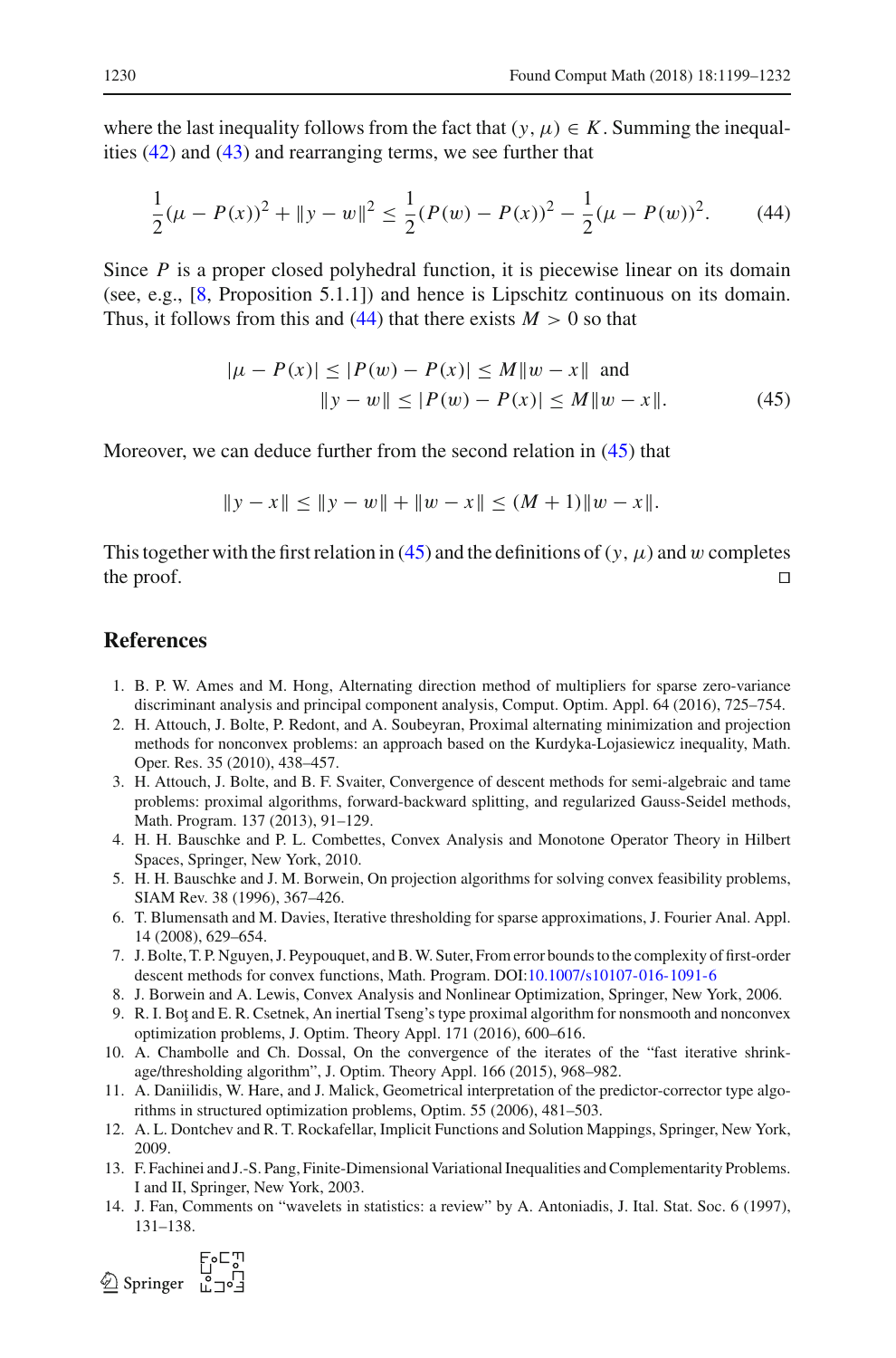- <span id="page-32-24"></span>15. M. Forti, P. Nistri, and M. Quincampoix, Convergence of neural networks for programming problems via a nonsmooth Łojasiewicz inequality, IEEE Trans. Neural Netw. 17 (2006), 1471–1486.
- <span id="page-32-5"></span>16. P. Frankel, G. Garrigos, and J. Peypouquet, Splitting methods with variable metric for Kurdyka-Łojasiewicz functions and general convergence rates, J. Optim. Theory Appl. 165 (2015), 874–900.
- <span id="page-32-27"></span>17. D. Geman and G. Reynolds, Constrained restoration and the recovery of discontinuities, IEEE Trans. Pattern Anal. Mach. Intell. 14 (1992), 367–383.
- <span id="page-32-18"></span>18. W. L. Hare and A. S. Lewis, Identifying active constraints via partial smoothness and prox-regularity, J. Convex Anal. 11 (2004), 251–266.
- <span id="page-32-0"></span>19. M. Hong, Z.-Q. Luo, and M. Razaviyayn, Convergence analysis of alternating direction method of multipliers for a family of nonconvex problems, SIAM J. Optim. 26 (2016), 337–364.
- <span id="page-32-1"></span>20. P. R. Johnstone and P. Moulin, Local and global convergence of an inertial version of forward-backward splitting, Preprint, 2017. Available at [arXiv:1502.02281v5.](http://arxiv.org/abs/1502.02281v5)
- <span id="page-32-22"></span>21. A. Kyrillidis, S. Becker, V. Cevher, and C. Koch, Sparse projections onto the simplex, ICML (2013), 235–243.
- <span id="page-32-19"></span>22. A. S. Lewis, Active sets, nonsmoothness, and sensitivity, SIAM J. Optim. 13 (2002), 702–725.
- <span id="page-32-7"></span>23. G. Li, B. S. Mordukhovich, and T. S. Pham, New fractional error bounds for polynomial systems with applications to Hölderian stability in optimization and spectral theory of tensors, Math. Program. 153 (2015), 333–362.
- <span id="page-32-2"></span>24. G. Li and T. K. Pong, Douglas-Rachford splitting for nonconvex optimization with application to nonconvex feasibility problems, Math. Program. 159 (2016), 371–401.
- <span id="page-32-25"></span>25. G. Li and T. K. Pong, Global convergence of splitting methods for nonconvex composite optimization, SIAM J. Optim. 25 (2015), 2434–2460.
- <span id="page-32-3"></span>26. W. Li, Error bounds for piecewise convex quadratic programs and applications, SIAM J. Control Optim. 33 (1995), 1510–1529.
- <span id="page-32-8"></span>27. H. Liu, W. Wu, and A. M.-C. So, Quadratic optimization with orthogonality constraints: explicit Łojasiewicz exponent and linear convergence of line-search methods, ICML (2016), 1158-1167.
- <span id="page-32-10"></span>28. Z. Q. Luo and P. Tseng, On the linear convergence of descent methods for convex essentially smooth minimization, SIAM J. Control Optim. 30 (1992), 408–425.
- <span id="page-32-23"></span>29. Z. Q. Luo and P. Tseng, Error bound and convergence analysis of matrix splitting algorithms for the affine variational inequality problem, SIAM J. Optim. 1 (1992), 43–54.
- <span id="page-32-11"></span>30. Z. Q. Luo and P. Tseng, Error bounds and convergence analysis of feasible descent methods: A general approach, Ann. Oper. Res. 46 (1993), 157–178.
- <span id="page-32-6"></span>31. Z. Q. Luo, J. S. Pang, and D. Ralph, Mathematical Programs with Equilibrium Constraints, Cambridge University Press, Cambridge, 1996.
- <span id="page-32-17"></span>32. B. S. Mordukhovich and Y. Shao, On nonconvex subdifferential calculus in Banach spaces, J. Convex Anal. 2 (1995), 211–227.
- <span id="page-32-15"></span>33. B. S. Mordukhovich, Variational Analysis and Generalized differentiation, I: Basic Theory, II: Applications, Springer, Berlin, 2006.
- <span id="page-32-26"></span>34. M. Nikolova, M. K. Ng, S. Zhang, and W.-K. Ching, Efficient reconstruction of piecewise constant images using nonsmooth nonconvex minimization, SIAM J. Imaging Sci. 1 (2008), 2–25.
- <span id="page-32-4"></span>35. P. Ochs, Y. Chen, T. Brox, and T. Pock, iPiano: inertial proximal algorithm for non-convex optimization, SIAM J. Imaging Sci. 7 (2014), 1388–1419.
- <span id="page-32-16"></span>36. R. T. Rockafellar, Convex Analysis, Princeton University Press, Princeton, 1970.
- <span id="page-32-20"></span>37. S. M. Robinson, Some continuity properties of polyhedral multifunctions, in Mathematical Programming at Oberwolfach vol. 14 (H. König, B. Korte, and K. Ritter, eds), Springer Berlin Heidelberg, 1981, pp. 206–214.
- <span id="page-32-14"></span>38. R. T. Rockafellar and R. J.-B. Wets, Variational Analysis, Springer, Berlin, 1998.
- <span id="page-32-9"></span>39. J. Shi, W. Yin, S. Osher, and P. Sajda, A fast hybrid algorithm for large scale  $\ell_1$ -regularized logistic regression, J. Mach. Learn. Res. 11 (2010), 713–741.
- <span id="page-32-12"></span>40. P. Tseng, Approximation accuracy, gradient methods, and error bound for structured convex optimization, Math. Program 125 (2010), 263–295.
- <span id="page-32-13"></span>41. P. Tseng and S. Yun, A coordinate gradient descent method for nonsmooth separable minimization, Math. Program. 117 (2009), 387–423.
- <span id="page-32-21"></span>42. Y. Wang, Z. Luo, and X. Zhang, New improved penalty methods for sparse reconstruction based on difference of two norms, Preprint, 2015. Available at researchgate, DOI[:10.13140/RG.2.1.3256.3369](http://dx.doi.org/10.13140/RG.2.1.3256.3369)